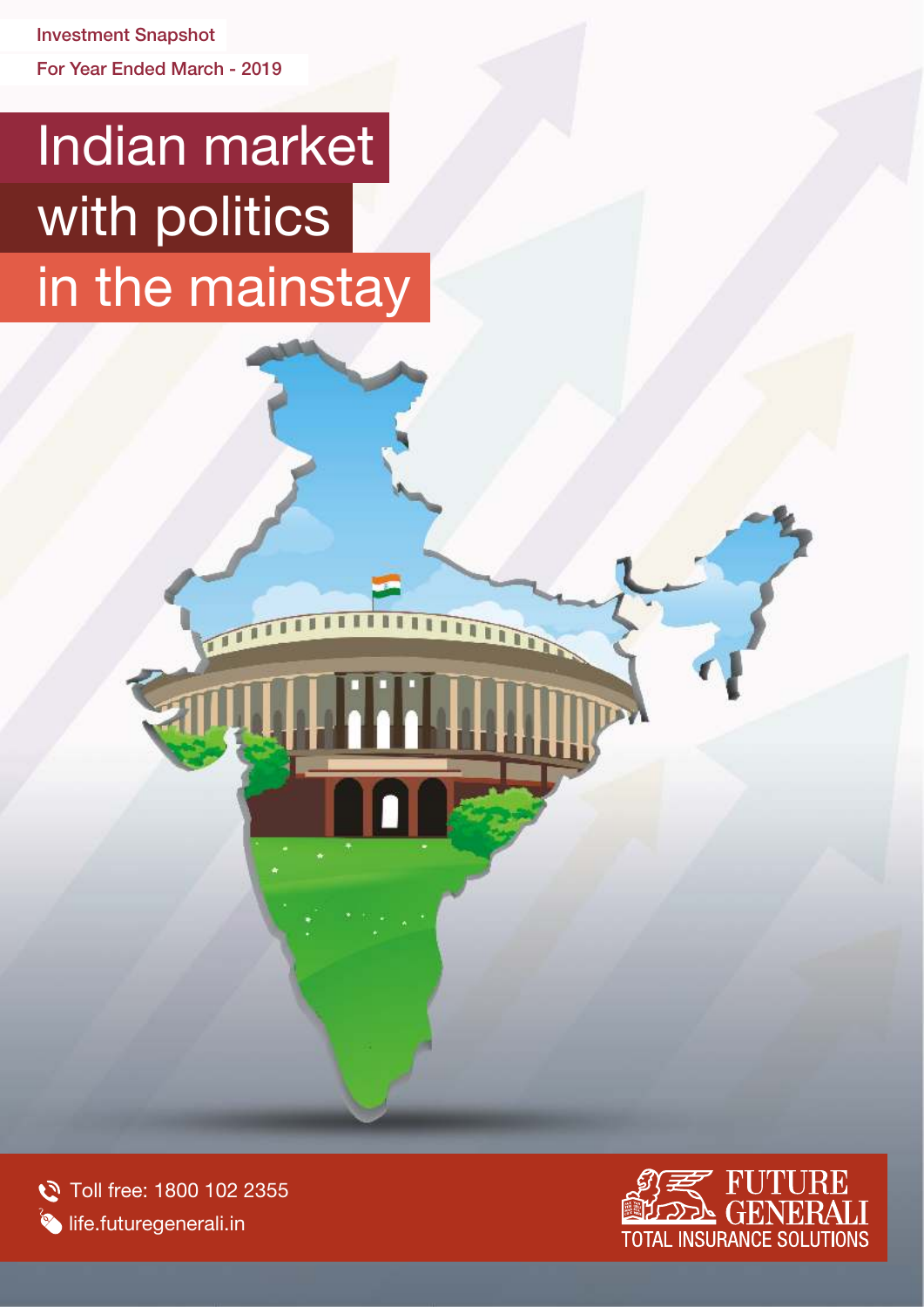### Dear Valued Policyholder,

The Indian markets have drawn the curtains for the fiscal year 2019 on a positive note, with Indian equities emerging as one of the best performers globally. This was achieved despite being plagued with challenging macro headwinds for the better part of FY19 such as high volatility in crude oil prices, sharp depreciation of the INR, liquidity crunch in the NBFC sector, FII outflows, the US-China trade war and quantitative tightening by the US Fed. We witnessed strong market recovery towards the fag end of FY19, as macro-economic conditions have turned supportive with Indian markets being greeted with distinct improvement in the domestic micros and macros led by global factors.

The December corporate earnings season was reflective of improving revenue growth trajectory with domestic cyclicals led by financials picking up the baton from global cyclicals as the driver of earnings growth. Corporate Banks, IT and Consumer delivered a strong performance, while Autos and Cement disappointed. Further, financial markets received a large boost in March 2019 with opinion polls turning to indicate a majority for the incumbent government retaining power in the upcoming 17<sup>th</sup> Lok Sabha (Lower House) elections in India, de-escalation in geopolitical tensions between India and Pakistan, and optimism over US-China trade negotia tions. This coupled with the dovish turn of the US Federal Reserve which has resulted in lower US bond yields and a weaker US Dollar, has culminated in sharp inflows from FII's in Indian capital markets, as testified by the \$7 billion inflows in CY2019 (\$4.8 bn in March 19). The Indian equity indices - Sensex and Nifty 50 - both ha ve outperformed major world indices in FY19, rising by 17% and 15% respectively in FY19, with majority gains coming in from the month of March 19. On the flip side, it was a dismal year for smaller stocks as BSE Midcap and Smallcap indices saw a fall of 3.03% and 11.57%, respectively in FY19 after a stellar run in the previous two fiscals.

With respect to debt markets, FY19 was a volatile year led by flip-flops in the crude oil prices, INR and FPI flows, and the consequent swings in the monetary policy stance and the IL&FS crisis. The 10-year yield had inched higher by around 110 bps to 8.23% in 1HFY19. However, aggressive OMO purchases in 2HFY19 along with correction in crude oil prices and benign inflation outturns eased the 10-year yield by 75 bps from the highs. While tighter global rate regime and an increase in domestic inflation had initially triggered a couple of rate hikes by RBI, the benign inflation trends and external account dynamics, softer crude and strengthening rupee prompted RBI to change its stance and cut the policy rates in the February policy meeting.

Going forward, we expect India's macro-economic conditions to be fairly stable through FY20 given the low inflation, fairly valued rupee, lower crude prices from their peak in FY19, relatively better fiscal and current account deficit, and a cleaner banking system. While global growth is expected to soften a bit in FY20 owing to slowing US, trade wars and tight liquidity conditions, India is in the midst of a structurally high growth phase and would continue to remain the fastest growing economy at an expected 7% in CY19. The benefits of implementation of several structural reforms have started to manifest in the growth numbers and will aid in removing inefficiencies from the economy and formalizing the same. We expect CPI Inflation to be under control with food prices remaining benign; however, core Inflation is likely to remain elevated for the next few months and glide down gradually later on. The external sector should continue to be a headwind for the Indian economy in FY20. While softening crude oil prices have provided the necessary fillip hitherto, the recent spike in oil prices could pose some challenges to the Indian macros, albeit they're still lower than the peak of \$85/barrel in FY19. Alongside this, other structural factors such as lack of strong export growth and uncertainty of capital flows will pressurize the external sector. Crude in the range of \$65-70 is not a headwind, but anything above that level might be a concern. Assuming crude in this range, we expect macroeconomic conditions to be supportive of the market in FY20 with low inflation at sub 4%, manageable CAD at around 2.3% and continued strong GDP growth at 7%. We expect the INR to trade in a narrow range of  $\overline{567-71}$  after the sharp correction in FY19.

On the global front, it also appears that US Fed is done with the hiking cycle and if one goes by the market pricing, the next Fed move is a cut as early as first quarter of 2020. So, now with US FED turning dovish, it's clear that 70% of the world GDP's (US, EU, China, Japan) central banks are in a dovish mode. This scenario opens up the scope for adjustment in high real rates in EM economies including India, which has seen sharp rise in market-linked interest rate during 2018. Further, the entire foundation for the dollar rally since early 2014 has been the widening expectation of US growth and policy rate differential. Now with both tailwinds on the wane, the dollar strength will no longer be a strong



challenge for EM financial markets and will support return of capital flows, provided we don't witness a sharp decline in the growth in US. We believe EM high yielders, including India, will garner a larger share of such inflows. We have already started seeing early signs of this, which will further get accentuated as political risk gets out of the way.

On the fixed income side, the macro-headwinds of FY19 appear to be transforming into tailwinds. The outlook for debt markets in FY20 appears bright, especially at the beginning of the year. In the last few months, three key swing factors namely inflation, global macro and oil prices have turned favorable for fixed income. Current benign inflation trends and external account dynamics have led to a change in monetary policy stance with room for one more rate cut in H1FY20. This turn in monetary policy and attractive real rates would be positive for the bond yields in the near-term. Over a medium-term, while the institutionalization of monetary policy in India coupled with structurally contained inflation is positive news, the rural distress opening up the possibility of increased revenue spending and deteriorating fiscal dynamics will keep the yields under check. Besides, the markets will also be underpinned by the supply of the Centre's sizeable net borrowing program of  $\overline{3}3.4$  trillion slated for H1FY20. Globally, the dovish tilt of the US Federal Reserve, which has resulted in lower US bond yields and weaker US Dollar, bodes well for Emerging Markets such as India.

With respect to equity markets, while the near-term volatility continues to cloud the markets, the medium-term outlook for the Indian markets looks promising. While we are cognizant that in the next few months, the markets could be injected with a bout of volatility with the slated general elections, we believe that it will not have much of impact over the longer run, irrespective of the outcome. We believe earnings revival will take center-stage in FY20, despite several local and global clamors. With supportive macro-economic conditions and strong expected earnings growth, valuations are not expensive. While volatility will rule the roost ahead of general elections, we do expect 2019 to be a good year of performance for equities. India's  $17<sup>th</sup>$  Lok Sabha elections, slated to be held in April-May 2019, will remain a focus area for investors around the world. Market movements track corporate earnings trend that has started picking up after a lag of 4-5 years. On the valuations front, we expect valuations to remain at premium vis-à-vis other emerging markets given the strong GDP growth and Nifty earnings growth of 18% in FY20. Better liquidity, lower real interest rates, smoother credit flow and improving capacity utilization is likely to provide a fillip to the corporate profitability growth in 2019.

We believe India will continue to be the fastest growing economy with upward of 7% GDP growth, and its favourable demographics should continue to support growth for next few years. We believe the volatility in the markets over the next few months will provide a good opportunity to build a quality portfolio from the long-term standpoint, as India is firmly entrenched on the growth path.

Jasura

Regards, Jyoti Vaswani Chief Investment Officer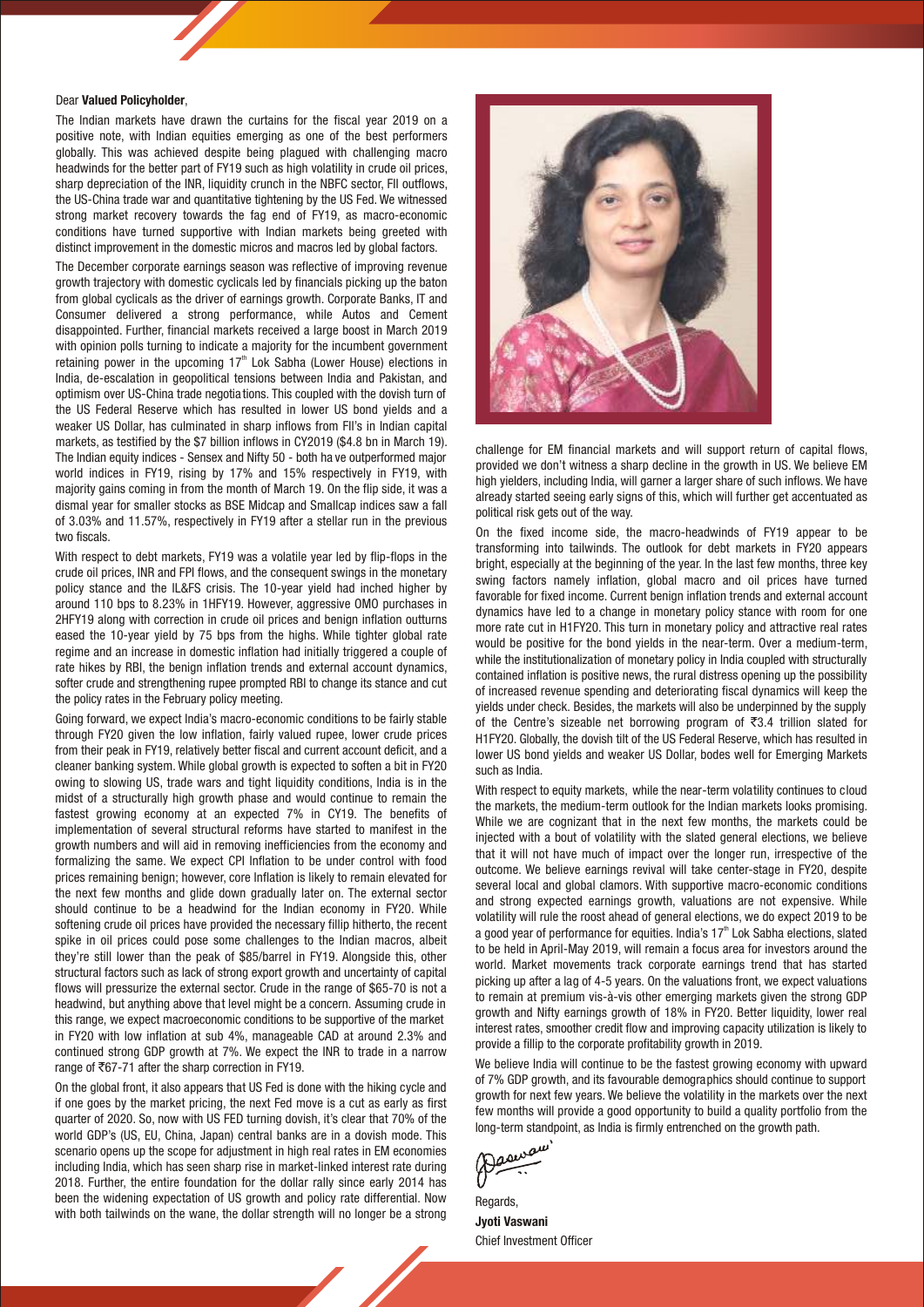

### Central banks pause on global headwinds

The US Federal Reserve (Fed) raised interest rates thrice (each by 25 basis points or bps) in the last 12 months to March 2019. The latest interest rate hike in December 2018 increased the target federal funds rate to 2.50%. In its most recent policy review in March 2019, the Fed adopted a dovish tone stating it would remain 'patient' with respect to future interest rate hikes. The banking regulator added it would start slowing the shrinking of its balance sheet in May 2019 dropping the cap on monthly redemption of treasury securities from \$30 billion to \$15 billion, and halt the drawdown altogether at the end of September 2019.

In Europe, the Bank of England (BoE) raised its benchmark interest rate by 25 bps to 0.75% in August 2018 and kept its policy rate on hold in its most recent March review stating that the economic outlook would continue to depend on the nature and timing of the UK's withdrawal from the European Union. The European Central Bank (ECB) ended its 2.6 trillion Euro bond-buying programme at the end of December 2018 and kept its interest rate on hold at 0%. The region's interest rate is expected to remain at present levels through the end of 2019. Further, the ECB announced the initiation of a new series of quarterly targeted longer-term refinancing operations to enhance credit growth in the Eurozone.

In Asia, the Bank of Japan kept its interest rate on hold at - 0.10% through the 12 months ended March 2019. Meanwhile, China's central bank slashed reserve requirements for banks twice, each by 100 bps, to 12.5% for smaller banks and to 14.5% for larger banks in a bid to support growth.

- US GDP expanded 2.2% in Q4 2018 compared with 3.4% in Q3 2018.
- Eurozone GDP advanced 1.1% in Q4 2018 compared with 1.6% growth in Q3 2018.
- UK GDP rose 1.4% in Q4 2018 compared with 1.6% in Q3 2018.
- Japan's GDP expanded 1.9% in Q4 2018 compared with 2.4% contraction in Q3 2018.
- China's GDP expanded 6.4% in Q4 2018 compared with 6.5% in Q3 2018.

### Crude oil prices fell 7% on fears of low demand; gold prices fell 2% on increase in risk appetite

International crude oil prices fell on fears that a slowdown in global growth would reduce demand for the commodity. Intermittent reports of a rise in US crude oil production eased supply concerns and pushed down prices further. Hopes that the trade conflict between the US and China would be resolved enhanced risk appetite and lowered international gold prices.





Source: NYMEX, LBMA

# **Global Equity**

### Table 1 – Global benchmark indices returns

| Indices                                           | 29-Mar<br>19 | Quarterly<br>% Change | Yearly<br>% Change |
|---------------------------------------------------|--------------|-----------------------|--------------------|
| <b>DJIA (USA)</b>                                 | 25929        | 11.15                 | 7.57               |
| Nikkei 225 (Japan)                                | 21206        | 5.95                  | $-1.16$            |
| Hang Seng (Hong Kong)                             | 29051        | 12.40                 | $-3.46$            |
| <b>FTSE 100 (UK)</b>                              | 7279         | 8.19                  | 3.15               |
| <b>Shanghai Composite</b><br><b>Index (China)</b> | 3091         | 23.93                 | $-2.47$            |
| <b>DAX (Germany)</b>                              | 11526        | 9.16                  | $-4.72$            |
| <b>iBovespa (Brazil)</b>                          | 95415        | 8.57                  | 11.77              |
| <b>MICEX (Russia)</b>                             | 2497         | 5.88                  | 9.96               |

Source: Yahoo Finance, Bloomberg, Moscow Exchange

### Global equity indices ended mixed

Brazil's iBovespa emerged the top gainer in the year ended March 2019 (up 12%) aided by a dovish stance adopted by the US Fed with respect to rate hikes in 2019, and Presidential candidate Jair Bolsonaro's victory in October 2018. Russia's MICEX advanced nearly 10% on intermittent rise in crude oil prices. China's Shanghai Composite Index declined over 2% weighed by uncertainty surrounding the trade war with the US. Hong Kong's Hang Seng mirrored the decline in Chinese equities (down nearly 3.5%) on concerns over-weakness in the Chinese economy.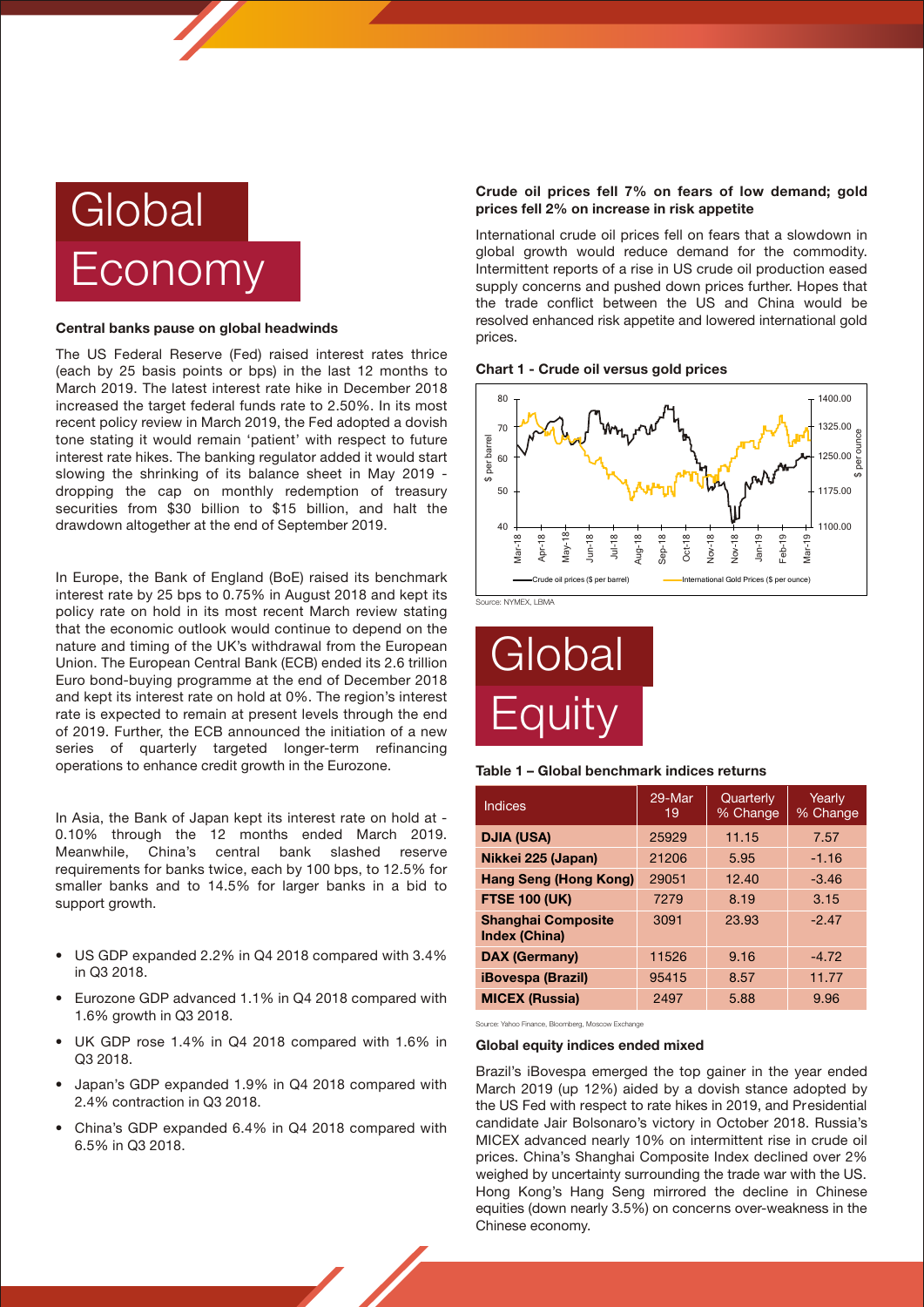# Indian **Economy**

### Economic outlook remains bullish

After clocking robust growth in the first two quarters of the fiscal, the Indian economy saw some deceleration in economic output in the most recent third quarter of fiscal 2019. However, economic organisations have been bullish, with the World Bank projecting robust growth in fiscal 2020. Consumer prices mostly trended lower over the fiscal but saw a slight rise in February. The central bank, after hiking interest rates in April and August 2018, reduced the policy repo rate to 6.25% in its February 2019 policy review. The policy stance was changed from 'calibrated tightening' adopted in October 2018 to 'neutral' in the February 2019 announcement, taking into account the fall in consumer prices. In addition, the Reserve Bank of India (RBI) announced that it would reduce the statutory liquidity ratio (SLR) by 0.25% every quarter beginning January 2019 until the rate reaches 18%; the SLR was accordingly cut from 19.5% to 19.25% in January 2019.

Among important developments, Prime Minister Narendra Modi launched the Pradhan Mantri Kisan Samman Nidhi scheme to enhance income of small farmers and initiated the Pradhan Mantri Shram Yogi Maandhan Yojana, which aims to provide pension to 42 crore workers in the unorganised sector. In addition, the Centre relaxed angel tax norms for start-ups, announced support for central government employees by increasing its contribution to the National Pension System to 14% from 10%, amended the Insolvency and Bankruptcy Code (Second Amendment) Act 2018, started the India Post Payments Bank, and inaugurated the Ayushman Bharat-National Health Protection Mission.

- India's GDP grew 6.6% in the third quarter of fiscal 2019 compared with 7.1% in the second quarter of the fiscal. GDP grew 7% in the October-December quarter of fiscal 2018.
- The World Bank expects India's GDP growth to accelerate moderately to 7.5% in fiscal 2020 compared to 7.2% in fiscal 2019.
- India's current account deficit (CAD) for the third quarter of fiscal 2019 narrowed to 2.5% of GDP compared to 2.9% in the preceding quarter, but widened on-year from 2.1%.

# Indian **Equity**

### Table 2 – Indian benchmark indices returns

| <b>Sector Indices</b>            | 29-Mar<br>19 | Quarterly<br>% Change | Yearly<br>% Change |
|----------------------------------|--------------|-----------------------|--------------------|
| <b>Nifty 50</b>                  | 11624        | 7.01                  | 14.93              |
| <b>S&amp;P BSE Sensex</b>        | 38673        | 7.22                  | 17.30              |
| <b>S&amp;P BSE IT</b>            | 15280        | 8.45                  | 26.28              |
| <b>S&amp;P BSE BANKEX</b>        | 34142        | 12.40                 | 25.53              |
| <b>S&amp;P BSE FMCG</b>          | 11742        | $-0.74$               | 14.10              |
| <b>S&amp;P BSE Healthcare</b>    | 14408        | 3.48                  | 9.50               |
| <b>S&amp;P BSE CD</b>            | 23857        | 15.28                 | 7.16               |
| <b>S&amp;P BSE Oil &amp; Gas</b> | 15270        | 11.06                 | 4.48               |
| <b>S&amp;P BSE CG</b>            | 18472        | $-1.85$               | $-0.03$            |
| <b>S&amp;P BSE Power</b>         | 2034         | 1.76                  | $-4.30$            |
| <b>S&amp;P BSE Realty</b>        | 2077         | 15.53                 | $-6.85$            |
| <b>S&amp;P BSE Metal</b>         | 11355        | $-4.09$               | $-14.76$           |
| <b>S&amp;P BSE Auto</b>          | 18825        | $-9.64$               | $-21.75$           |

Source: BSE, NSE

### Indian equities ended higher on cooling inflation

The S&P BSE Sensex and Nifty 50 advanced 17% and 15%, respectively, over the fiscal, aided by encouraging corporate earnings announcements, cooling in consumer inflation, the RBI's decision to slash interest rates in its February 2019 policy review, and the US Fed's decision to remain patient with respect to future interest rate hikes in 2019. Rationalisation of the Goods and Services Tax rate on various items and the slew of measures announced in the interim budget by the Centre also brought cheer to investors.

Intermittent weakness in the rupee, a rebound in global crude oil prices, uncertainty surrounding Brexit, political instability in Europe, developments surrounding Sino-US trade, a sell-off in financial firms on liquidity concerns, and the RBI's interest rate hikes in April and August 2018 erased some gains. Concerns about a slowdown in global economic growth after the International Monetary Fund (IMF) downgraded its global economic growth projections in January 2019 and a brief US government shutdown triggered more outflows. Uncertainty over the formation of the government in Karnataka and ahead of the assembly election results of five states further dented sentiment. In addition, flaring of geopolitical tensions between India and Pakistan towards the end of the fiscal led to equity selling.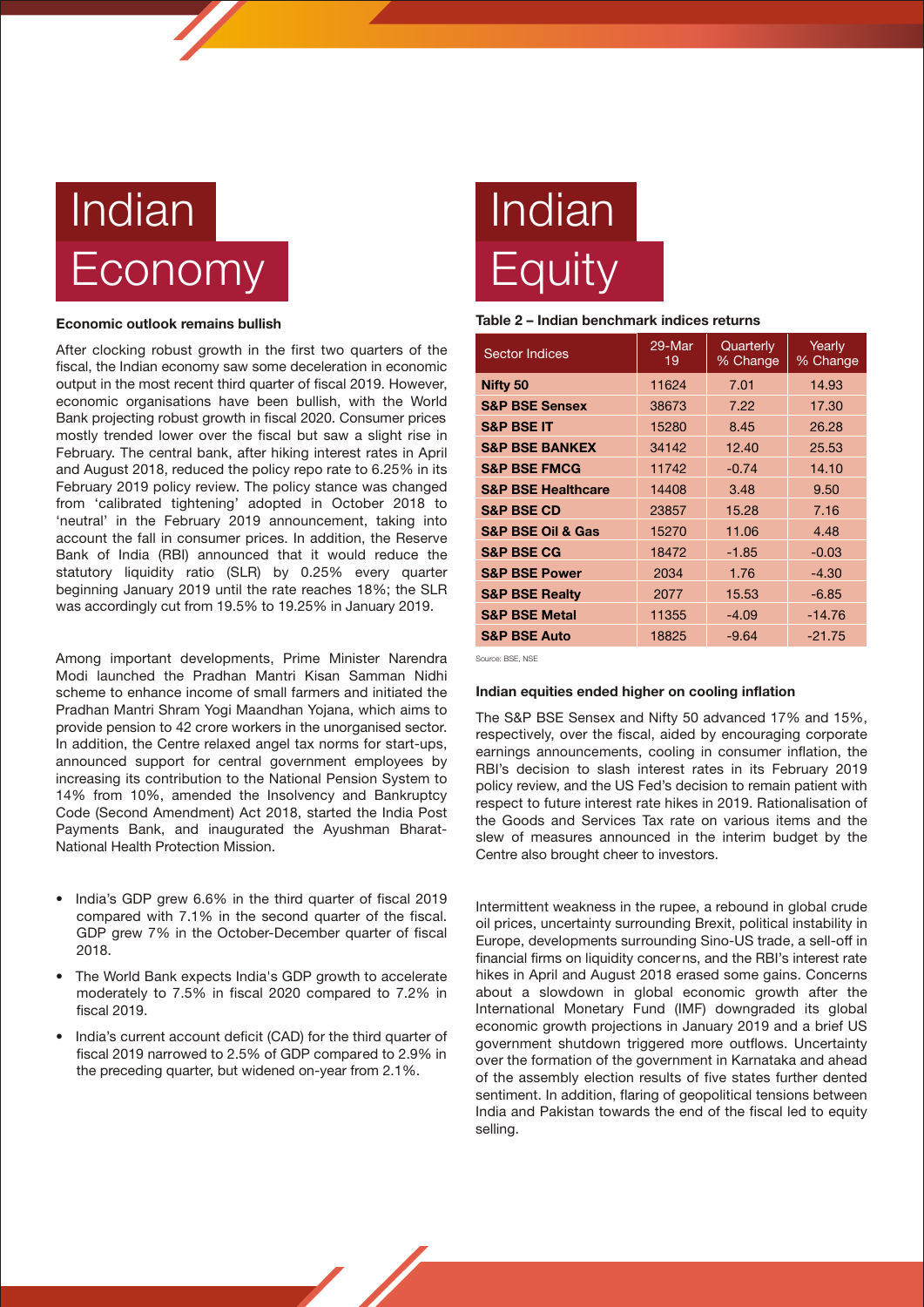



Source: NSE

- •S&P BSE IT Index rose the most (up 26%) in the fiscal as rupee weakness aided IT exports.
- S&P BSE BANKEX advanced 26% aided by earningsrelated announcements from lenders.
- S&P BSE Metal index declined 15% as fears of weakness in the Chinese economy led to lower base metal prices.
- S&P BSE Realty declined nearly 7% impacted by the Supreme Court's ban on all construction activities in Madhya Pradesh, Maharashtra and Uttarakhand over their failure to deal with solid waste.
- Foreign institutional investors (FIIs) sold `26,554 crore in Indian equities in fiscal 2019 vis-à-vis net selling of `78,239 crore in the previous fiscal.

### Equity Outlook

With respect to Equity markets, while the near-term volatility continues to cloud the markets, the medium-term outlook for the Indian markets looks promising. While we are cognizant that in the next few months, the markets could be injected with a bout of volatility with the slated General Elections, we believe that it will not have much of impact over the longer run, irrespective of the outcome. We believe earnings revival will take centre stage in FY20, despite several local and global clamours. With supportive macro-economic conditions and strong expected earnings growth, valuations are not expensive.



### Chart 3 – Domestic yield curve movement



Source: CRISIL Fixed Income database

### Gilts rose on cooling consumer inflation and decline in crude oil prices

Gilt prices rose over the fiscal, with yield of the 10-year benchmark 7.26% 2029 paper settling at 7.35% on March 29, 2019. Yield of the erstwhile benchmark 7.17% 2028 paper was 7.40% on March 28, 2018.

### Prices gained mainly on:

- Cooling consumer inflation over the fiscal
- Decline in crude oil prices
- The RBI's periodic open market bond purchases through fiscal 2019 to infuse liquidity
- The RBI's interest rate reduction in the February 2019 policy review coupled with the change in stance from 'calibrated tightening' to neutral
- The RBI's announcement that it would be transferring an interim surplus to the Centre
- Hope that the RBI would further ease policy following the release of domestic GDP figures for the third quarter of fiscal 2019.

Further gains were limited by:

- Intermittent weakness in the rupee
- The RBI's policy tightening in August 2018 and the US Fed's policy rate hikes between April to December 2018
- Concerns that the fiscal deficit target for financial year 2019 would be breached
- The Centre's announcement in the interim budget that gross market borrowing for fiscal 2020 would be  $\overline{57.1}$  lakh crore, higher than  $\overline{55.71}$  lakh crore estimated for fiscal 2019
- Concerns that the government may frontload the borrowing programme in the first half of fiscal 2020
- Geopolitical tensions between India and Pakistan.

On the regulatory front:

- The RBI, in its April 2019 policy review, slashed the policy repo rate to 6% (a one-year low).
- The RBI cut its retail inflation forecast to 2.9-3% for the first half of fiscal 2020 from 3.2-3.4% projected in the February policy review mainly due to lower food and fuel prices as well as expectation of a normal rainy season.
- Further, the RBI revised the path of CPI inflation downwards to 2.4% in the fourth quarter of fiscal 2019 and 3.5-3.8% in the second half of 2020, with risks broadly balanced.
- In addition, the RBI projected 7.2% GDP growth for fiscal 2020, down from 7.4% projected for fiscal 2019 – in the range of 6.8-7.1% in the first half of 2020 and 7.3-7.4% in the second half – with risks evenly balanced, taking into consideration the weakening in domestic investment activity and the headwinds posed by the slowdown in global economic growth.
- SEBI withdrew the 20% limit on investments by foreign portfolio investors in corporate bonds of an entity in March 2019, reversing the decision made to not exceed this limit in June 2018.
- SEBI's board approved changes in norms for debenture trustees (DTs) to help secure the interest of the debenture holders and enable DTs to perform their duties effectively and promptly. The minimum net worth requirement of a DT has been increased from  $\bar{z}$  crore to  $\bar{z}$ 10 crore.

### Debt Outlook

On the fixed Income side, the macro-headwinds of FY19 appear to be transforming into tailwinds, the outlook for Debt markets in FY20 appears bright, especially at the beginning of the year. In the last few months, three key swing factors namely inflation, global macro and oil prices have turned favourable for fixed income. Current benign inflation trends and external account dynamics has led to a change in monetary policy stance with room for one more rate cut in H1FY20. This turn in monetary policy and attractive real rates would be positive for the bond yields in the near-term. Over a medium-term, while the institutionalisation of monetary policy in India coupled with structurally contained inflation is positive news, the rural distress opening up the possibility of increased revenue spending and deteriorating fiscal dynamics will keep the yields under check. Besides, the markets will also be underpinned by the supply of centre's sizeable net borrowing programme of  $\overline{5}3.4$  trillion slated in H1FY20. Also, globally the dovish tilt of US Federal reserve, which has resulted in lower US bond yields and a weaker US Dollar, in turn bodes well for Emerging Markets such as India.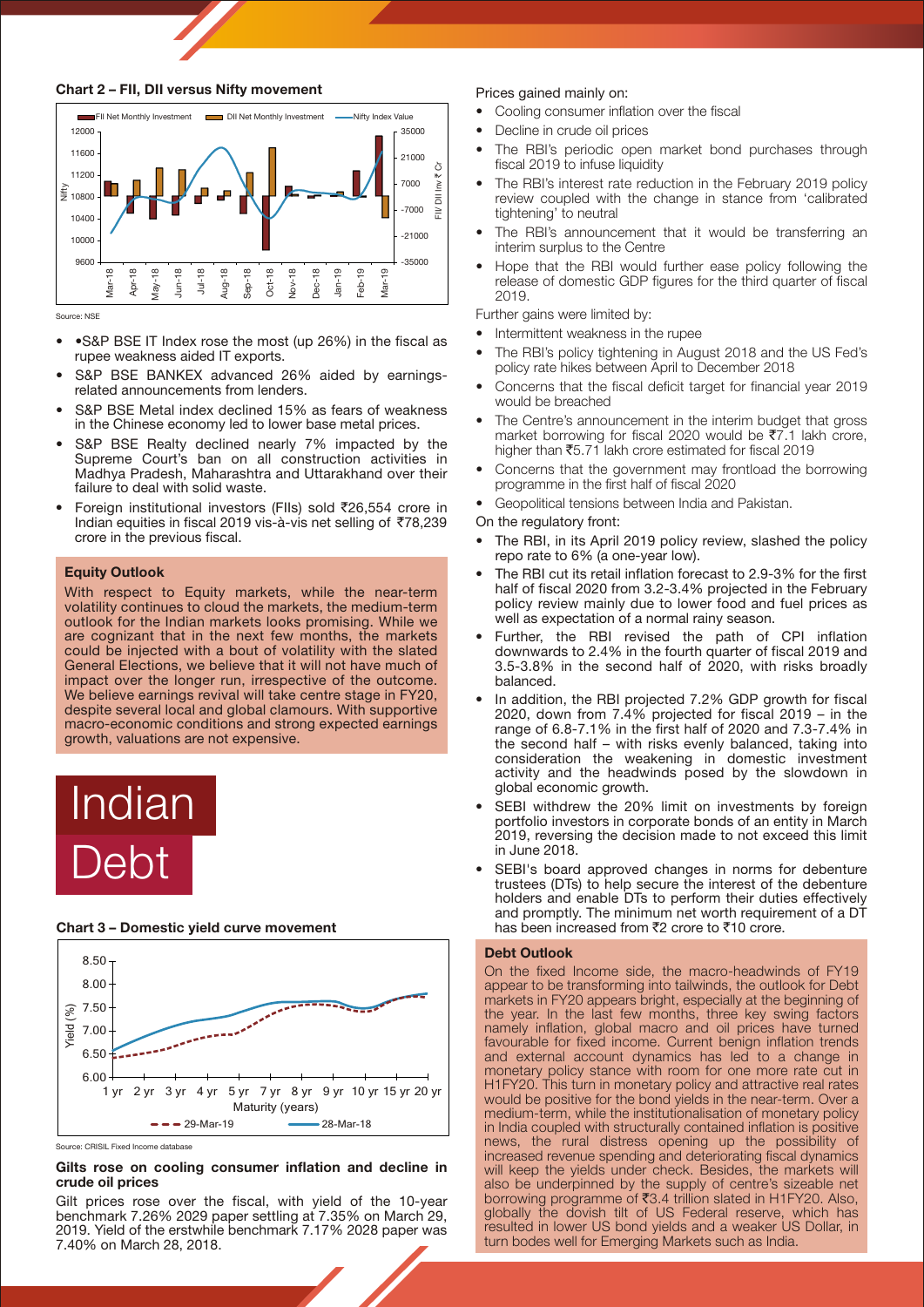# PERFORMANCE AT A GLANCE

|                   | <b>Future Secure</b> |                                 | <b>Future Income</b>         |                   |                    |                               | <b>Future Balance</b>            |                           | <b>Future Maximise</b>         |                   |                              |                              |             |
|-------------------|----------------------|---------------------------------|------------------------------|-------------------|--------------------|-------------------------------|----------------------------------|---------------------------|--------------------------------|-------------------|------------------------------|------------------------------|-------------|
| <b>INDIVIDUAL</b> |                      | Absolute<br>Return              | Simple<br>Annual<br>Return   | <b>CAGR</b>       | Absolute<br>Return | Simple<br>Annual<br>Return    | <b>CAGR</b>                      | Absolute<br>Return        | Simple<br>Annual<br>Return     | <b>CAGR</b>       | <b>Absolute</b><br>Return    | Simple<br>Annual<br>Return   | <b>CAGR</b> |
| Since Inception   |                      | 139.95%                         | 13.16%                       | 8.58%             | 159.28%            | 14.98%                        | 9.37%                            | 124.06%                   | 11.67%                         | 7.88%             | 153.09%                      | 14.40%                       | 9.13%       |
|                   |                      |                                 |                              |                   |                    |                               |                                  |                           |                                |                   |                              |                              |             |
| <b>INDIVIDUAL</b> |                      |                                 | <b>Future Pension Secure</b> |                   |                    | <b>Future Pension Balance</b> |                                  |                           | <b>Future Pension Growth</b>   |                   |                              | <b>Future Pension Active</b> |             |
|                   |                      | <b>Absolute</b><br>Return       | Simple<br>Annual<br>Return   | <b>CAGR</b>       | Absolute<br>Return | Simple<br>Annual<br>Return    | <b>CAGR</b>                      | Absolute<br>Return        | Simple<br>Annual<br>Return     | <b>CAGR</b>       | Absolute<br>Return           | Simple<br>Annual<br>Return   | <b>CAGR</b> |
| Since Inception   |                      | 162.93%                         | 15.67%                       | 9.74%             | 170.99%            | 16.44%                        | 10.06%                           | 212.36%                   | 20.42%                         | 11.57%            | 265.43%                      | 25.52%                       | 13.27%      |
|                   |                      |                                 |                              |                   |                    |                               |                                  |                           |                                |                   |                              |                              |             |
|                   |                      | <b>Future Group Secure Fund</b> |                              |                   |                    |                               | <b>Future Dynamic Growth</b>     |                           |                                |                   | <b>Future Midcap Fund</b>    |                              |             |
|                   | Absolute<br>Return   | Simple<br>Annual<br>Return      | <b>CAGR</b>                  |                   | <b>INDIVIDUAL</b>  | Absolute<br>Return            | Simple Annual<br>Return          | <b>CAGR</b>               |                                | <b>INDIVIDUAL</b> |                              | Simple<br>Annual<br>Return   | <b>CAGR</b> |
| Since Inception   | 11.02%               | N.A.                            | N.A.                         |                   | Since Inception    |                               | 11.86%                           | 8.29%                     | Since Inception                |                   | 16.58%                       | N.A.                         | N.A.        |
|                   |                      |                                 |                              |                   |                    |                               |                                  |                           |                                |                   |                              |                              |             |
|                   |                      |                                 |                              |                   |                    |                               | <b>Future NAV Guarantee Fund</b> |                           |                                |                   |                              |                              |             |
|                   |                      |                                 |                              | <b>INDIVIDUAL</b> |                    | Absolute<br>Return            | Simple Annual<br>Return          | <b>CAGR</b>               |                                |                   | HighestNAVGuaranteed 16.2763 |                              |             |
|                   |                      |                                 |                              | Absolute Return   |                    | 62.76%                        | 7.10%                            | 5.67%                     |                                |                   |                              |                              |             |
|                   |                      |                                 |                              |                   |                    |                               |                                  |                           |                                |                   |                              |                              |             |
|                   |                      |                                 | <b>Future Apex</b>           |                   |                    |                               |                                  |                           | <b>Future Opportunity Fund</b> |                   |                              |                              |             |
| <b>INDIVIDUAL</b> |                      | <b>Absolute</b><br>Return       | Simple<br>Annual<br>Return   | <b>CAGR</b>       |                    |                               | <b>INDIVIDUAL</b>                | <b>Absolute</b><br>Return | Simple<br>Annual<br>Return     | <b>CAGR</b>       |                              |                              |             |
| Since Inception   |                      | 123.74%                         | 13.34%                       | 9.07%             |                    |                               | Since Inception                  | 83.98%                    | 9.82%                          | 7.39%             |                              |                              |             |
|                   |                      |                                 |                              |                   |                    |                               |                                  |                           |                                |                   |                              |                              |             |
|                   |                      |                                 |                              |                   |                    | <b>Future Group Balance</b>   |                                  |                           | <b>Future Group Maximise</b>   |                   |                              |                              |             |
|                   |                      |                                 | Group                        |                   | Absolute<br>Return | Simple<br>Annual<br>Return    | <b>CAGR</b>                      | Absolute<br>Return        | Simple<br>Annual<br>Return     | <b>CAGR</b>       |                              |                              |             |
|                   |                      |                                 | Since Inception              |                   | 114.62%            | 12.54%                        | 8.72%                            | 0.00%                     | 0.00%                          | 0.00%             |                              |                              |             |

**September 1888**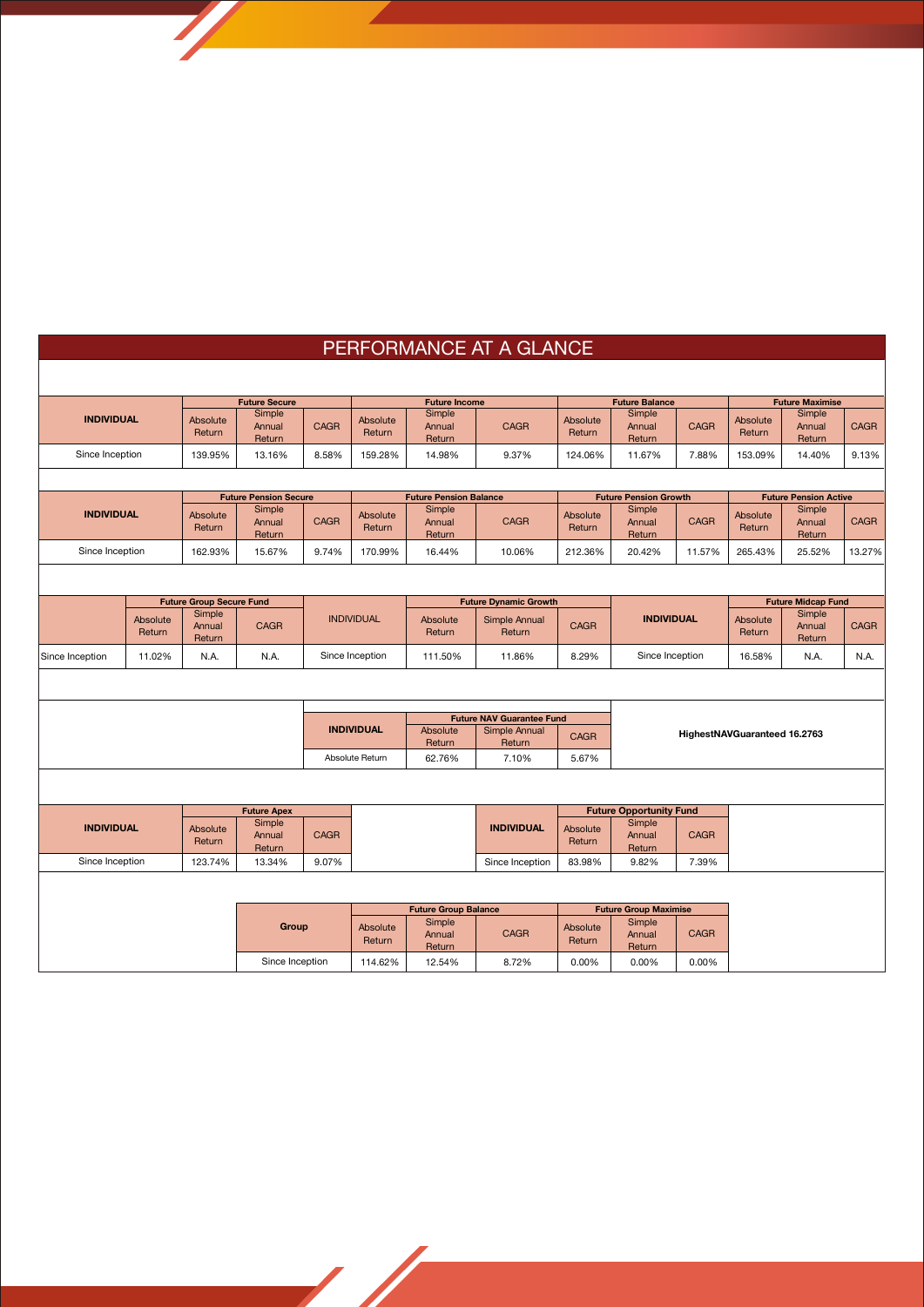# PERFORMANCE AT A GLANCE FUTURE APEX FUND SFIN No. ULIF010231209FUTUREAPEX133

| <b>ABOUT THE FUND</b>                                                                |                         |        |           |                                | PORTFOLIO AS ON 31 <sup>st</sup> Mar 2019          |                 |                                                                      |             |
|--------------------------------------------------------------------------------------|-------------------------|--------|-----------|--------------------------------|----------------------------------------------------|-----------------|----------------------------------------------------------------------|-------------|
| <b>OBJECTIVE</b>                                                                     |                         |        |           |                                | <b>SECURITIES</b>                                  | <b>HOLDINGS</b> | <b>SECTORAL ALLOCATION</b>                                           |             |
| To provide potentially high returns to                                               |                         |        |           |                                | MONEY MARKET INSTRUMENTS & NCA                     | 2.13%           |                                                                      |             |
| unit holders by investing primarily in<br>equities to target growth in capital value |                         |        |           |                                | <b>SECURITIES</b><br><b>EQUITY</b>                 | <b>HOLDINGS</b> | <b>BFSI</b>                                                          | 24.20%      |
| of assests. The fund will also invest to a                                           |                         |        |           |                                | Reliance Industries Ltd.                           | 97.87%<br>7.88% | <b>Chemical Products</b>                                             |             |
| certain extent in govt. securities,<br>corporate bonds and money market              |                         |        |           |                                | Infosys Technologies Ltd.                          | 5.51%           | 4.63%                                                                |             |
| instruments. The risk profile of the fund<br>is high.                                |                         |        |           |                                | Kotak Mahindra MF - Kotak Banking ETF              | 5.48%           | Civil Engineering<br>3.90%                                           |             |
| <b>FUND MANAGER DETAILS</b>                                                          |                         |        |           |                                | HDFC Ltd.                                          | 4.98%           |                                                                      |             |
|                                                                                      |                         |        |           |                                | HDFC Bank Ltd.<br><b>ITC Ltd.</b>                  | 4.42%<br>4.26%  | Coke & Refined Petroleum<br>8.87%                                    |             |
| Fund Manager                                                                         | Equity                  |        | Debt      | No. of Funds Managed<br>Hybrid | Larsen & Toubro Ltd.                               | 3.36%           | <b>Computer Programming</b>                                          |             |
| Niraj Kumar                                                                          |                         | 5      | 3         | $\overline{7}$                 | Hindustan Unilever                                 | 3.36%           | 11.03%                                                               |             |
| Srijan sinha                                                                         |                         | 5      |           | $\overline{7}$                 | TATA Consultancy Services Ltd.                     | 3.25%           | Infrastructure & Housing                                             |             |
|                                                                                      |                         |        |           |                                | <b>ICICI Bank Ltd.</b>                             | 2.75%           | 4.92%                                                                |             |
| <b>ASSET ALLOCATION</b>                                                              |                         |        |           |                                | Maruti Suzuki India Ltd.                           | 2.24%           | <b>Motor Vehicles</b>                                                |             |
| Composition                                                                          |                         |        |           |                                | Reliance ETF Bank BeES<br>Kotak Mahindra Bank Ltd. | 2.15%<br>1.89%  | 5.95%                                                                |             |
| <b>Fixed Interest</b>                                                                | Min.                    | Max.   |           | Actual                         | State Bank of India                                | 1.88%           | Non-metallic Minerals                                                |             |
| Investments                                                                          | $0.00\%$                | 40.00% |           | $0.00\%$                       | Sun Pharmaceuticals Industries Ltd.                | 1.78%           | 3.22%                                                                |             |
| Cash and<br>Money Market                                                             | 0.00%                   | 50.00% |           | 2.13%                          | Mahindra and Mahindra Ltd.                         | 1.78%           |                                                                      |             |
|                                                                                      | 50.00%                  |        | 100.00%   | 97.87%                         | Yes Bank Ltd.                                      | 1.70%           | Pharmaceuticals<br>3.11%                                             |             |
| Equity                                                                               |                         |        |           |                                | Future Retail Ltd.                                 | 1.45%           |                                                                      |             |
| <b>RISK RETURN PROFILE</b>                                                           |                         |        |           |                                | IndusInd Bank Ltd.                                 | 1.38%           | Tobacco                                                              |             |
| <b>Risk</b>                                                                          |                         |        |           | High                           | Axis Bank Ltd.<br><b>Bharat Electronics Ltd.</b>   | 1.38%<br>1.30%  | 4.26%                                                                |             |
| Return                                                                               |                         |        |           | High                           | Asian Paints Ltd.                                  | 1.28%           | Other                                                                |             |
| DATE OF INCEPTION                                                                    |                         |        |           |                                | Engineers India Limited                            | 1.26%           |                                                                      | 25.54%      |
|                                                                                      |                         |        |           |                                | <b>AU Small Finance Bank Limited</b>               | 1.12%           |                                                                      |             |
| 23rd December 2009                                                                   |                         |        |           |                                | Hero MotoCorp Ltd.                                 | 1.10%           | <b>Debt Rating Profile</b>                                           |             |
| <b>FUND PERFORMANCE AS ON</b>                                                        |                         |        |           |                                | Other                                              | 28.93%          |                                                                      |             |
| 31st Mar 2019                                                                        |                         |        |           |                                |                                                    |                 |                                                                      |             |
| Returns since Publication of NAV                                                     |                         |        |           |                                |                                                    |                 |                                                                      |             |
| Absolute Return                                                                      |                         |        |           | 123.74%                        |                                                    |                 | ■ 100.00%                                                            |             |
| Simple Annual<br>Return                                                              |                         |        |           | 13.34%                         |                                                    |                 | AAA                                                                  |             |
| <b>CAGR Return</b>                                                                   |                         |        |           | 9.07%                          |                                                    |                 |                                                                      |             |
| NAV as on 31st Mar 2019                                                              |                         |        |           |                                |                                                    |                 | <b>BENCHMARK COMPARISON (CAGR RETURN)</b>                            |             |
| 22.37414                                                                             |                         |        |           |                                |                                                    |                 | 14.93%<br>14.529                                                     |             |
| AUM as on 31st Mar 2019                                                              |                         |        |           |                                |                                                    |                 | 13.32%<br>12.56%<br>16.00%<br>14.00%<br>12.00%                       |             |
| (Rs. In Lakhs)                                                                       |                         |        |           |                                |                                                    |                 | 9.559<br>9.07%<br>ă<br>10.00%<br>6.34%<br>8.00%                      |             |
| 3,924.06                                                                             |                         |        |           |                                |                                                    |                 | 6.00%<br>4.00%                                                       |             |
|                                                                                      | <b>ASSET ALLOCATION</b> |        |           |                                |                                                    |                 | 2.00%<br>0.00%                                                       |             |
|                                                                                      |                         |        |           |                                |                                                    |                 | 6 Months 1 Month<br>Since<br>3 Year<br>2 Year<br>1 Year<br>Inception |             |
|                                                                                      |                         |        | & NCA, 2% | <b>MONEY MARKET</b>            |                                                    |                 | <b>Benchmark</b><br>FUTURE APEX FUND<br>Benchmark: CNX Nifty         |             |
|                                                                                      |                         |        |           |                                |                                                    |                 |                                                                      |             |
|                                                                                      |                         |        |           |                                |                                                    |                 | <b>FUND - NAV</b>                                                    |             |
|                                                                                      |                         |        |           |                                |                                                    |                 | 24.00<br>22.00                                                       |             |
|                                                                                      |                         |        |           |                                |                                                    |                 | 20.00<br>18.00                                                       | <b>AMAR</b> |
| <b>EQU, 98%</b>                                                                      |                         |        |           |                                |                                                    |                 | 16.00<br>14.00<br>12.00                                              |             |
|                                                                                      |                         |        |           |                                |                                                    |                 | 10.00<br>8.00<br>KVUUWWWW94444WWWWW0000N-N-0000000                   |             |
|                                                                                      |                         |        |           |                                |                                                    |                 | ׆ۄڿۄڐۄڐۄڐۄڐۄ؋ۄۼٷۿۄڂۄۄۄڂۄۄ<br>ڂ؋ۄڐڂۭۄۄڐڂۿۄۄڂ؋ۄۊڂۄۄۄڂ؏ۿۄڂ              |             |
|                                                                                      |                         |        |           |                                |                                                    |                 |                                                                      |             |
|                                                                                      |                         |        |           |                                |                                                    |                 |                                                                      |             |
|                                                                                      |                         |        |           |                                |                                                    |                 |                                                                      |             |
|                                                                                      |                         |        |           |                                |                                                    |                 |                                                                      |             |
|                                                                                      |                         |        |           |                                |                                                    |                 |                                                                      |             |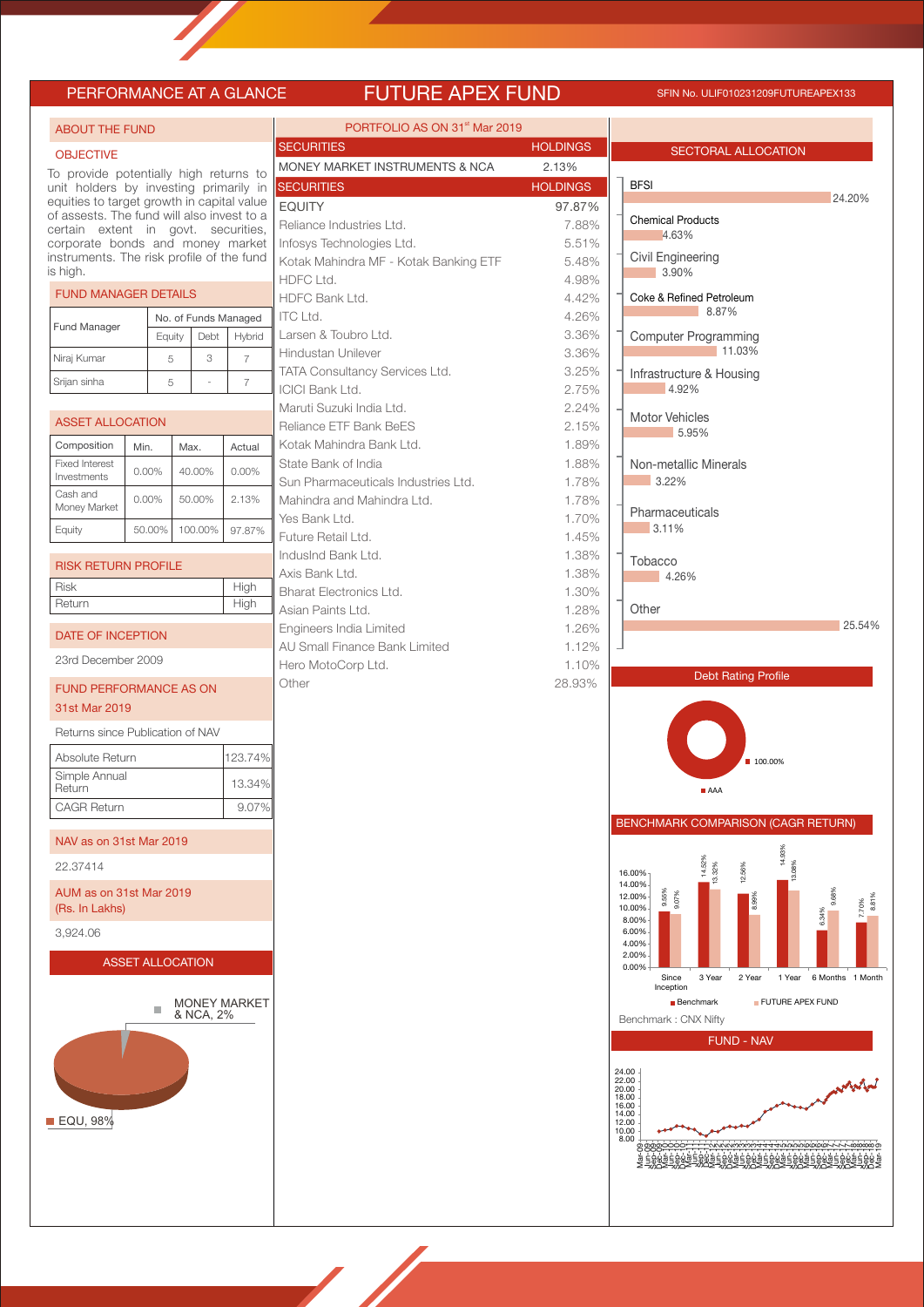### PERFORMANCE AT A GLANCE FUTURE OPPORTUNITY FUND SFIN NO. ULIF012090910FUTOPPORTU133

| <b>ABOUT THE FUND</b>                                                      |          |                         |                           |                      | PORTFOLIO AS ON 31 <sup>st</sup> Mar 2019 |                 |                                                               |
|----------------------------------------------------------------------------|----------|-------------------------|---------------------------|----------------------|-------------------------------------------|-----------------|---------------------------------------------------------------|
| <b>OBJECTIVE</b>                                                           |          |                         |                           |                      | <b>SECURITIES</b>                         | <b>HOLDINGS</b> | <b>SECTORAL ALLOCATION</b>                                    |
| To generate capital appreciation &                                         |          |                         |                           |                      | MONEY MARKET INSTRUMENTS & NCA            | 3.05%           |                                                               |
| provide long term growth oppurtunities<br>investing<br>in<br>a<br>by       |          |                         |                           |                      | portfolio SECURITIES                      | <b>HOLDINGS</b> | <b>BFSI</b>                                                   |
| predominantly of equity & equity                                           |          |                         |                           |                      | <b>EQUITY</b>                             | 96.95%          | 24.67%                                                        |
| related instruments generally in S & P<br>CNX Nifty stocks and to generate |          |                         |                           |                      | Reliance Industries Ltd.                  | 8.23%           | <b>Chemical Products</b>                                      |
| consistent returns by investing in debt                                    |          |                         |                           |                      | Kotak Mahindra MF - Kotak Banking ETF     | 7.83%           | 4.90%                                                         |
| & money market instruments. The risk                                       |          |                         |                           |                      | Infosys Technologies Ltd.                 | 5.75%           | Civil Engineering                                             |
| profile of the fund is high.                                               |          |                         |                           |                      | HDFC Ltd.                                 | 5.58%           | 3.89%                                                         |
| <b>FUND MANAGER DETAILS</b>                                                |          |                         |                           |                      | HDFC Bank Ltd.                            | 5.17%           | Coke & Refined Petroleum                                      |
| Fund Manager                                                               |          |                         |                           | No. of Funds Managed | ITC Ltd.                                  | 4.48%           | 9.27%                                                         |
|                                                                            |          | Equity                  | Debt                      | Hybrid               | Larsen & Toubro Ltd.                      | 3.49%           | Computer Programming<br>11.26%                                |
| Niraj Kumar                                                                |          | 5                       | $\ensuremath{\mathsf{3}}$ | $\overline{7}$       | Hindustan Unilever                        | 3.37%           |                                                               |
| Srijan Sinha                                                               |          | 5                       |                           | $\overline{7}$       | TATA Consultancy Services Ltd.            | 3.25%           | Infrastructure & Housing                                      |
|                                                                            |          |                         |                           |                      | <b>ICICI Bank Ltd.</b>                    | 2.56%           | 4.67%                                                         |
| <b>ASSET ALLOCATION</b>                                                    |          |                         |                           |                      | Maruti Suzuki India Ltd.                  | 2.29%           | <b>Motor Vehicles</b>                                         |
| Composition                                                                | Min.     | Max.                    |                           | Actual               | Sun Pharmaceuticals Industries Ltd.       | 1.99%           | 6.19%                                                         |
| <b>Fixed Interest</b>                                                      | 0.00%    |                         | 15.00%                    | $0.00\%$             | Yes Bank Ltd.<br>Kotak Mahindra Bank Ltd. | 1.77%           | Non-metallic Minerals                                         |
| Investments                                                                |          |                         |                           |                      | Kotak PSU Bank ETF                        | 1.76%<br>1.63%  | 2.30%                                                         |
| Cash and                                                                   | $0.00\%$ |                         | 20.00%                    | 3.05%                | Mahindra and Mahindra Ltd.                | 1.62%           | Pharmaceuticals                                               |
| Money Market                                                               |          |                         |                           |                      | Asian Paints Ltd.                         | 1.53%           | 3.04%                                                         |
| Equity                                                                     | 80.00%   |                         | 100.00%                   | 96.95%               | Axis Bank Ltd.                            | 1.43%           | Tobacco                                                       |
| <b>RISK RETURN PROFILE</b>                                                 |          |                         |                           |                      | IndusInd Bank Ltd.                        | 1.42%           | 4.48%                                                         |
|                                                                            |          |                         |                           |                      | State Bank of India                       | 1.40%           | Other<br>25.35%                                               |
| <b>Risk</b><br>Return                                                      |          |                         |                           | High<br>High         | <b>Bharat Electronics Ltd.</b>            | 1.31%           |                                                               |
|                                                                            |          |                         |                           |                      | Engineers India Limited                   | 1.15%           |                                                               |
| DATE OF INCEPTION                                                          |          |                         |                           |                      | HCL Technologies Ltd.                     | 1.08%           |                                                               |
| 9th September 2010                                                         |          |                         |                           |                      | Future Retail Ltd.                        | 1.07%           |                                                               |
|                                                                            |          |                         |                           |                      | Coal India Ltd.                           | 1.04%           | <b>Debt Rating Profile</b>                                    |
| <b>FUND PERFORMANCE AS ON</b>                                              |          |                         |                           |                      | Other                                     | 24.76%          |                                                               |
| 31st Mar 2019                                                              |          |                         |                           |                      |                                           |                 |                                                               |
| Returns since Publication of NAV                                           |          |                         |                           |                      |                                           |                 | ■ 100.00%                                                     |
| Absolute Return                                                            |          |                         |                           | 83.98%               |                                           |                 |                                                               |
| Simple Annual<br>Return                                                    |          |                         |                           | 9.82%                |                                           |                 | AAA                                                           |
| <b>CAGR Return</b>                                                         |          |                         |                           | 7.39%                |                                           |                 | <b>BENCHMARK COMPARISON (CAGR RETURN)</b>                     |
| NAV AS ON 31ST MAR 2019                                                    |          |                         |                           |                      |                                           |                 | 14.93%                                                        |
| 18.39839                                                                   |          |                         |                           |                      |                                           |                 | 14.52%<br>12.56%<br>.86%<br>16.00%<br><u>نہ</u><br>14.00%     |
| AUM AS ON 31ST MAR 2010                                                    |          |                         |                           |                      |                                           |                 | 12.00%<br>9.09%<br>8.56%<br>8.57%                             |
| (Rs. In Lakhs)                                                             |          |                         |                           |                      |                                           |                 | 7.70%<br>39%<br>$\frac{4}{3}$<br>10.00%<br>6.34%<br>8.00%     |
| 8,511.16                                                                   |          |                         |                           |                      |                                           |                 | 6.00%                                                         |
|                                                                            |          |                         |                           |                      |                                           |                 | 4.00%<br>2.00%                                                |
|                                                                            |          | <b>ASSET ALLOCATION</b> |                           |                      |                                           |                 | 0.00%<br>Since<br>3 Year<br>2 Year<br>1 Year 6 Months 1 Month |
|                                                                            | П        |                         |                           | <b>MONEY MARKET</b>  |                                           |                 | Inception<br>FUTURE OPPORTUNITY FUND                          |
|                                                                            |          |                         | & NCA, 3%                 |                      |                                           |                 | <b>Benchmark</b>                                              |
|                                                                            |          |                         |                           |                      |                                           |                 | Benchmark: CNX Nifty                                          |
|                                                                            |          |                         |                           |                      |                                           |                 | <b>FUND - NAV</b>                                             |
|                                                                            |          |                         |                           |                      |                                           |                 | 24.00                                                         |
|                                                                            |          |                         |                           |                      |                                           |                 | 22.00<br>20.00                                                |
| <b>EQU, 97%</b>                                                            |          |                         |                           |                      |                                           |                 | 18.00<br>16.00<br>14.00                                       |
|                                                                            |          |                         |                           |                      |                                           |                 | 12.00<br>10.00                                                |
|                                                                            |          |                         |                           |                      |                                           |                 | 8.00<br>%%%#444%%%%%%%%%%%%%<br>888800000                     |
|                                                                            |          |                         |                           |                      |                                           |                 | ≫ທ∩≥⊃ທ∩≥⊃ທ∩≥                                                  |
|                                                                            |          |                         |                           |                      |                                           |                 |                                                               |
|                                                                            |          |                         |                           |                      |                                           |                 |                                                               |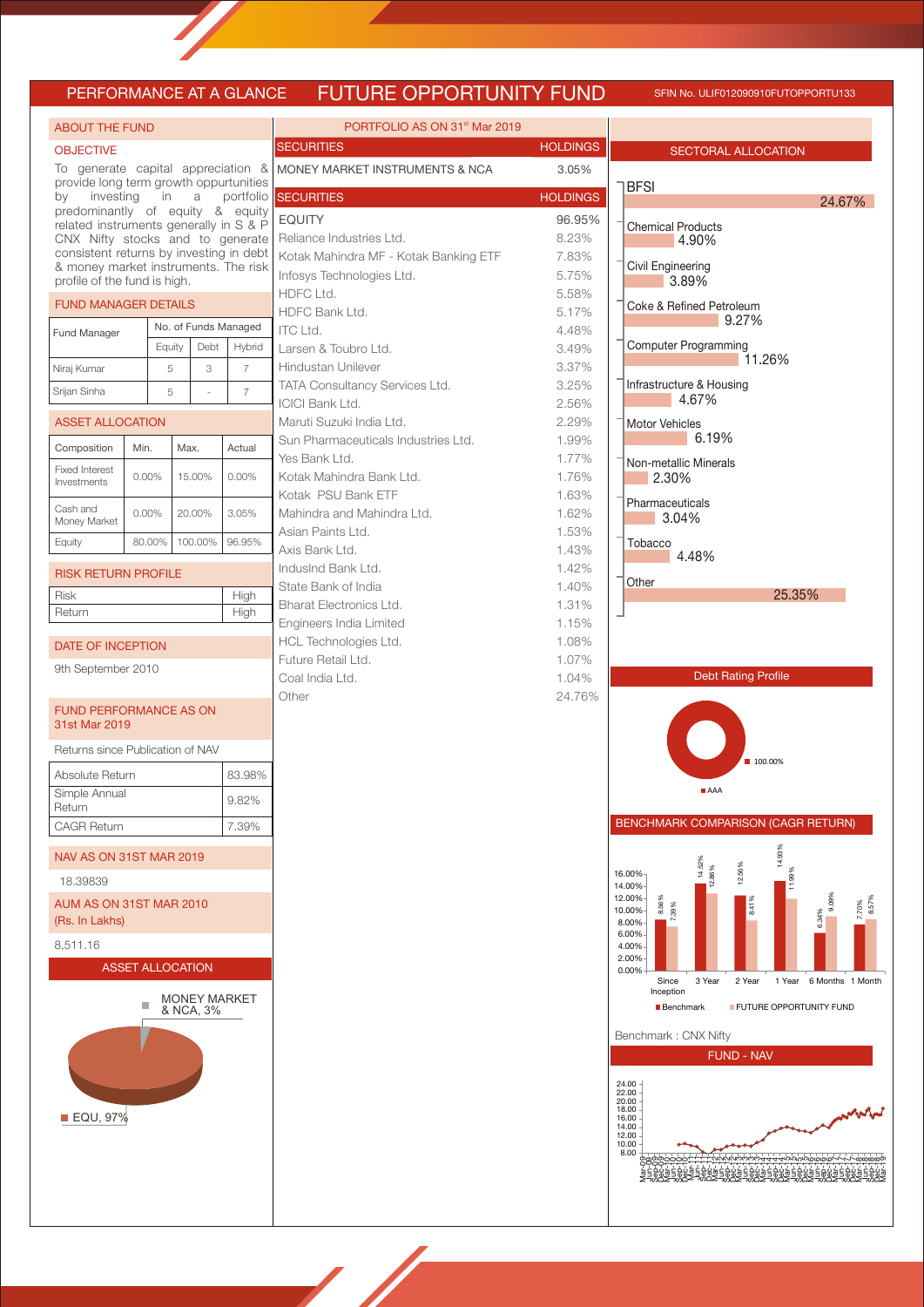### JRE DYNAMIC GROWTH FUND SFIN NO. ULIF009121009FUTDYNAGTH133

| PERFORMANCE AT A GLANCE                                               |          |                         |      |           |                                       |  |  |  |  |
|-----------------------------------------------------------------------|----------|-------------------------|------|-----------|---------------------------------------|--|--|--|--|
| <b>ABOUT THE FUND</b>                                                 |          |                         |      |           |                                       |  |  |  |  |
| <b>OBJECTIVE</b>                                                      |          |                         |      |           |                                       |  |  |  |  |
| To maximise participation in an                                       |          |                         |      |           |                                       |  |  |  |  |
| actively managed, well diversified                                    |          |                         |      |           |                                       |  |  |  |  |
| equity portfolio of fundamentally<br>strong blue-chip companies while |          |                         |      |           |                                       |  |  |  |  |
| using debt instruments to safeguard                                   |          |                         |      |           |                                       |  |  |  |  |
| the interest of the policyholder.<br><b>STRATEGY</b>                  |          |                         |      |           |                                       |  |  |  |  |
| Investment in equities and debt                                       |          |                         |      |           |                                       |  |  |  |  |
| instruments.                                                          |          |                         |      |           |                                       |  |  |  |  |
| <b>FUND MANAGER DETAILS</b>                                           |          |                         |      |           |                                       |  |  |  |  |
| Fund Manager                                                          |          | Equity                  |      | Debt      | No. of Funds Managed<br><b>Hybrid</b> |  |  |  |  |
| Niraj Kumar                                                           |          | 5                       |      | 3         | $\overline{7}$                        |  |  |  |  |
| Srijan Sinha                                                          |          | 5                       |      |           | 7                                     |  |  |  |  |
|                                                                       |          |                         |      |           |                                       |  |  |  |  |
| <b>ASSET ALLOCATION</b>                                               |          |                         |      |           |                                       |  |  |  |  |
| Composition<br>Money Market                                           | Min.     |                         | Max. |           | Actual                                |  |  |  |  |
| Instruments,                                                          |          |                         |      |           |                                       |  |  |  |  |
| Government<br>Bonds and                                               | $0.00\%$ |                         |      | 100.00%   | 4.66%                                 |  |  |  |  |
| Corporate Bonds                                                       |          |                         |      |           |                                       |  |  |  |  |
| Equity                                                                |          | 00.00%                  |      | 100.00%   | 95.34%                                |  |  |  |  |
| <b>RISK RETURN PROFILE</b>                                            |          |                         |      |           |                                       |  |  |  |  |
| <b>Risk</b><br>Return                                                 |          |                         |      |           | High<br>High                          |  |  |  |  |
|                                                                       |          |                         |      |           |                                       |  |  |  |  |
| <b>DATE OF INCEPTION</b>                                              |          |                         |      |           |                                       |  |  |  |  |
| 12th October 2009                                                     |          |                         |      |           |                                       |  |  |  |  |
| <b>FUND PERFORMANCE AS ON</b><br>31st Mar 2019                        |          |                         |      |           |                                       |  |  |  |  |
| Returns since Publication of NAV                                      |          |                         |      |           |                                       |  |  |  |  |
| Absolute Return                                                       |          |                         |      |           | 111.50%                               |  |  |  |  |
| Simple Annual<br>Return                                               |          |                         |      |           | 11.86%                                |  |  |  |  |
| <b>CAGR Return</b>                                                    |          |                         |      |           | 8.29%                                 |  |  |  |  |
|                                                                       |          |                         |      |           |                                       |  |  |  |  |
| <b>NAV AS ON 31ST MAR 2019</b><br>21.15045                            |          |                         |      |           |                                       |  |  |  |  |
| AUM AS ON 31ST MAR 2019<br>(Rs. In Lakhs)                             |          |                         |      |           |                                       |  |  |  |  |
| 1,830.15                                                              |          |                         |      |           |                                       |  |  |  |  |
|                                                                       |          | <b>ASSET ALLOCATION</b> |      |           |                                       |  |  |  |  |
|                                                                       |          | <b>College</b>          |      | & NCA, 5% | <b>MONEY MARKET</b>                   |  |  |  |  |
| $\blacksquare$ EQU, 95%                                               |          |                         |      |           |                                       |  |  |  |  |

| PORTFOLIO AS ON 31 <sup>st</sup> MAR 2019 |                 |
|-------------------------------------------|-----------------|
| <b>SECURITIES</b>                         | <b>HOLDINGS</b> |
| MONEY MARKET INSTRUMENTS & NCA            | 4.66%           |
| <b>SECURITIES</b>                         | <b>HOLDINGS</b> |
| <b>EQUITY</b>                             | 95.34%          |
| Reliance Industries Ltd.                  | 8.42%           |
| Kotak Mahindra MF - Kotak Banking ETF     | 6.70%           |
| Infosys Technologies Ltd.                 | 5.88%           |
| HDFC Ltd.                                 | 5.45%           |
| HDFC Bank Ltd.                            | 5.22%           |
| <b>ITC Ltd.</b>                           | 4.60%           |
| <b>TATA Consultancy Services Ltd.</b>     | 3.55%           |
| Larsen & Toubro Ltd.                      | 3.51%           |
| Hindustan Unilever                        | 3.27%           |
| <b>ICICI Bank Ltd.</b>                    | 2.51%           |
| Maruti Suzuki India Ltd.                  | 1.99%           |
| Sun Pharmaceuticals Industries Ltd.       | 1.96%           |
| Kotak Mahindra Bank Ltd.                  | 1.89%           |
| Yes Bank Ltd.                             | 1.88%           |
| State Bank of India                       | 1.80%           |
| Mahindra and Mahindra Ltd.                | 1.64%           |
| Asian Paints Ltd.                         | 1.60%           |
| Kotak PSU Bank ETF                        | 1.47%           |
| Axis Bank Ltd.                            | 1.29%           |
| IndusInd Bank Ltd.                        | 1.27%           |
| Hero MotoCorp Ltd.                        | 1.27%           |
| Bharat Electronics Ltd.                   | 1.26%           |
| Engineers India Limited                   | 1.10%           |
| Britannia Industries Ltd.                 | 1.10%           |
| Future Retail Ltd.                        | 1.10%           |
| Other                                     | 23.61%          |
|                                           |                 |
|                                           |                 |



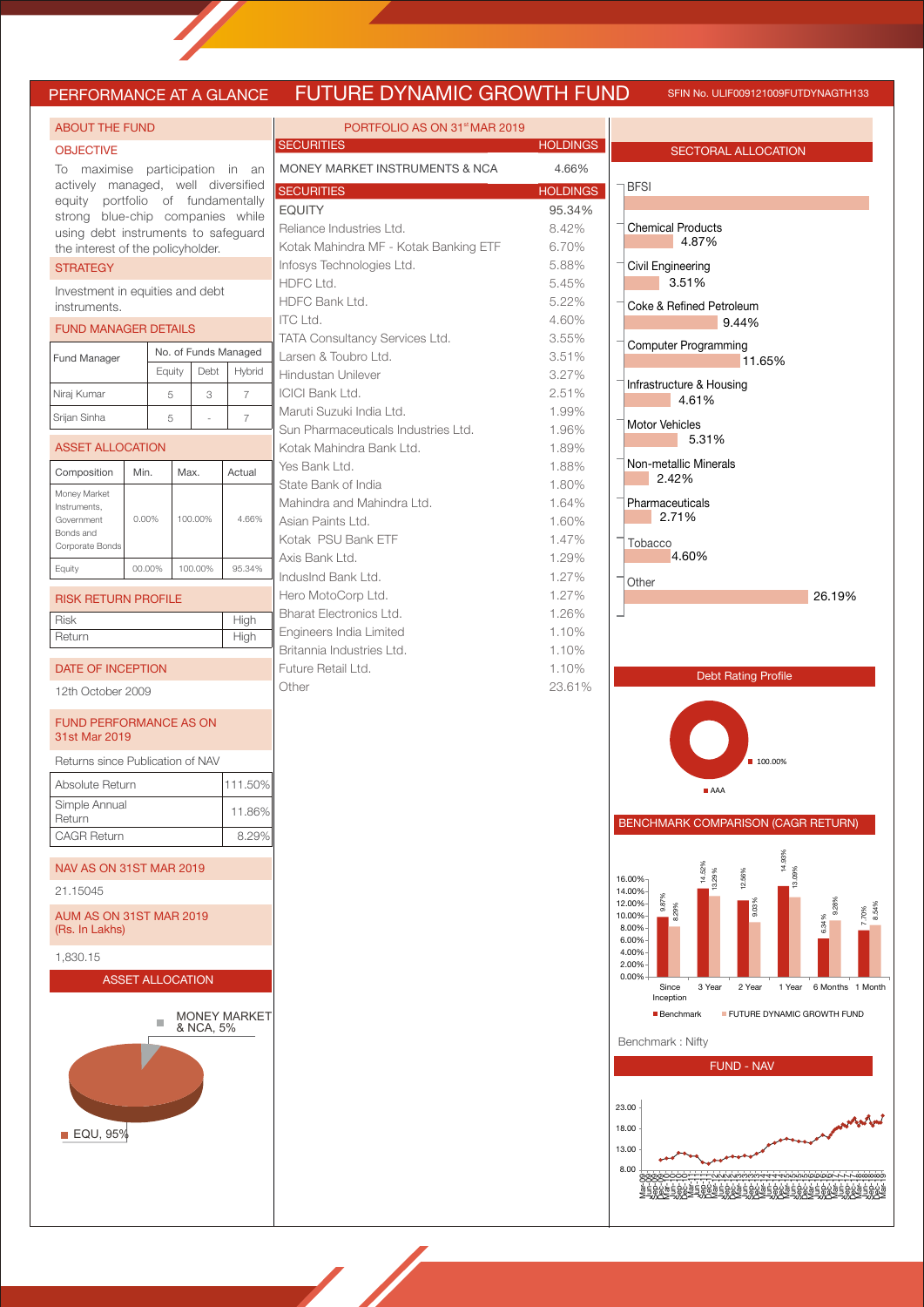## PERFORMANCE AT A GLANCE **FUTURE MAXIMISE FUND** SFIN NO. ULIF004180708FUMAXIMIZE133

| <b>ABOUT THE FUND</b>                                                          |          |                         |                         |                        | <b>PORTFOLIO A</b>                                      |  |  |  |
|--------------------------------------------------------------------------------|----------|-------------------------|-------------------------|------------------------|---------------------------------------------------------|--|--|--|
| <b>OBJECTIVE</b>                                                               |          |                         |                         |                        | <b>SECURITIES</b><br><b>MONEY MARKET INSTRUI</b>        |  |  |  |
| To provide potentially high returns to                                         |          |                         |                         |                        | <b>SECURITIES</b>                                       |  |  |  |
| unit holders by investing primarily in<br>equities to target growth in capital |          |                         |                         |                        | <b>GOVERNMENT SECURIT</b>                               |  |  |  |
| value of assets. The fund will also be                                         |          |                         |                         |                        | 8.38% Tamil Nadu SDL 27                                 |  |  |  |
| invested to a certain extent in govt.<br>securities,                           |          | corporate               | bonds                   | and                    | 8.15% Tamil Nadu SDL 20                                 |  |  |  |
| money market instruments.                                                      |          |                         |                         |                        | 8.70% Gujarat SDL 2028                                  |  |  |  |
| <b>STRATEGY</b>                                                                |          |                         |                         |                        | 8.36% WB SDL 2034 Ulip                                  |  |  |  |
| Investment in a spread of equities.                                            |          |                         |                         |                        | Other                                                   |  |  |  |
| Diversification by sector, industry and risk.                                  |          |                         |                         |                        | <b>SECURITIES</b>                                       |  |  |  |
| <b>FUND MANAGER DETAILS</b>                                                    |          |                         |                         |                        | <b>CORPORATE DEBT</b>                                   |  |  |  |
|                                                                                |          |                         |                         | No. of Funds Managed   | 10.63% IOT Utkal Energy 9<br>20/09/2028                 |  |  |  |
| Fund Manager                                                                   |          | Equity                  | Debt                    | Hybrid                 | 7.90% SIKKA PORTS & TE                                  |  |  |  |
| Niraj Kumar                                                                    |          | 5                       |                         | 3<br>7                 | 2026 18/11/2026                                         |  |  |  |
| Srijan Sinha                                                                   |          | 5                       |                         | 7                      | 9.25% Reliance Jio Infocor<br>17/06/2024                |  |  |  |
| Yahya Bookwala                                                                 |          |                         |                         | 3<br>7                 | 10.25% SIKKA PORTS & 1                                  |  |  |  |
| <b>ASSET ALLOCATION</b>                                                        |          |                         |                         |                        | RelianceGas-EWPL Amlgto                                 |  |  |  |
| Composition                                                                    | Min.     |                         | Max.                    | Actual                 | 10.90% AU SFB Lower Tie<br>30/05/2025                   |  |  |  |
| <b>Fixed Interest</b>                                                          | 10.00%   |                         | 50.00%                  | 15.95%                 | 8.62% NABARD 2034-ULI                                   |  |  |  |
| Investments                                                                    |          |                         |                         |                        | 8.80% LIC Housing Finand                                |  |  |  |
| Money Market                                                                   | $0.00\%$ |                         | 40.00%                  | 2.23%                  | 25/01/2029<br>Other                                     |  |  |  |
| and Cash                                                                       |          |                         |                         |                        |                                                         |  |  |  |
| Equity                                                                         | 50.00%   |                         | 90.00%                  | 81.83%                 | <b>SECURITIES</b>                                       |  |  |  |
| <b>RISK RETURN PROFILE</b>                                                     |          |                         |                         |                        | <b>EQUITY</b>                                           |  |  |  |
| Risk                                                                           |          |                         |                         | High                   | Reliance Industries Ltd.<br>Kotak Mahindra MF - Kota    |  |  |  |
| Return                                                                         |          |                         |                         | High                   | <b>HDFC Bank Ltd.</b>                                   |  |  |  |
|                                                                                |          |                         |                         |                        | Infosys Technologies Ltd.                               |  |  |  |
|                                                                                |          |                         |                         |                        | HDFC Ltd.                                               |  |  |  |
|                                                                                |          |                         |                         |                        | <b>ITC Ltd.</b>                                         |  |  |  |
| DATE OF INCEPTION                                                              |          |                         |                         |                        | <b>ICICI Bank Ltd.</b>                                  |  |  |  |
| 18th July 2008                                                                 |          |                         |                         |                        | Larsen & Toubro Ltd.<br><b>TATA Consultancy Service</b> |  |  |  |
|                                                                                |          |                         |                         |                        | <b>Hindustan Unilever</b>                               |  |  |  |
| <b>FUND PERFORMANCE AS ON</b><br>31st Mar 2019                                 |          |                         |                         |                        | Kotak Mahindra Bank Ltd.                                |  |  |  |
| Returns since Publication of NAV                                               |          |                         |                         |                        | Maruti Suzuki India Ltd.                                |  |  |  |
| Absolute Return                                                                |          |                         |                         | 153.09%                | Sun Pharmaceuticals Indu                                |  |  |  |
| Simple Annual Return                                                           |          |                         |                         | 14.40%                 | State Bank of India                                     |  |  |  |
| CAGR Return                                                                    |          |                         |                         | 9.13%                  | Yes Bank Ltd.                                           |  |  |  |
|                                                                                |          |                         |                         |                        | Asian Paints Ltd.<br>Mahindra and Mahindra Lt           |  |  |  |
| NAV AS ON 31st MAR 2019                                                        |          |                         |                         |                        | Kotak PSU Bank ETF                                      |  |  |  |
| 25.30868                                                                       |          |                         |                         |                        | IndusInd Bank Ltd.                                      |  |  |  |
| AUM AS ON 31st MAR 2019                                                        |          |                         |                         |                        | Axis Bank Ltd.                                          |  |  |  |
| (Rs. In Lakhs)                                                                 |          |                         |                         |                        | Bharat Electronics Ltd.                                 |  |  |  |
| 8,466.31                                                                       |          |                         | HCL Technologies Ltd.   |                        |                                                         |  |  |  |
| MODIFIED DURATION (IN YEARS)                                                   |          |                         |                         |                        | Coal India Ltd.<br>Future Retail Ltd.                   |  |  |  |
| 4.55                                                                           |          |                         |                         |                        | NTPC Ltd.                                               |  |  |  |
|                                                                                |          | <b>ASSET ALLOCATION</b> |                         |                        | Other                                                   |  |  |  |
| <b>MONEY MARKET</b>                                                            |          |                         | $\blacksquare$ GSEC, 5% |                        |                                                         |  |  |  |
| & NCA, 2%                                                                      |          |                         |                         | $\blacksquare$ NCD,11% |                                                         |  |  |  |
|                                                                                |          |                         |                         |                        |                                                         |  |  |  |
|                                                                                |          |                         |                         |                        |                                                         |  |  |  |
|                                                                                |          |                         |                         |                        |                                                         |  |  |  |
| <b>EQU.</b>                                                                    |          |                         |                         |                        |                                                         |  |  |  |

82%

| PORTFOLIO AS ON 31 <sup>st</sup> Mar 2019          |                 |   |
|----------------------------------------------------|-----------------|---|
| <b>SECURITIES</b>                                  | <b>HOLDINGS</b> |   |
| MONEY MARKET INSTRUMENTS & NCA                     | 2.23%           |   |
| <b>SECURITIES</b>                                  | <b>HOLDINGS</b> |   |
| <b>GOVERNMENT SECURITIES</b>                       | 5.25%           |   |
| 8.38% Tamil Nadu SDL 27/01/2026                    | 2.46%           | ł |
| 8.15% Tamil Nadu SDL 2028 09/05/2028               | 1.08%           |   |
| 8.70% Gujarat SDL 2028 19/09/2028                  | 0.81%           | ł |
| 8.36% WB SDL 2034 Ulip 13/02/2034                  | 0.61%           |   |
| Other                                              | 0.28%           | ł |
| <b>SECURITIES</b>                                  | <b>HOLDINGS</b> |   |
| <b>CORPORATE DEBT</b>                              | 8.76%           |   |
| 10.63% IOT Utkal Energy Services Ltd.              |                 |   |
| 20/09/2028                                         | 3.24%           | ł |
| 7.90% SIKKA PORTS & TERMINALS LTD (Previous RPTL)  |                 |   |
| 2026 18/11/2026                                    | 1.97%           | ł |
| 9.25% Reliance Jio Infocomm Ltd 2024<br>17/06/2024 | 1.25%           |   |
| 10.25% SIKKA PORTS & TERMINALS LTD 2021(Prev       |                 | ł |
| RelianceGas-EWPL Amlgtd230818) 22/08/2021          | 1.00%           |   |
| 10.90% AU SFB Lower Tier II Bonds May 2025 - UL    |                 | ł |
| 30/05/2025                                         | 0.89%           |   |
| 8.62% NABARD 2034-ULIP 14/03/2034                  | 0.73%           |   |
| 8.80% LIC Housing Finance Ltd 2029                 |                 |   |
| 25/01/2029                                         | 0.61%           |   |
| Other                                              | 1.01%           | ł |
| <b>SECURITIES</b>                                  | <b>HOLDINGS</b> |   |
| <b>EQUITY</b>                                      | 81.83%          |   |
| Reliance Industries Ltd.                           | 6.84%           |   |
| Kotak Mahindra MF - Kotak Banking ETF              | 5.76%           |   |
| HDFC Bank Ltd.                                     | 5.73%           |   |
| Infosys Technologies Ltd.                          | 4.86%           |   |
| HDFC Ltd.                                          | 4.55%           |   |
| <b>ITC Ltd.</b>                                    | 3.82%           |   |
| <b>ICICI Bank Ltd.</b>                             | 3.29%           |   |
| Larsen & Toubro Ltd.                               | 2.94%           |   |
| TATA Consultancy Services Ltd.                     | 2.84%           |   |
| <b>Hindustan Unilever</b>                          | 2.64%           |   |
| Kotak Mahindra Bank Ltd.                           | 2.00%           |   |
| Maruti Suzuki India Ltd.                           | 1.69%           |   |
| Sun Pharmaceuticals Industries Ltd.                | 1.62%           |   |
| State Bank of India                                | 1.48%           |   |
| Yes Bank Ltd.                                      | 1.45%           |   |
| Asian Paints Ltd.                                  | 1.27%           |   |
| Mahindra and Mahindra Ltd.                         | 1.15%           |   |
| Kotak PSU Bank ETF                                 | 1.13%           |   |
| IndusInd Bank Ltd.                                 | 1.11%           |   |
| Axis Bank Ltd.                                     | 1.10%           |   |
| <b>Bharat Electronics Ltd.</b>                     | 1.06%           |   |
| HCL Technologies Ltd.                              | 0.91%           |   |
| Coal India Ltd.                                    | 0.90%           |   |
| Future Retail Ltd.                                 | 0.89%           |   |
| NTPC Ltd.                                          | 0.84%           |   |
| Other                                              | 19.96%          |   |
|                                                    |                 |   |
|                                                    |                 |   |
|                                                    |                 |   |
|                                                    |                 |   |
|                                                    |                 |   |

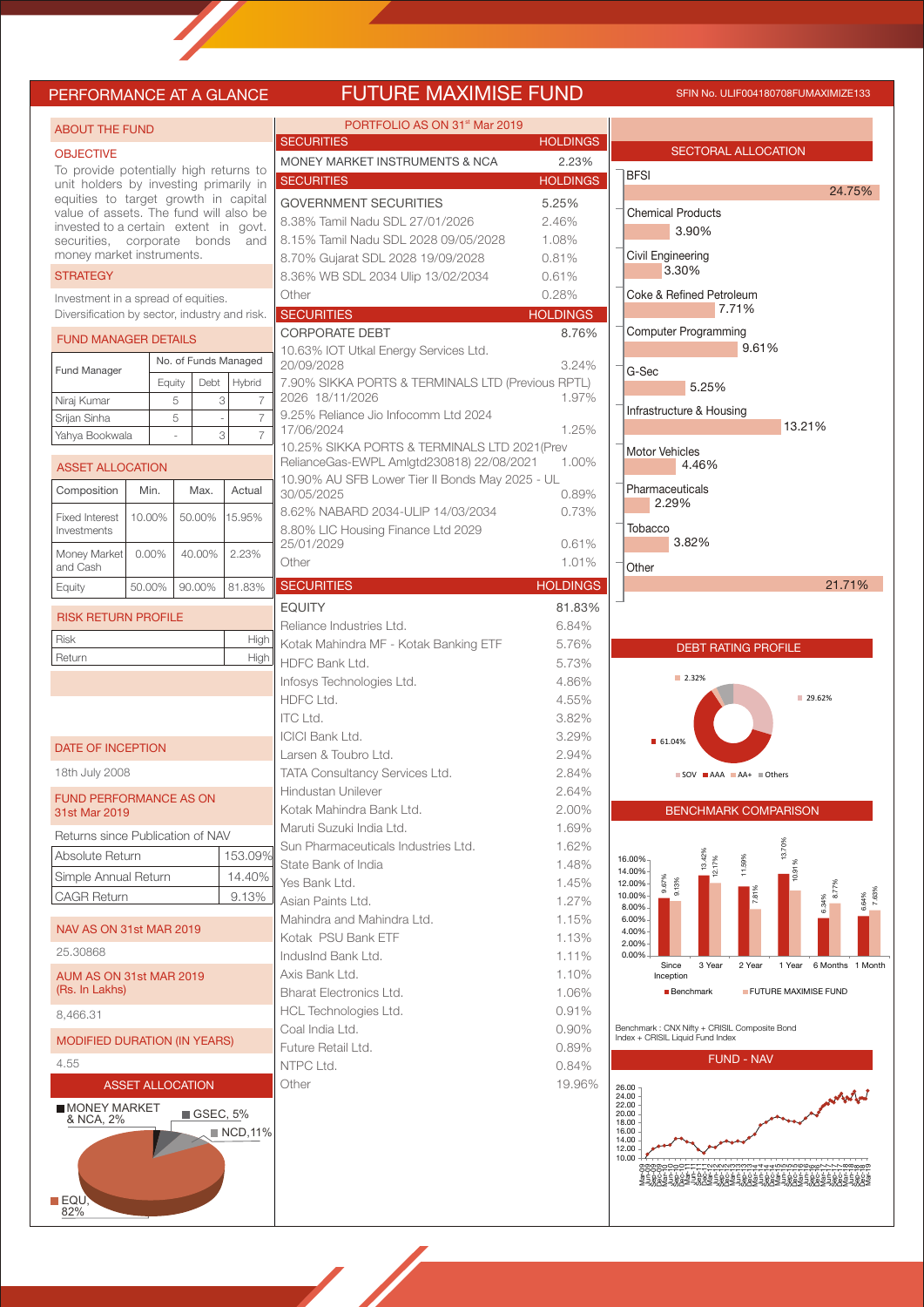## PERFORMANCE AT A GLANCE FUTURE BALANCE FUND SFIN NO. ULIF003180708FUTBALANCE133

| <b>ABOUT THE FUND</b>                                                             |                         |                |                         | PORTFOLIO AS ON 31 <sup>st</sup> Mar 2019                            |                 |                                   |
|-----------------------------------------------------------------------------------|-------------------------|----------------|-------------------------|----------------------------------------------------------------------|-----------------|-----------------------------------|
|                                                                                   |                         |                |                         | <b>SECURITIES</b>                                                    | <b>HOLDINGS</b> |                                   |
| <b>OBJECTIVE</b>                                                                  |                         |                |                         | MONEY MARKET INSTRUMENTS & NCA                                       | 1.93%           | <b>SECTOR</b>                     |
| To provide a balanced return from                                                 |                         |                |                         | <b>SECURITIES</b>                                                    | <b>HOLDINGS</b> | <b>BFSI</b>                       |
| investing in both fixed interest securities                                       |                         |                |                         |                                                                      |                 |                                   |
| as well as in equities so as to balance<br>stability of return through the former |                         |                |                         | <b>GOVERNMENT SECURITIES</b>                                         | 7.54%           | <b>Chemical Product</b>           |
| and growth in capital value through the                                           |                         |                |                         | 8.83% Central Government 12/12/2041                                  | 2.24%           | 2.65%                             |
| latter. The fund will also invest in money                                        |                         |                |                         | 8.29% West Bengal SDL 2028 21/02/2028                                | 1.79%           | Civil Engineering                 |
| market instruments to provide liquidity.                                          |                         |                |                         | 6.65% Gsec 2020 - Ulip 09/04/2020                                    | 1.53%           | 2.27%                             |
|                                                                                   |                         |                |                         | 8.97% Central Government 05/12/2030                                  | 1.17%           |                                   |
| <b>STRATEGY</b>                                                                   |                         |                |                         | 8.36% WB SDL 2034 Ulip 13/02/2034                                    | 0.69%           | Coke & Refined Pe                 |
| Balances high return and high risk from                                           |                         |                |                         | Other                                                                | 0.13%           | 5.32%                             |
| equity investments by the stability                                               |                         |                |                         |                                                                      |                 | <b>Computer Prograr</b>           |
| provided by fixed interest instruments.                                           |                         |                |                         | <b>SECURITIES</b>                                                    | <b>HOLDINGS</b> | 6.49%                             |
| <b>FUND MANAGER DETAILS</b>                                                       |                         |                |                         | <b>CORPORATE DEBT</b>                                                | 36.93%          | G-Sec                             |
|                                                                                   |                         |                |                         | 8.67% Power Finance Corporation Limited 2028-UL                      |                 | 7.54                              |
| Fund Manager                                                                      |                         |                | No. of Funds Managed    | 18/11/2028                                                           | 6.89%           | Infrastructure & Ho               |
|                                                                                   |                         | Debt<br>Equity | Hybrid                  | 10.63% IOT Utkal Energy Services Ltd. 20/09/2028 6.72%               |                 |                                   |
| Niraj Kumar                                                                       |                         | 5              | 3                       | 10.75% Reliance Capital Ltd. 12/08/2021<br>$\overline{7}$            | 6.23%           |                                   |
| Srijan Sinha                                                                      |                         | 5              |                         | 7.95% SIKKA PORTS & TERMINALS LTD (Previous RPTL)<br>$\overline{7}$  |                 | <b>Motor Vehicles</b><br>3.03%    |
| Yahya Bookwala                                                                    |                         |                | 3                       | 202628/10/2026<br>$\overline{7}$                                     | 2.61%           |                                   |
| <b>ASSET ALLOCATION</b>                                                           |                         |                |                         | 7.90% SIKKA PORTS & TERMINALS LTD (Previous RPTL)<br>2026 18/11/2026 | 2.21%           | Pharmaceuticals                   |
|                                                                                   |                         |                |                         | 10.25% SIKKA PORTS & TERMINALS LTD 2021 (Prev                        |                 | 1.40%                             |
| Composition                                                                       | Min.                    | Max.           | Actual                  | RelianceGas-EWPLAmIgtd230818)22/08/2021                              | 1.96%           | Tobacco                           |
| <b>Fixed Interest</b><br>Investments                                              | 40.00%                  | 70.00%         | 44.47%                  | 9.25% Reliance Jio Infocomm Ltd 2024 17/06/2024 1.83%                |                 | 2.68%                             |
| Money Market                                                                      | $0.00\%$                | 30.00%         | 1.93%                   | 9.00% Shriram Transport Finance Company Ltd 2028                     |                 | Other                             |
| and Cash                                                                          |                         |                |                         | - Ulip 28/03/2028                                                    | 1.63%           |                                   |
| Equity                                                                            | 30.00%                  | 60.00%         | 53.59%                  | 8.75%Indiabulls Housing Finance Ltd 24/09/2021                       | 1.63%           |                                   |
| <b>RISK RETURN PROFILE</b>                                                        |                         |                |                         | 8.80% LIC Housing Finance Ltd 2029 25/01/2029                        | 1.37%           |                                   |
|                                                                                   |                         |                |                         | 8.52%Hero FinCorp Ltd. 18/06/2027                                    | 0.93%           |                                   |
| Risk                                                                              |                         |                | Moderate                | 9.30% Shriram Transport Finance Co Ltd 2023 Ulip                     |                 |                                   |
| Return                                                                            |                         |                | High                    | 12/07/2023                                                           | 0.76%           |                                   |
|                                                                                   |                         |                |                         | 9.39% Power Finance Corporation Limited 2029                         |                 | 8.57%                             |
|                                                                                   |                         |                |                         | 27/08/2029                                                           | 0.71%           |                                   |
|                                                                                   |                         |                |                         | 8.72% ILFS 2025 - Ulip 21/01/2025                                    | 0.64%           |                                   |
|                                                                                   |                         |                |                         | 8.7% HDFC Ltd. 18/05/2020                                            | 0.54%           |                                   |
| <b>DATE OF INCEPTION</b>                                                          |                         |                |                         | Other                                                                | 0.27%           | ■ 70.30%                          |
| 18th July 2008                                                                    |                         |                |                         | <b>SECURITIES</b>                                                    | <b>HOLDINGS</b> |                                   |
|                                                                                   |                         |                |                         |                                                                      |                 | $\blacksquare$ SOV $\blacksquare$ |
| <b>FUND PERFORMANCE AS ON</b><br>31st MAR 2019                                    |                         |                |                         | <b>EQUITY</b><br>Reliance Industries Ltd.                            | 52.92%<br>4.82% |                                   |
|                                                                                   |                         |                |                         | Kotak Mahindra MF - Kotak Banking ETF                                | 4.56%           | <b>BENCHMARK COI</b>              |
| Returns since Publication of NAV                                                  |                         |                |                         | HDFC Bank Ltd.                                                       | 3.46%           |                                   |
| Absolute Return                                                                   |                         |                | 124.06%                 | Infosys Technologies Ltd.                                            | 3.37%           |                                   |
| Simple Annual Return                                                              |                         |                | 11.67%                  | HDFC Ltd.                                                            | 2.92%           | 12.00%                            |
| <b>CAGR Return</b>                                                                |                         |                | 7.88%                   | ITC Ltd.<br><b>ICICI Bank Ltd.</b>                                   | 2.68%<br>2.09%  | 9.35%<br>7.88%<br>10.00%          |
|                                                                                   |                         |                |                         | Larsen & Toubro Ltd.                                                 | 2.03%           | 8.00%                             |
| NAV AS ON 31st MAR 2019                                                           |                         |                |                         | TATA Consultancy Services Ltd.                                       | 1.98%           | 6.00%                             |
| 22.40596                                                                          |                         |                |                         | Hindustan Unilever                                                   | 1.75%           | 4.00%                             |
|                                                                                   |                         |                |                         | Kotak Mahindra Bank Ltd.<br>IndusInd Bank Ltd.                       | 1.14%           | 2.00%<br>0.00%                    |
| AUM as on 31st Mar 2019<br>(Rs. In Lakhs)                                         |                         |                |                         | Sun Pharmaceuticals Industries Ltd.                                  | 1.13%<br>1.11%  | Since                             |
|                                                                                   |                         |                |                         | Maruti Suzuki India Ltd.                                             | 1.11%           | Inception                         |
| 7,547.33                                                                          |                         |                |                         | State Bank of India                                                  | 1.01%           | <b>Benchmark</b>                  |
| <b>MODIFIED DURATION (IN YEARS)</b>                                               |                         |                |                         | Yes Bank Ltd.                                                        | 0.90%           | Benchmark: Nifty + CRISIL         |
|                                                                                   |                         |                |                         | Asian Paints Ltd.                                                    | 0.89%           | + CRISIL Liquid Fund Index        |
| 4.68                                                                              |                         |                |                         | Mahindra and Mahindra Ltd.<br><b>Bharat Electronics Ltd.</b>         | 0.79%<br>0.72%  |                                   |
|                                                                                   | <b>ASSET ALLOCATION</b> |                |                         | Kotak PSU Bank ETF                                                   | 0.70%           |                                   |
| <b>MONEY MARKET</b>                                                               |                         |                |                         | Axis Bank Ltd.                                                       | 0.63%           | 23.00                             |
| & NCA, 2%                                                                         |                         |                | $\blacksquare$ GSEC, 8% | Future Retail Ltd.                                                   | 0.59%           | 18.00                             |
|                                                                                   |                         |                | ■ NCD,37%               | Coal India Ltd.                                                      | 0.57%           | 13.00                             |
|                                                                                   |                         |                |                         | HCL Technologies Ltd.<br>NTPC Ltd.                                   | 0.57%<br>0.55%  | 8.00                              |
|                                                                                   |                         |                |                         | Other                                                                | 11.51%          |                                   |
|                                                                                   |                         |                |                         |                                                                      |                 |                                   |
| EQU,<br>54%                                                                       |                         |                |                         |                                                                      |                 |                                   |
|                                                                                   |                         |                |                         |                                                                      |                 |                                   |



.<br>Composite Bond Index

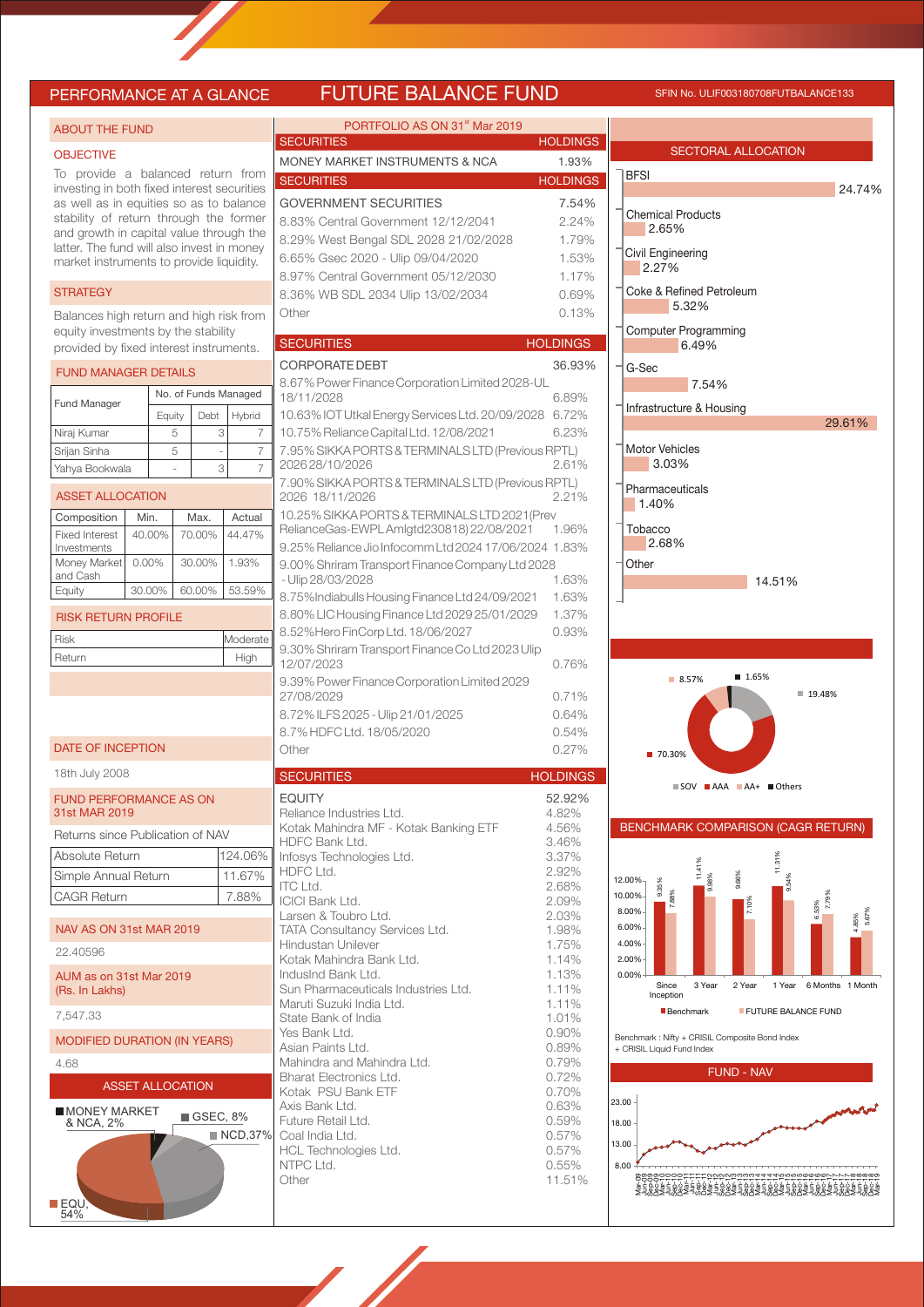# PERFORMANCE AT A GLANCE FUTURE NAV GUARANTEE FUND SFIN NO. ULIF011180510NAVGUARANT133

**HOLDINGS** 18.47%  $1.44%$ 1.40% 1.31% Reliance Industries Ltd. 1.23% 0.92% 0.89%  $0.88%$ 

**HOLDINGS** 23.04% 7.57%

**HOLDINGS** 50.20% 15.77% 11.24% 8.01% 4.07% 4.02% 3.87%  $3.22%$ 

HOLDINGS<br>8.30%

| To provide capital protection and<br>optimum returns based on model<br>involving systematic asset allocation<br>and dynamic rebalancing.<br><b>FUND MANAGER DETAILS</b><br>No. of Funds Managed<br>Equity<br>5<br>5<br><b>ASSET ALLOCATION</b><br>Min.<br>$0.00\%$<br>100.00%<br>$0.00\%$<br><b>RISK RETURN PROFILE</b> | Debt<br>3<br>$\overline{\phantom{a}}$<br>3<br>Max. | Hybrid<br>7<br>7<br>7                                                                                                                 | <b>SECURITIES</b><br>MONEY MARKET INSTRUMENTS & NCA<br><b>SECURITIES</b><br><b>GOVERNMENT SECURITIES</b><br>8.72% Andhra Pradesh SDL 06/02/2023<br>6.65% Gsec 2020 - Ulip 09/04/2020<br>8.87% Tamil Nadu SDL 16/10/2024<br>9.4% Madhya Pradesh SDL 30/01/2024<br>8.94% Gujarat SDL 24/09/2024<br>8.08% West Bengal SDL 25/02/2025<br>8.98% West Bengal SDL 23/07/2024 | <b>HOLDING</b><br>8.30%<br>8.01%<br>4.07%<br>4.02%                                                                                                                               |
|-------------------------------------------------------------------------------------------------------------------------------------------------------------------------------------------------------------------------------------------------------------------------------------------------------------------------|----------------------------------------------------|---------------------------------------------------------------------------------------------------------------------------------------|-----------------------------------------------------------------------------------------------------------------------------------------------------------------------------------------------------------------------------------------------------------------------------------------------------------------------------------------------------------------------|----------------------------------------------------------------------------------------------------------------------------------------------------------------------------------|
|                                                                                                                                                                                                                                                                                                                         |                                                    |                                                                                                                                       |                                                                                                                                                                                                                                                                                                                                                                       | <b>HOLDING</b><br>50.20%<br>15.77%<br>11.24%                                                                                                                                     |
|                                                                                                                                                                                                                                                                                                                         |                                                    |                                                                                                                                       |                                                                                                                                                                                                                                                                                                                                                                       |                                                                                                                                                                                  |
|                                                                                                                                                                                                                                                                                                                         |                                                    |                                                                                                                                       |                                                                                                                                                                                                                                                                                                                                                                       |                                                                                                                                                                                  |
|                                                                                                                                                                                                                                                                                                                         |                                                    |                                                                                                                                       |                                                                                                                                                                                                                                                                                                                                                                       |                                                                                                                                                                                  |
|                                                                                                                                                                                                                                                                                                                         |                                                    |                                                                                                                                       |                                                                                                                                                                                                                                                                                                                                                                       |                                                                                                                                                                                  |
|                                                                                                                                                                                                                                                                                                                         |                                                    |                                                                                                                                       |                                                                                                                                                                                                                                                                                                                                                                       |                                                                                                                                                                                  |
|                                                                                                                                                                                                                                                                                                                         |                                                    |                                                                                                                                       |                                                                                                                                                                                                                                                                                                                                                                       |                                                                                                                                                                                  |
|                                                                                                                                                                                                                                                                                                                         |                                                    |                                                                                                                                       |                                                                                                                                                                                                                                                                                                                                                                       |                                                                                                                                                                                  |
|                                                                                                                                                                                                                                                                                                                         |                                                    |                                                                                                                                       |                                                                                                                                                                                                                                                                                                                                                                       | 3.87%                                                                                                                                                                            |
|                                                                                                                                                                                                                                                                                                                         |                                                    |                                                                                                                                       |                                                                                                                                                                                                                                                                                                                                                                       | 3.22%                                                                                                                                                                            |
|                                                                                                                                                                                                                                                                                                                         |                                                    |                                                                                                                                       | <b>SECURITIES</b>                                                                                                                                                                                                                                                                                                                                                     | <b>HOLDINGS</b>                                                                                                                                                                  |
|                                                                                                                                                                                                                                                                                                                         |                                                    |                                                                                                                                       | <b>CORPORATE DEBT</b>                                                                                                                                                                                                                                                                                                                                                 | 23.049                                                                                                                                                                           |
|                                                                                                                                                                                                                                                                                                                         |                                                    | Actual                                                                                                                                | 8.7% HDFC Ltd. 18/05/2020                                                                                                                                                                                                                                                                                                                                             | 7.57%                                                                                                                                                                            |
|                                                                                                                                                                                                                                                                                                                         |                                                    | 81.53%                                                                                                                                | 10.25% SIKKA PORTS & TERMINALS LTD 2021(Prev                                                                                                                                                                                                                                                                                                                          |                                                                                                                                                                                  |
|                                                                                                                                                                                                                                                                                                                         |                                                    |                                                                                                                                       | RelianceGas-EWPL Amlgtd230818) 22/08/2021                                                                                                                                                                                                                                                                                                                             | 6.31%                                                                                                                                                                            |
|                                                                                                                                                                                                                                                                                                                         | 100.00%                                            | 18.47%                                                                                                                                | 8.75% LIC Housing Finance Ltd. 12/02/2021                                                                                                                                                                                                                                                                                                                             | 6.10%                                                                                                                                                                            |
|                                                                                                                                                                                                                                                                                                                         |                                                    |                                                                                                                                       | 8.38% Power Finance Corporation Ltd.                                                                                                                                                                                                                                                                                                                                  |                                                                                                                                                                                  |
|                                                                                                                                                                                                                                                                                                                         |                                                    |                                                                                                                                       | 27/04/2020<br>10.5% M&M Financial Services Ltd. 13/12/2021                                                                                                                                                                                                                                                                                                            | 2.26%<br>0.79%                                                                                                                                                                   |
|                                                                                                                                                                                                                                                                                                                         |                                                    | Low to medium<br>Low to medium                                                                                                        |                                                                                                                                                                                                                                                                                                                                                                       |                                                                                                                                                                                  |
|                                                                                                                                                                                                                                                                                                                         |                                                    |                                                                                                                                       | <b>SECURITIES</b>                                                                                                                                                                                                                                                                                                                                                     | <b>HOLDINGS</b>                                                                                                                                                                  |
| <b>DATE OF INCEPTION</b>                                                                                                                                                                                                                                                                                                |                                                    |                                                                                                                                       | <b>EQUITY</b>                                                                                                                                                                                                                                                                                                                                                         | 18.479                                                                                                                                                                           |
|                                                                                                                                                                                                                                                                                                                         |                                                    |                                                                                                                                       | HDFC Ltd.                                                                                                                                                                                                                                                                                                                                                             | 1.44%                                                                                                                                                                            |
| <b>FUND PERFORMANCE AS ON</b>                                                                                                                                                                                                                                                                                           |                                                    |                                                                                                                                       | <b>ICICI Bank Ltd.</b>                                                                                                                                                                                                                                                                                                                                                | 1.40%                                                                                                                                                                            |
|                                                                                                                                                                                                                                                                                                                         |                                                    |                                                                                                                                       | HDFC Bank Ltd.<br>Reliance Industries Ltd.                                                                                                                                                                                                                                                                                                                            | 1.31%                                                                                                                                                                            |
|                                                                                                                                                                                                                                                                                                                         |                                                    |                                                                                                                                       | Larsen & Toubro Ltd.                                                                                                                                                                                                                                                                                                                                                  | 1.23%<br>0.92%                                                                                                                                                                   |
|                                                                                                                                                                                                                                                                                                                         |                                                    |                                                                                                                                       |                                                                                                                                                                                                                                                                                                                                                                       | 0.89%                                                                                                                                                                            |
|                                                                                                                                                                                                                                                                                                                         |                                                    |                                                                                                                                       |                                                                                                                                                                                                                                                                                                                                                                       | 0.88%                                                                                                                                                                            |
|                                                                                                                                                                                                                                                                                                                         |                                                    |                                                                                                                                       | Hindustan Unilever                                                                                                                                                                                                                                                                                                                                                    | 0.74%                                                                                                                                                                            |
|                                                                                                                                                                                                                                                                                                                         |                                                    |                                                                                                                                       | TATA Consultancy Services Ltd.                                                                                                                                                                                                                                                                                                                                        | 0.66%                                                                                                                                                                            |
|                                                                                                                                                                                                                                                                                                                         |                                                    |                                                                                                                                       | Kotak PSU Bank ETF                                                                                                                                                                                                                                                                                                                                                    | 0.57%                                                                                                                                                                            |
|                                                                                                                                                                                                                                                                                                                         |                                                    |                                                                                                                                       | IndusInd Bank Ltd.                                                                                                                                                                                                                                                                                                                                                    | 0.53%                                                                                                                                                                            |
|                                                                                                                                                                                                                                                                                                                         |                                                    |                                                                                                                                       | Kotak Mahindra Bank Ltd.                                                                                                                                                                                                                                                                                                                                              | 0.53%                                                                                                                                                                            |
|                                                                                                                                                                                                                                                                                                                         |                                                    |                                                                                                                                       |                                                                                                                                                                                                                                                                                                                                                                       | 0.50%                                                                                                                                                                            |
|                                                                                                                                                                                                                                                                                                                         |                                                    |                                                                                                                                       |                                                                                                                                                                                                                                                                                                                                                                       | 0.47%                                                                                                                                                                            |
|                                                                                                                                                                                                                                                                                                                         |                                                    |                                                                                                                                       |                                                                                                                                                                                                                                                                                                                                                                       | 0.45%<br>0.44%                                                                                                                                                                   |
|                                                                                                                                                                                                                                                                                                                         |                                                    |                                                                                                                                       |                                                                                                                                                                                                                                                                                                                                                                       | 0.41%                                                                                                                                                                            |
|                                                                                                                                                                                                                                                                                                                         |                                                    |                                                                                                                                       | Mahindra and Mahindra Ltd.                                                                                                                                                                                                                                                                                                                                            | 0.40%                                                                                                                                                                            |
|                                                                                                                                                                                                                                                                                                                         |                                                    |                                                                                                                                       | Axis Bank Ltd.                                                                                                                                                                                                                                                                                                                                                        | 0.34%                                                                                                                                                                            |
|                                                                                                                                                                                                                                                                                                                         |                                                    |                                                                                                                                       | <b>TATA Motors Ltd.</b>                                                                                                                                                                                                                                                                                                                                               | 0.34%                                                                                                                                                                            |
|                                                                                                                                                                                                                                                                                                                         |                                                    |                                                                                                                                       | <b>Bharat Electronics Ltd.</b>                                                                                                                                                                                                                                                                                                                                        | 0.33%                                                                                                                                                                            |
|                                                                                                                                                                                                                                                                                                                         |                                                    |                                                                                                                                       | Britannia Industries Ltd.                                                                                                                                                                                                                                                                                                                                             | 0.30%                                                                                                                                                                            |
|                                                                                                                                                                                                                                                                                                                         |                                                    |                                                                                                                                       | Engineers India Limited                                                                                                                                                                                                                                                                                                                                               | 0.25%                                                                                                                                                                            |
|                                                                                                                                                                                                                                                                                                                         |                                                    |                                                                                                                                       | Asian Paints Ltd.                                                                                                                                                                                                                                                                                                                                                     | 0.24%                                                                                                                                                                            |
|                                                                                                                                                                                                                                                                                                                         |                                                    |                                                                                                                                       | GAIL (India) Ltd.                                                                                                                                                                                                                                                                                                                                                     | 0.23%                                                                                                                                                                            |
|                                                                                                                                                                                                                                                                                                                         |                                                    |                                                                                                                                       | Other                                                                                                                                                                                                                                                                                                                                                                 | 2.69%                                                                                                                                                                            |
|                                                                                                                                                                                                                                                                                                                         |                                                    | 50%                                                                                                                                   |                                                                                                                                                                                                                                                                                                                                                                       |                                                                                                                                                                                  |
|                                                                                                                                                                                                                                                                                                                         | Simple Annual Return<br>NAV as on 31st Mar 2019    | <b>HIGHEST NAV GUARANTEED</b><br>AUM AS ON 31ST MAR 2019<br><b>Modified Duration (In Years)</b><br><b>ASSET ALLOCATION</b><br>NCA, 8% | Returns since Publication of NAV<br>7.10%<br>5.67%<br>Money Market &<br>$\blacksquare$ GSEC,                                                                                                                                                                                                                                                                          | ITC Ltd.<br>62.76%<br>Infosys Technologies Ltd.<br>Sun Pharmaceuticals Industries Ltd.<br>Yes Bank Ltd.<br>Maruti Suzuki India Ltd.<br>State Bank of India<br>Future Retail Ltd. |

| SECTORAL ALLOCATION                                                                                                                                                                                                                                                                                                     |
|-------------------------------------------------------------------------------------------------------------------------------------------------------------------------------------------------------------------------------------------------------------------------------------------------------------------------|
| <b>BFSI</b><br>7.40%<br>Chemical Products<br>0.98%<br>Civil Engineering<br>$ 0.92\%$<br>Coke & Refined Petroleum<br>1.23%<br>Computer Programming<br>1.74%<br>G-Sec<br>50.20%<br>Infrastructure & Housing<br>22.84%<br>Motor Vehicles<br>1.50%<br>Non-metallic Minerals<br>0.52%<br>Tobacco<br>0.89%<br>Other<br>11.79% |
| <b>DEBT RATING PROFILE</b>                                                                                                                                                                                                                                                                                              |
| ■ 1.01%<br>34.90%<br>64.08%<br>$\blacksquare$ SOV $\blacksquare$ AAA $\blacksquare$ AA+                                                                                                                                                                                                                                 |
| <b>FUND - NAV</b>                                                                                                                                                                                                                                                                                                       |
| 23.00                                                                                                                                                                                                                                                                                                                   |
| 18.00<br>13.00<br>8.00<br>8888                                                                                                                                                                                                                                                                                          |
| No comparable benchmark available for the fund                                                                                                                                                                                                                                                                          |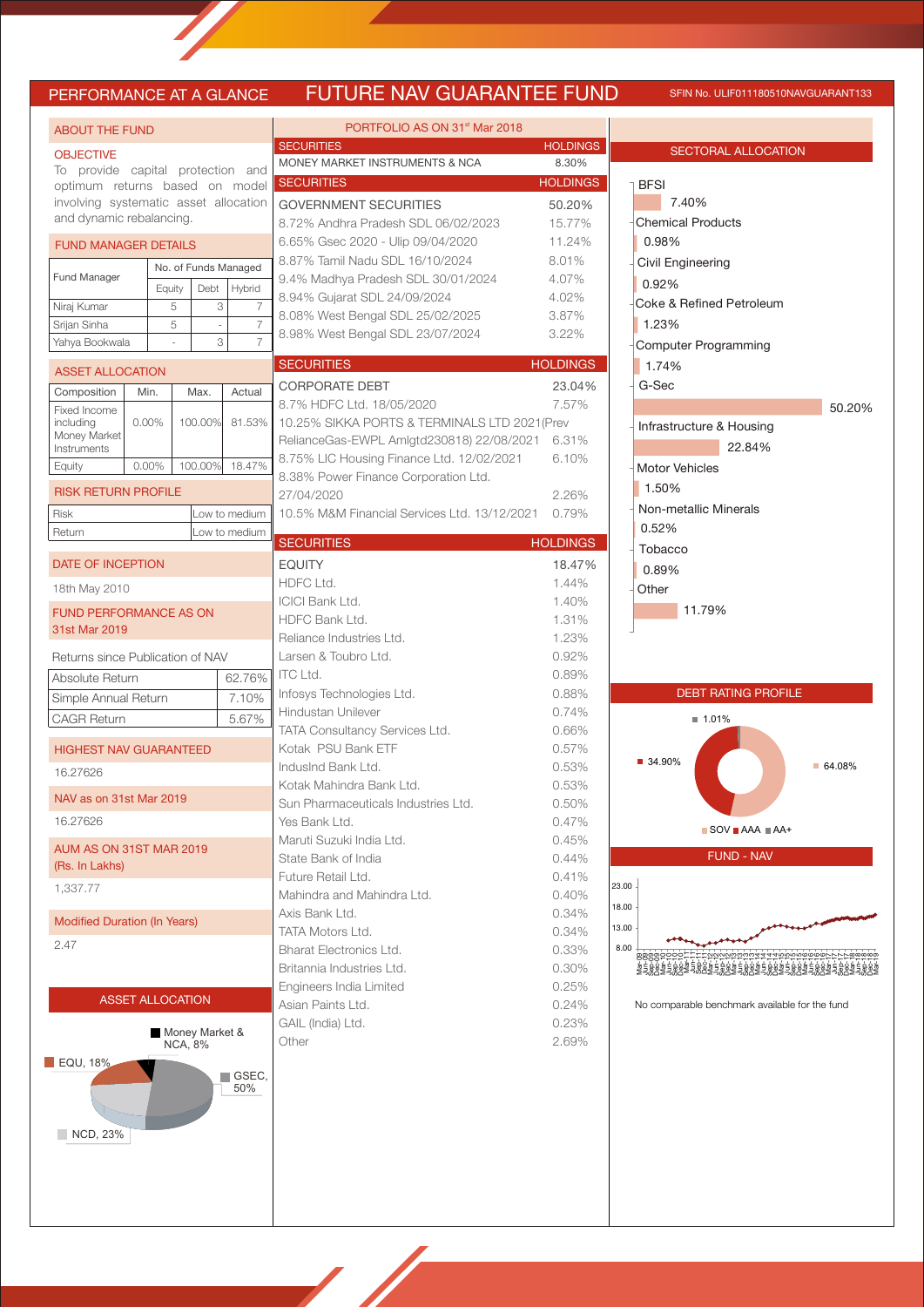# PERFORMANCE AT A GLANCE FUTURE INCOME FUND SFIN NO. ULIF002180708FUTUINCOME133

| <b>ABOUT THE FUND</b>                                                              |             |           |                          | PORTFOLIO AS ON 31 <sup>st</sup> Mar 2019<br><b>SECURITIES</b>        |                 |                                                                                               |
|------------------------------------------------------------------------------------|-------------|-----------|--------------------------|-----------------------------------------------------------------------|-----------------|-----------------------------------------------------------------------------------------------|
| <b>OBJECTIVE</b>                                                                   |             |           |                          |                                                                       | <b>HOLDINGS</b> | <b>SECTORAL ALLOCATION</b>                                                                    |
| To provide stable returns by investing in                                          |             |           |                          | MONEY MARKET INSTRUMENTS & NCA                                        | 3.26%           | <b>BFSI</b>                                                                                   |
| assets of relatively low to moderate                                               |             |           |                          | <b>SECURITIES</b>                                                     | <b>HOLDINGS</b> |                                                                                               |
| level of risk. The interest credited will be                                       |             |           |                          | <b>GOVERNMENT SECURITIES</b>                                          | 17.61%          | 21.19%                                                                                        |
| a major component of the fund's return.<br>The fund will invest primarily in fixed |             |           |                          | 8.37% AP SDL 2031 02/01/2031                                          | 3.10%           | G-Sec                                                                                         |
| interest securities, such as Govt.                                                 |             |           |                          | 9.71% Haryana SDL 12/03/2024                                          | 2.53%           |                                                                                               |
| securities of medium to long duration                                              |             |           |                          | 8.36% WB SDL 2034 Ulip 13/02/2034                                     | 2.51%           | 17.61%                                                                                        |
| and Corporate Bonds and money                                                      |             |           |                          | 8.29% West Bengal SDL 2028 21/02/2028                                 | 2.22%           | Infrastructure & Housing                                                                      |
| market instruments for liquidity.                                                  |             |           |                          | 8.08% West Bengal SDL 25/02/2025                                      | 2.06%           |                                                                                               |
| <b>STRATEGY</b>                                                                    |             |           |                          | 7.77% AP SDL 2028 10/01/2028                                          | 2.03%           | 57.93%                                                                                        |
| Investments in assets of low or                                                    |             |           |                          | 6.65% Gsec 2020 - Ulip 09/04/2020<br>8.08% Maharashtra SDL 15/06/2026 | 0.97%<br>0.93%  | Other                                                                                         |
| moderate risk.                                                                     |             |           |                          | 9.4% Madhya Pradesh SDL 30/01/2024                                    | 0.59%           |                                                                                               |
| <b>FUND MANAGER DETAILS</b>                                                        |             |           |                          | Other                                                                 | 0.68%           | 3.26%                                                                                         |
|                                                                                    |             |           | No. of Funds Managed     |                                                                       |                 |                                                                                               |
| <b>Fund Manager</b>                                                                |             | Debt      |                          | <b>SECURITIES</b>                                                     | <b>HOLDINGS</b> | <b>FUND - NAV</b>                                                                             |
| Niraj Kumar                                                                        | Equity<br>5 | 3         | Hybrid<br>$\overline{7}$ | <b>CORPORATE DEBT</b>                                                 | 79.13%          |                                                                                               |
| Yahya Bookwala                                                                     |             | 3         | $\overline{7}$           | 9.00% Shriram Transport Finance Company Ltd                           |                 |                                                                                               |
|                                                                                    |             |           |                          | 2028 - Ulip 28/03/2028                                                | 8.47%           | 6.87%<br>■ 9.82%                                                                              |
| <b>ASSET ALLOCATION</b>                                                            |             |           |                          | 9.25% Reliance Jio Infocomm Ltd 2024                                  |                 | 17.87%                                                                                        |
| Composition                                                                        | Min.        | Max.      | Actual                   | 17/06/2024                                                            | 6.79%           |                                                                                               |
| <b>Fixed Interest</b><br>Investments                                               | 50.00%      | 100.00%   | 96.74%                   | 7.90% SIKKA PORTS & TERMINALS LTD                                     |                 |                                                                                               |
| Money Market                                                                       | 0.00%       | 50.00%    | 3.26%                    | (Previous RPTL) 2026 18/11/2026                                       | 3.90%           | $\blacksquare$ 0.00%<br>$\blacksquare$ 65.44%                                                 |
| and Cash                                                                           |             |           |                          | 8.85% Indiabulls Housing Finance Ltd.                                 |                 |                                                                                               |
| Equity                                                                             | 0.00%       | 0.00%     | $0.00\%$                 | 25/09/2026                                                            | 3.69%           | $\blacksquare$ SOV $\blacksquare$ AAA $\blacksquare$ AA+ $\blacksquare$ Others $\blacksquare$ |
| <b>RISK RETURN PROFILE</b>                                                         |             |           |                          | 10.63% IOT Utkal Energy Services Ltd.<br>20/07/2028                   | 3.54%           |                                                                                               |
| Risk                                                                               |             |           | Low                      | 9.23% IREDA 2029 - Ulip 22/02/2029                                    | 3.15%           |                                                                                               |
| Return                                                                             |             |           | Low                      | 9% Indiabulls Housing Finance Ltd. 30/06/2026                         | 3.14%           | BENCHMARK COMPARISON (CAGR RETURN)                                                            |
|                                                                                    |             |           |                          | 8.60 Rural Electrification Corporation Limited GOI                    |                 |                                                                                               |
|                                                                                    |             |           |                          | 2029 - UI 08/03/2029                                                  | 3.12%           | 9.37%<br>10.00%                                                                               |
|                                                                                    |             |           |                          | 8.45% Sundaram Finance Ltd 2028 19/01/2028                            | 3.05%           | 8.04%<br>7.61%<br>6.72%<br>6.27%<br>7.34%<br>7.01%<br>9.00%<br>6.81%<br>5.91%<br>55%<br>8.00% |
|                                                                                    |             |           |                          | 8.45% Sundaram Finance Ltd. 07/06/2027                                | 3.05%           | 7.00%<br>6.00%                                                                                |
| <b>DATE OF INCEPTION</b>                                                           |             |           |                          | 8.51% NABARD 2033 19/12/2033                                          | 3.02%           | 5.00%<br>$1.74%$<br>2.74%<br>4.00%                                                            |
| 18th July 2008                                                                     |             |           |                          | 9.39% Power Finance Corporation Limited 2029                          |                 | 3.00%<br>2.00%                                                                                |
|                                                                                    |             |           |                          | 27/08/2029                                                            | 2.93%           | 1.00%<br>0.00%                                                                                |
| <b>FUND PERFORMANCE AS ON</b>                                                      |             |           |                          | 8.98% Power Finance Corporation Limited 2029                          |                 | 3 Year<br>2 Year<br>1 Year 6 Months 1 Month<br>Since<br>Inception                             |
| 31st Mar 2019                                                                      |             |           |                          | 28/03/2029                                                            | 2.91%           | <b>FUTURE INCOME FUND</b><br><b>Benchmark</b>                                                 |
| Returns since Publication of NAV                                                   |             |           |                          | 10.63% IOT Utkal Energy Services Ltd.                                 |                 |                                                                                               |
| Absolute Return                                                                    |             |           | 159.28%                  | 20/09/2028                                                            | 2.82%           | Benchmark : CRISIL Composite Bond Index                                                       |
| Simple Annual Return                                                               |             |           | 14.98%                   | 8.62% NABARD 2034-ULIP 14/03/2034                                     | 2.73%           | <b>FUND - NAV</b>                                                                             |
| <b>CAGR Return</b>                                                                 |             |           | 9.37%                    | 10.90% AU SFB Lower Tier II Bonds May 2025 -<br>UL 30/05/2025         | 2.72%           | 26.00                                                                                         |
|                                                                                    |             |           |                          | 9.35 LNT Finance Limited 2029 - Ulip                                  |                 | 24.00<br>22.00<br>20.00                                                                       |
| NAV as on 31st Mar 2019                                                            |             |           |                          | 13/03/2029                                                            | 2.69%           | 18.00<br>16.00                                                                                |
| 25.92763                                                                           |             |           |                          | 8.70% LIC Housing Finance Ltd 2029-ULIP                               |                 | 14.00<br>12.00                                                                                |
| AUM as on 31st Mar 2019                                                            |             |           |                          | 20/03/2029                                                            | 2.67%           | 10.00<br>vycholololola 44410101010101010101-1-1-4040400                                       |
| (Rs. In Lakhs)                                                                     |             |           |                          | 8.75%Indiabulls Housing Finance Ltd                                   |                 |                                                                                               |
| 16,586.66                                                                          |             |           |                          | 24/09/2021                                                            | 2.47%           |                                                                                               |
|                                                                                    |             |           |                          | 10.25% SIKKA PORTS & TERMINALS LTD 2021 (Prev                         |                 |                                                                                               |
| <b>MODIFIED DURATION (IN YEARS)</b>                                                |             |           |                          | RelianceGas-EWPL Amlgtd230818) 22/08/2021                             | 2.29%           |                                                                                               |
| 5.23                                                                               |             |           |                          | 8.80% LIC Housing Finance Ltd 2029<br>25/01/2029                      | 2.13%           |                                                                                               |
| <b>ASSET ALLOCATION</b>                                                            |             |           |                          | 9.98% IL&FS Financial Services Ltd. 05/12/2021                        | 2.08%           |                                                                                               |
|                                                                                    |             |           |                          | 8.72% ILFS 2025 - Ulip 21/01/2025                                     | 1.97%           |                                                                                               |
|                                                                                    |             |           | <b>MONEY MARKET</b>      | 8.97% REC Limited 2029 28/03/2029                                     | 1.65%           |                                                                                               |
| NCD, 79%                                                                           |             | & NCA, 3% |                          | 9.30% Shriram Transport Finance Co Ltd 2023                           |                 |                                                                                               |
|                                                                                    |             |           |                          | Ulip 12/07/2023                                                       | 1.21%           |                                                                                               |
|                                                                                    |             |           |                          | 8.67% Power Finance Corporation Limited 2028-                         |                 |                                                                                               |
|                                                                                    |             |           |                          | UL 18/11/2028                                                         | 0.88%           |                                                                                               |
|                                                                                    |             |           | GSEC, 18%                | Other                                                                 | 0.06%           |                                                                                               |
|                                                                                    |             |           |                          |                                                                       |                 |                                                                                               |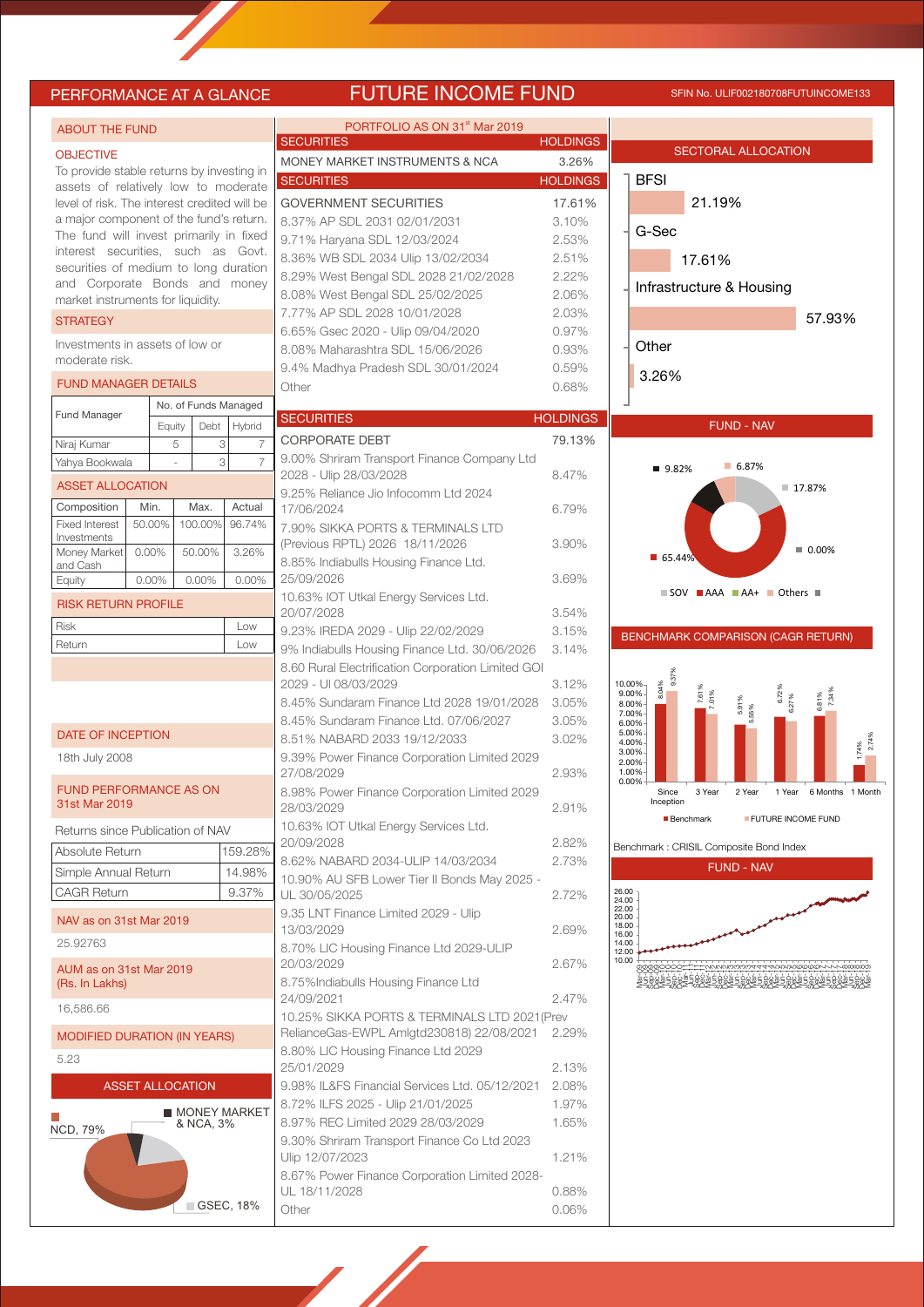# PERFORMANCE AT A GLANCE FUTURE PENSION ACTIVE FUND SFIN No. ULIF008201008FUPENACTIV133

| <b>SECURITIES</b><br><b>HOLDINGS</b><br><b>SECTORAL ALLOCATION</b><br><b>OBJECTIVE</b><br>MONEY MARKET INSTRUMENTS & NCA<br>3.08%<br>Provision of high expected returns with<br><b>BFSI</b><br>a high probability of negative return.<br><b>SECURITIES</b><br><b>HOLDINGS</b><br>24.63%<br><b>Chemical Products</b><br><b>EQUITY</b><br>96.92%<br><b>FUND MANAGER DETAILS</b><br>4.80%<br>8.58%<br>Reliance Industries Ltd.<br>Civil Engineering<br>No. of Funds Managed<br>Kotak Mahindra MF - Kotak Banking ETF<br>8.13%<br>Fund Manager<br>3.62%<br>Debt<br>Equity<br>Hybrid<br>Infosys Technologies Ltd.<br>6.03%<br>Coke & Refined Petroleum<br>Niraj Kumar<br>5<br>3<br>$\overline{7}$<br>HDFC Ltd.<br>5.34%<br>9.62%<br>5<br>$\overline{7}$<br>Srijan Sinha<br>HDFC Bank Ltd.<br>5.25%<br><b>Computer Programming</b><br>11.87%<br><b>ITC Ltd.</b><br>4.63%<br>Infrastructure & Housing<br><b>ASSET ALLOCATION</b><br>Larsen & Toubro Ltd.<br>3.62%<br>4.70%<br>Composition<br>Min.<br>Max.<br>Actual<br>TATA Consultancy Services Ltd.<br>3.59%<br><b>Motor Vehicles</b><br>Money Market<br>Hindustan Unilever<br>3.19%<br>5.29%<br>Instruments,<br><b>ICICI Bank Ltd.</b><br>3.00%<br>40.00%<br>3.08%<br>Government<br>$0.00\%$<br>Non-metallic Minerals<br>Bonds and<br>2.15%<br>2.47%<br>Kotak Mahindra Bank Ltd.<br>Corporate<br>Pharmaceuticals<br>Maruti Suzuki India Ltd.<br>2.04%<br><b>Bonds</b><br>2.76%<br>100.00% 96.92%<br>Equity<br>60.00%<br>Sun Pharmaceuticals Industries Ltd.<br>2.00%<br>Tobacco<br>1.62%<br>Yes Bank Ltd.<br>4.63%<br><b>RISK RETURN PROFILE</b><br>Asian Paints Ltd.<br>1.62%<br>Other<br><b>Risk</b><br>Very High<br>Mahindra and Mahindra Ltd.<br>1.60%<br>25.61%<br>Return<br>State Bank of India<br>1.58%<br>High<br>Kotak PSU Bank ETF<br>1.41%<br><b>Debt Rating Profile</b><br>Axis Bank Ltd.<br>1.40%<br>DATE OF INCEPTION<br>IndusInd Bank Ltd.<br>1.34%<br>20th October 2008<br>Bharat Electronics Ltd.<br>1.26%<br><b>FUND PERFORMANCE AS ON</b><br>Future Retail Ltd.<br>1.14%<br>31st Mar 2019<br>Britannia Industries Ltd.<br>1.12%<br>■ 100.00%<br>Engineers India Limited<br>1.11%<br>Returns since Publication of NAV<br>AAA<br>Coal India Ltd.<br>1.09%<br>Absolute Return<br>265.43%<br>Other<br>23.10%<br>25.52%<br>Simple Annual Return<br>BENCHMARK COMPARISON (CAGR RETURN)<br><b>CAGR Return</b><br>13.27%<br>14.93%<br>14.52%<br>13.40%<br>12.56%<br>14.01%<br>13.27%<br>16.00%<br>NAV as on 31st Mar 2019<br>14.00%<br>9.30%<br>12.00%<br>9.04%<br>36.54278<br>10.00%<br>34%<br>8.00%<br>6.00%<br>4.00%<br>AUM as on 31st Mar 2019<br>2.00%<br>(Rs. In Lakhs)<br>0.00%<br>3 Year<br>Since<br>2 Year<br>1 Year<br>1,101.31<br>Inception<br>FUTURE PENSION ACTIVE FUND<br><b>Benchmark</b><br>Benchmark: CNX Nifty<br><b>ASSET ALLOCATION</b><br><b>FUND - NAV</b><br><b>MONEY MARKET</b><br>40.00<br>& NCA, 3%<br>35.00<br>30.00<br>25.00<br>20.00<br>15.00<br>10.00<br><u> ე</u> სასასამ 44440 სერტრერის | <b>ABOUT THE FUND</b> |  |  |  |  | PORTFOLIO AS ON 31 <sup>st</sup> Mar 2019 |                     |
|---------------------------------------------------------------------------------------------------------------------------------------------------------------------------------------------------------------------------------------------------------------------------------------------------------------------------------------------------------------------------------------------------------------------------------------------------------------------------------------------------------------------------------------------------------------------------------------------------------------------------------------------------------------------------------------------------------------------------------------------------------------------------------------------------------------------------------------------------------------------------------------------------------------------------------------------------------------------------------------------------------------------------------------------------------------------------------------------------------------------------------------------------------------------------------------------------------------------------------------------------------------------------------------------------------------------------------------------------------------------------------------------------------------------------------------------------------------------------------------------------------------------------------------------------------------------------------------------------------------------------------------------------------------------------------------------------------------------------------------------------------------------------------------------------------------------------------------------------------------------------------------------------------------------------------------------------------------------------------------------------------------------------------------------------------------------------------------------------------------------------------------------------------------------------------------------------------------------------------------------------------------------------------------------------------------------------------------------------------------------------------------------------------------------------------------------------------------------------------------------------------------------------------------------------------------------------------------------------------------------------------------------------------------------------------------------------------------------------------------------------------------------------------------------------------------------------------------------------------------------------------------------------------------------------------------------------------------------------------|-----------------------|--|--|--|--|-------------------------------------------|---------------------|
|                                                                                                                                                                                                                                                                                                                                                                                                                                                                                                                                                                                                                                                                                                                                                                                                                                                                                                                                                                                                                                                                                                                                                                                                                                                                                                                                                                                                                                                                                                                                                                                                                                                                                                                                                                                                                                                                                                                                                                                                                                                                                                                                                                                                                                                                                                                                                                                                                                                                                                                                                                                                                                                                                                                                                                                                                                                                                                                                                                                 |                       |  |  |  |  |                                           |                     |
|                                                                                                                                                                                                                                                                                                                                                                                                                                                                                                                                                                                                                                                                                                                                                                                                                                                                                                                                                                                                                                                                                                                                                                                                                                                                                                                                                                                                                                                                                                                                                                                                                                                                                                                                                                                                                                                                                                                                                                                                                                                                                                                                                                                                                                                                                                                                                                                                                                                                                                                                                                                                                                                                                                                                                                                                                                                                                                                                                                                 |                       |  |  |  |  |                                           |                     |
|                                                                                                                                                                                                                                                                                                                                                                                                                                                                                                                                                                                                                                                                                                                                                                                                                                                                                                                                                                                                                                                                                                                                                                                                                                                                                                                                                                                                                                                                                                                                                                                                                                                                                                                                                                                                                                                                                                                                                                                                                                                                                                                                                                                                                                                                                                                                                                                                                                                                                                                                                                                                                                                                                                                                                                                                                                                                                                                                                                                 |                       |  |  |  |  |                                           |                     |
|                                                                                                                                                                                                                                                                                                                                                                                                                                                                                                                                                                                                                                                                                                                                                                                                                                                                                                                                                                                                                                                                                                                                                                                                                                                                                                                                                                                                                                                                                                                                                                                                                                                                                                                                                                                                                                                                                                                                                                                                                                                                                                                                                                                                                                                                                                                                                                                                                                                                                                                                                                                                                                                                                                                                                                                                                                                                                                                                                                                 |                       |  |  |  |  |                                           |                     |
|                                                                                                                                                                                                                                                                                                                                                                                                                                                                                                                                                                                                                                                                                                                                                                                                                                                                                                                                                                                                                                                                                                                                                                                                                                                                                                                                                                                                                                                                                                                                                                                                                                                                                                                                                                                                                                                                                                                                                                                                                                                                                                                                                                                                                                                                                                                                                                                                                                                                                                                                                                                                                                                                                                                                                                                                                                                                                                                                                                                 |                       |  |  |  |  |                                           |                     |
|                                                                                                                                                                                                                                                                                                                                                                                                                                                                                                                                                                                                                                                                                                                                                                                                                                                                                                                                                                                                                                                                                                                                                                                                                                                                                                                                                                                                                                                                                                                                                                                                                                                                                                                                                                                                                                                                                                                                                                                                                                                                                                                                                                                                                                                                                                                                                                                                                                                                                                                                                                                                                                                                                                                                                                                                                                                                                                                                                                                 |                       |  |  |  |  |                                           |                     |
|                                                                                                                                                                                                                                                                                                                                                                                                                                                                                                                                                                                                                                                                                                                                                                                                                                                                                                                                                                                                                                                                                                                                                                                                                                                                                                                                                                                                                                                                                                                                                                                                                                                                                                                                                                                                                                                                                                                                                                                                                                                                                                                                                                                                                                                                                                                                                                                                                                                                                                                                                                                                                                                                                                                                                                                                                                                                                                                                                                                 |                       |  |  |  |  |                                           |                     |
|                                                                                                                                                                                                                                                                                                                                                                                                                                                                                                                                                                                                                                                                                                                                                                                                                                                                                                                                                                                                                                                                                                                                                                                                                                                                                                                                                                                                                                                                                                                                                                                                                                                                                                                                                                                                                                                                                                                                                                                                                                                                                                                                                                                                                                                                                                                                                                                                                                                                                                                                                                                                                                                                                                                                                                                                                                                                                                                                                                                 |                       |  |  |  |  |                                           |                     |
|                                                                                                                                                                                                                                                                                                                                                                                                                                                                                                                                                                                                                                                                                                                                                                                                                                                                                                                                                                                                                                                                                                                                                                                                                                                                                                                                                                                                                                                                                                                                                                                                                                                                                                                                                                                                                                                                                                                                                                                                                                                                                                                                                                                                                                                                                                                                                                                                                                                                                                                                                                                                                                                                                                                                                                                                                                                                                                                                                                                 |                       |  |  |  |  |                                           |                     |
|                                                                                                                                                                                                                                                                                                                                                                                                                                                                                                                                                                                                                                                                                                                                                                                                                                                                                                                                                                                                                                                                                                                                                                                                                                                                                                                                                                                                                                                                                                                                                                                                                                                                                                                                                                                                                                                                                                                                                                                                                                                                                                                                                                                                                                                                                                                                                                                                                                                                                                                                                                                                                                                                                                                                                                                                                                                                                                                                                                                 |                       |  |  |  |  |                                           |                     |
|                                                                                                                                                                                                                                                                                                                                                                                                                                                                                                                                                                                                                                                                                                                                                                                                                                                                                                                                                                                                                                                                                                                                                                                                                                                                                                                                                                                                                                                                                                                                                                                                                                                                                                                                                                                                                                                                                                                                                                                                                                                                                                                                                                                                                                                                                                                                                                                                                                                                                                                                                                                                                                                                                                                                                                                                                                                                                                                                                                                 |                       |  |  |  |  |                                           |                     |
|                                                                                                                                                                                                                                                                                                                                                                                                                                                                                                                                                                                                                                                                                                                                                                                                                                                                                                                                                                                                                                                                                                                                                                                                                                                                                                                                                                                                                                                                                                                                                                                                                                                                                                                                                                                                                                                                                                                                                                                                                                                                                                                                                                                                                                                                                                                                                                                                                                                                                                                                                                                                                                                                                                                                                                                                                                                                                                                                                                                 |                       |  |  |  |  |                                           |                     |
|                                                                                                                                                                                                                                                                                                                                                                                                                                                                                                                                                                                                                                                                                                                                                                                                                                                                                                                                                                                                                                                                                                                                                                                                                                                                                                                                                                                                                                                                                                                                                                                                                                                                                                                                                                                                                                                                                                                                                                                                                                                                                                                                                                                                                                                                                                                                                                                                                                                                                                                                                                                                                                                                                                                                                                                                                                                                                                                                                                                 |                       |  |  |  |  |                                           |                     |
|                                                                                                                                                                                                                                                                                                                                                                                                                                                                                                                                                                                                                                                                                                                                                                                                                                                                                                                                                                                                                                                                                                                                                                                                                                                                                                                                                                                                                                                                                                                                                                                                                                                                                                                                                                                                                                                                                                                                                                                                                                                                                                                                                                                                                                                                                                                                                                                                                                                                                                                                                                                                                                                                                                                                                                                                                                                                                                                                                                                 |                       |  |  |  |  |                                           |                     |
|                                                                                                                                                                                                                                                                                                                                                                                                                                                                                                                                                                                                                                                                                                                                                                                                                                                                                                                                                                                                                                                                                                                                                                                                                                                                                                                                                                                                                                                                                                                                                                                                                                                                                                                                                                                                                                                                                                                                                                                                                                                                                                                                                                                                                                                                                                                                                                                                                                                                                                                                                                                                                                                                                                                                                                                                                                                                                                                                                                                 |                       |  |  |  |  |                                           |                     |
|                                                                                                                                                                                                                                                                                                                                                                                                                                                                                                                                                                                                                                                                                                                                                                                                                                                                                                                                                                                                                                                                                                                                                                                                                                                                                                                                                                                                                                                                                                                                                                                                                                                                                                                                                                                                                                                                                                                                                                                                                                                                                                                                                                                                                                                                                                                                                                                                                                                                                                                                                                                                                                                                                                                                                                                                                                                                                                                                                                                 |                       |  |  |  |  |                                           |                     |
|                                                                                                                                                                                                                                                                                                                                                                                                                                                                                                                                                                                                                                                                                                                                                                                                                                                                                                                                                                                                                                                                                                                                                                                                                                                                                                                                                                                                                                                                                                                                                                                                                                                                                                                                                                                                                                                                                                                                                                                                                                                                                                                                                                                                                                                                                                                                                                                                                                                                                                                                                                                                                                                                                                                                                                                                                                                                                                                                                                                 |                       |  |  |  |  |                                           |                     |
|                                                                                                                                                                                                                                                                                                                                                                                                                                                                                                                                                                                                                                                                                                                                                                                                                                                                                                                                                                                                                                                                                                                                                                                                                                                                                                                                                                                                                                                                                                                                                                                                                                                                                                                                                                                                                                                                                                                                                                                                                                                                                                                                                                                                                                                                                                                                                                                                                                                                                                                                                                                                                                                                                                                                                                                                                                                                                                                                                                                 |                       |  |  |  |  |                                           |                     |
|                                                                                                                                                                                                                                                                                                                                                                                                                                                                                                                                                                                                                                                                                                                                                                                                                                                                                                                                                                                                                                                                                                                                                                                                                                                                                                                                                                                                                                                                                                                                                                                                                                                                                                                                                                                                                                                                                                                                                                                                                                                                                                                                                                                                                                                                                                                                                                                                                                                                                                                                                                                                                                                                                                                                                                                                                                                                                                                                                                                 |                       |  |  |  |  |                                           |                     |
|                                                                                                                                                                                                                                                                                                                                                                                                                                                                                                                                                                                                                                                                                                                                                                                                                                                                                                                                                                                                                                                                                                                                                                                                                                                                                                                                                                                                                                                                                                                                                                                                                                                                                                                                                                                                                                                                                                                                                                                                                                                                                                                                                                                                                                                                                                                                                                                                                                                                                                                                                                                                                                                                                                                                                                                                                                                                                                                                                                                 |                       |  |  |  |  |                                           |                     |
|                                                                                                                                                                                                                                                                                                                                                                                                                                                                                                                                                                                                                                                                                                                                                                                                                                                                                                                                                                                                                                                                                                                                                                                                                                                                                                                                                                                                                                                                                                                                                                                                                                                                                                                                                                                                                                                                                                                                                                                                                                                                                                                                                                                                                                                                                                                                                                                                                                                                                                                                                                                                                                                                                                                                                                                                                                                                                                                                                                                 |                       |  |  |  |  |                                           |                     |
|                                                                                                                                                                                                                                                                                                                                                                                                                                                                                                                                                                                                                                                                                                                                                                                                                                                                                                                                                                                                                                                                                                                                                                                                                                                                                                                                                                                                                                                                                                                                                                                                                                                                                                                                                                                                                                                                                                                                                                                                                                                                                                                                                                                                                                                                                                                                                                                                                                                                                                                                                                                                                                                                                                                                                                                                                                                                                                                                                                                 |                       |  |  |  |  |                                           |                     |
|                                                                                                                                                                                                                                                                                                                                                                                                                                                                                                                                                                                                                                                                                                                                                                                                                                                                                                                                                                                                                                                                                                                                                                                                                                                                                                                                                                                                                                                                                                                                                                                                                                                                                                                                                                                                                                                                                                                                                                                                                                                                                                                                                                                                                                                                                                                                                                                                                                                                                                                                                                                                                                                                                                                                                                                                                                                                                                                                                                                 |                       |  |  |  |  |                                           |                     |
|                                                                                                                                                                                                                                                                                                                                                                                                                                                                                                                                                                                                                                                                                                                                                                                                                                                                                                                                                                                                                                                                                                                                                                                                                                                                                                                                                                                                                                                                                                                                                                                                                                                                                                                                                                                                                                                                                                                                                                                                                                                                                                                                                                                                                                                                                                                                                                                                                                                                                                                                                                                                                                                                                                                                                                                                                                                                                                                                                                                 |                       |  |  |  |  |                                           |                     |
|                                                                                                                                                                                                                                                                                                                                                                                                                                                                                                                                                                                                                                                                                                                                                                                                                                                                                                                                                                                                                                                                                                                                                                                                                                                                                                                                                                                                                                                                                                                                                                                                                                                                                                                                                                                                                                                                                                                                                                                                                                                                                                                                                                                                                                                                                                                                                                                                                                                                                                                                                                                                                                                                                                                                                                                                                                                                                                                                                                                 |                       |  |  |  |  |                                           |                     |
|                                                                                                                                                                                                                                                                                                                                                                                                                                                                                                                                                                                                                                                                                                                                                                                                                                                                                                                                                                                                                                                                                                                                                                                                                                                                                                                                                                                                                                                                                                                                                                                                                                                                                                                                                                                                                                                                                                                                                                                                                                                                                                                                                                                                                                                                                                                                                                                                                                                                                                                                                                                                                                                                                                                                                                                                                                                                                                                                                                                 |                       |  |  |  |  |                                           |                     |
|                                                                                                                                                                                                                                                                                                                                                                                                                                                                                                                                                                                                                                                                                                                                                                                                                                                                                                                                                                                                                                                                                                                                                                                                                                                                                                                                                                                                                                                                                                                                                                                                                                                                                                                                                                                                                                                                                                                                                                                                                                                                                                                                                                                                                                                                                                                                                                                                                                                                                                                                                                                                                                                                                                                                                                                                                                                                                                                                                                                 |                       |  |  |  |  |                                           |                     |
|                                                                                                                                                                                                                                                                                                                                                                                                                                                                                                                                                                                                                                                                                                                                                                                                                                                                                                                                                                                                                                                                                                                                                                                                                                                                                                                                                                                                                                                                                                                                                                                                                                                                                                                                                                                                                                                                                                                                                                                                                                                                                                                                                                                                                                                                                                                                                                                                                                                                                                                                                                                                                                                                                                                                                                                                                                                                                                                                                                                 |                       |  |  |  |  |                                           |                     |
|                                                                                                                                                                                                                                                                                                                                                                                                                                                                                                                                                                                                                                                                                                                                                                                                                                                                                                                                                                                                                                                                                                                                                                                                                                                                                                                                                                                                                                                                                                                                                                                                                                                                                                                                                                                                                                                                                                                                                                                                                                                                                                                                                                                                                                                                                                                                                                                                                                                                                                                                                                                                                                                                                                                                                                                                                                                                                                                                                                                 |                       |  |  |  |  |                                           |                     |
|                                                                                                                                                                                                                                                                                                                                                                                                                                                                                                                                                                                                                                                                                                                                                                                                                                                                                                                                                                                                                                                                                                                                                                                                                                                                                                                                                                                                                                                                                                                                                                                                                                                                                                                                                                                                                                                                                                                                                                                                                                                                                                                                                                                                                                                                                                                                                                                                                                                                                                                                                                                                                                                                                                                                                                                                                                                                                                                                                                                 |                       |  |  |  |  |                                           |                     |
|                                                                                                                                                                                                                                                                                                                                                                                                                                                                                                                                                                                                                                                                                                                                                                                                                                                                                                                                                                                                                                                                                                                                                                                                                                                                                                                                                                                                                                                                                                                                                                                                                                                                                                                                                                                                                                                                                                                                                                                                                                                                                                                                                                                                                                                                                                                                                                                                                                                                                                                                                                                                                                                                                                                                                                                                                                                                                                                                                                                 |                       |  |  |  |  |                                           |                     |
|                                                                                                                                                                                                                                                                                                                                                                                                                                                                                                                                                                                                                                                                                                                                                                                                                                                                                                                                                                                                                                                                                                                                                                                                                                                                                                                                                                                                                                                                                                                                                                                                                                                                                                                                                                                                                                                                                                                                                                                                                                                                                                                                                                                                                                                                                                                                                                                                                                                                                                                                                                                                                                                                                                                                                                                                                                                                                                                                                                                 |                       |  |  |  |  |                                           |                     |
|                                                                                                                                                                                                                                                                                                                                                                                                                                                                                                                                                                                                                                                                                                                                                                                                                                                                                                                                                                                                                                                                                                                                                                                                                                                                                                                                                                                                                                                                                                                                                                                                                                                                                                                                                                                                                                                                                                                                                                                                                                                                                                                                                                                                                                                                                                                                                                                                                                                                                                                                                                                                                                                                                                                                                                                                                                                                                                                                                                                 |                       |  |  |  |  |                                           |                     |
|                                                                                                                                                                                                                                                                                                                                                                                                                                                                                                                                                                                                                                                                                                                                                                                                                                                                                                                                                                                                                                                                                                                                                                                                                                                                                                                                                                                                                                                                                                                                                                                                                                                                                                                                                                                                                                                                                                                                                                                                                                                                                                                                                                                                                                                                                                                                                                                                                                                                                                                                                                                                                                                                                                                                                                                                                                                                                                                                                                                 |                       |  |  |  |  |                                           |                     |
|                                                                                                                                                                                                                                                                                                                                                                                                                                                                                                                                                                                                                                                                                                                                                                                                                                                                                                                                                                                                                                                                                                                                                                                                                                                                                                                                                                                                                                                                                                                                                                                                                                                                                                                                                                                                                                                                                                                                                                                                                                                                                                                                                                                                                                                                                                                                                                                                                                                                                                                                                                                                                                                                                                                                                                                                                                                                                                                                                                                 |                       |  |  |  |  |                                           | 7.70%<br>8.60%      |
|                                                                                                                                                                                                                                                                                                                                                                                                                                                                                                                                                                                                                                                                                                                                                                                                                                                                                                                                                                                                                                                                                                                                                                                                                                                                                                                                                                                                                                                                                                                                                                                                                                                                                                                                                                                                                                                                                                                                                                                                                                                                                                                                                                                                                                                                                                                                                                                                                                                                                                                                                                                                                                                                                                                                                                                                                                                                                                                                                                                 |                       |  |  |  |  |                                           | 6 Months 1 Month    |
|                                                                                                                                                                                                                                                                                                                                                                                                                                                                                                                                                                                                                                                                                                                                                                                                                                                                                                                                                                                                                                                                                                                                                                                                                                                                                                                                                                                                                                                                                                                                                                                                                                                                                                                                                                                                                                                                                                                                                                                                                                                                                                                                                                                                                                                                                                                                                                                                                                                                                                                                                                                                                                                                                                                                                                                                                                                                                                                                                                                 |                       |  |  |  |  |                                           |                     |
|                                                                                                                                                                                                                                                                                                                                                                                                                                                                                                                                                                                                                                                                                                                                                                                                                                                                                                                                                                                                                                                                                                                                                                                                                                                                                                                                                                                                                                                                                                                                                                                                                                                                                                                                                                                                                                                                                                                                                                                                                                                                                                                                                                                                                                                                                                                                                                                                                                                                                                                                                                                                                                                                                                                                                                                                                                                                                                                                                                                 |                       |  |  |  |  |                                           |                     |
|                                                                                                                                                                                                                                                                                                                                                                                                                                                                                                                                                                                                                                                                                                                                                                                                                                                                                                                                                                                                                                                                                                                                                                                                                                                                                                                                                                                                                                                                                                                                                                                                                                                                                                                                                                                                                                                                                                                                                                                                                                                                                                                                                                                                                                                                                                                                                                                                                                                                                                                                                                                                                                                                                                                                                                                                                                                                                                                                                                                 |                       |  |  |  |  |                                           | <b>Northeastern</b> |
| ₩Ω≥≥™Ω≥≥™Ω≥≥™Ω≥≥™<br>EQU, 97%                                                                                                                                                                                                                                                                                                                                                                                                                                                                                                                                                                                                                                                                                                                                                                                                                                                                                                                                                                                                                                                                                                                                                                                                                                                                                                                                                                                                                                                                                                                                                                                                                                                                                                                                                                                                                                                                                                                                                                                                                                                                                                                                                                                                                                                                                                                                                                                                                                                                                                                                                                                                                                                                                                                                                                                                                                                                                                                                                   |                       |  |  |  |  |                                           |                     |
|                                                                                                                                                                                                                                                                                                                                                                                                                                                                                                                                                                                                                                                                                                                                                                                                                                                                                                                                                                                                                                                                                                                                                                                                                                                                                                                                                                                                                                                                                                                                                                                                                                                                                                                                                                                                                                                                                                                                                                                                                                                                                                                                                                                                                                                                                                                                                                                                                                                                                                                                                                                                                                                                                                                                                                                                                                                                                                                                                                                 |                       |  |  |  |  |                                           |                     |

 $\sqrt{2}$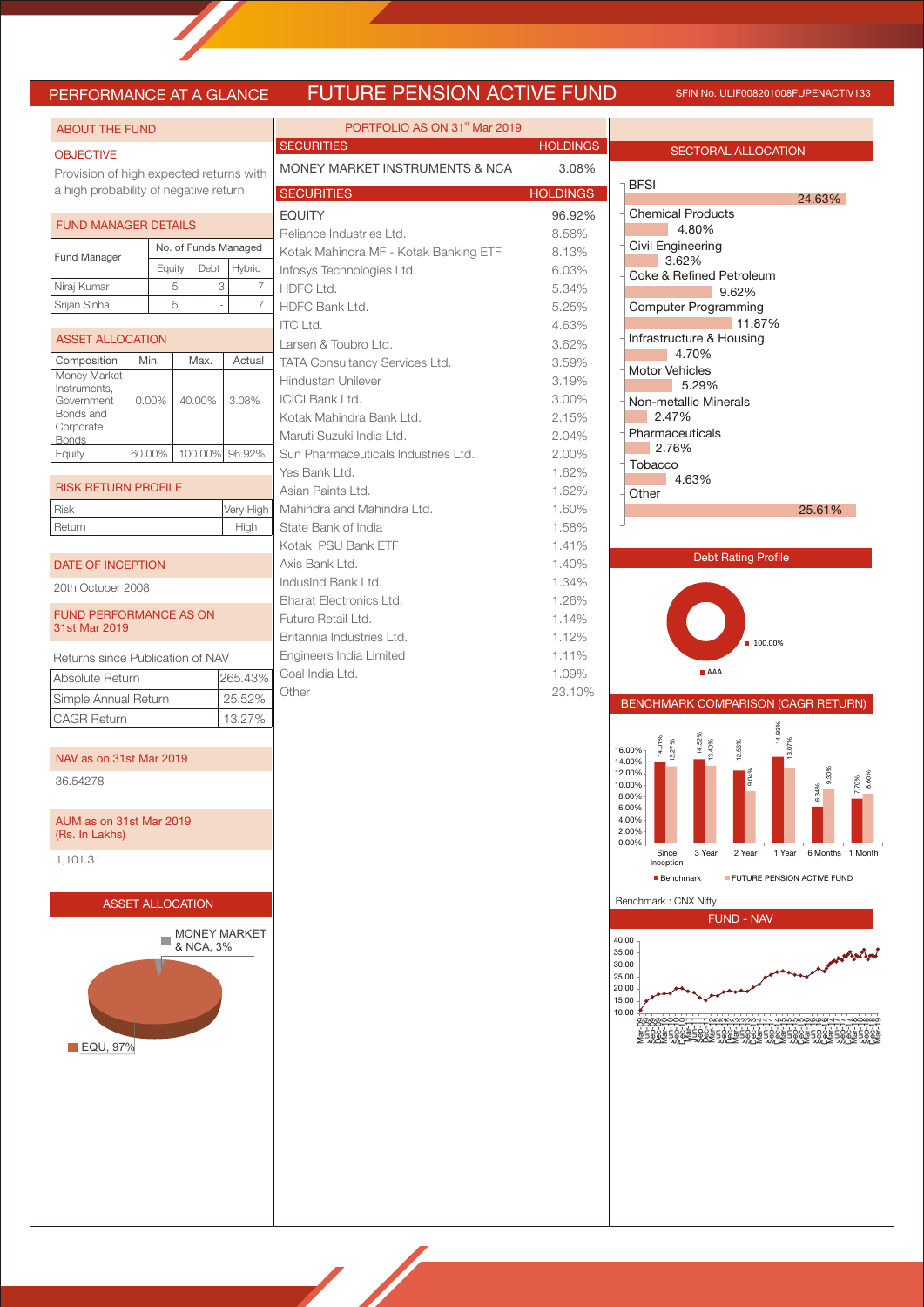# UTURE PENSION GROWTH FUND SFIN NO. ULIF007201008FUPENGROWT133

| PORTFOLIO AS ON 31st Mar 2019<br><b>ABOUT THE FUND</b><br><b>SECURITIES</b><br><b>HOLDING</b><br><b>OBJECTIVE</b><br>MONEY MARKET INSTRUMENTS & NCA<br>Provision of high expected returns with<br>a moderate probability of negative<br><b>HOLDING</b><br><b>SECURITIES</b><br>return.<br><b>FUND MANAGER DETAILS</b><br><b>GOVERNMENT SECURITIES</b> | 1.61%              |
|-------------------------------------------------------------------------------------------------------------------------------------------------------------------------------------------------------------------------------------------------------------------------------------------------------------------------------------------------------|--------------------|
|                                                                                                                                                                                                                                                                                                                                                       |                    |
|                                                                                                                                                                                                                                                                                                                                                       |                    |
|                                                                                                                                                                                                                                                                                                                                                       |                    |
|                                                                                                                                                                                                                                                                                                                                                       |                    |
|                                                                                                                                                                                                                                                                                                                                                       | 20.75%             |
| 6.65% Gsec 2020 - Ulip 09/04/2020<br>No. of Funds Managed                                                                                                                                                                                                                                                                                             | 12.08%             |
| <b>Fund Manager</b><br>8.51% Maharashtra SDL 09/03/2026<br>Hybrid<br>Debt<br>Equity                                                                                                                                                                                                                                                                   | 5.31%              |
| 8.15% Tamil Nadu SDL 2028 09/05/2028<br>3<br>5<br>Niraj Kumar<br>7                                                                                                                                                                                                                                                                                    | 3.26%              |
| Other<br>$\overline{7}$<br>Srijan Sinha<br>5<br>÷,                                                                                                                                                                                                                                                                                                    | 0.10%              |
| 3<br>7<br>Yahya Bookwala<br><b>SECURITIES</b><br><b>HOLDING</b>                                                                                                                                                                                                                                                                                       |                    |
| <b>CORPORATE DEBT</b><br><b>ASSET ALLOCATION</b>                                                                                                                                                                                                                                                                                                      | 17.20 <sup>o</sup> |
| 10.25% SIKKA PORTS & TERMINALS LTD 2021 (Prev<br>Composition<br>Min.<br>Max.<br>Actual                                                                                                                                                                                                                                                                |                    |
| RelianceGas-EWPL Amlgtd230818) 22/08/2021<br>0.00%<br>40.00%<br>1.40%<br>Money Market<br><b>Instruments</b>                                                                                                                                                                                                                                           | 7.27%              |
| 10.63% IOT Utkal Energy Services Ltd.<br>Money Market<br>Instruments,                                                                                                                                                                                                                                                                                 |                    |
| 20/09/2028<br>37.95%<br>30.00%<br>80.00%<br>Government<br>Bonds and<br>8.70% LIC Housing Finance Ltd 2029-ULIP                                                                                                                                                                                                                                        | 6.38%              |
| Corporate<br>Bonds<br>20/03/2029                                                                                                                                                                                                                                                                                                                      | 3.55%              |
| 20.00%<br>70.00%<br>60.43%<br>Equity                                                                                                                                                                                                                                                                                                                  |                    |
| <b>SECURITIES</b><br><b>HOLDINGS</b><br><b>RISK RETURN PROFILE</b>                                                                                                                                                                                                                                                                                    |                    |
| <b>EQUITY</b><br><b>Risk</b><br>High                                                                                                                                                                                                                                                                                                                  | 60.43%             |
| Reliance Industries Ltd.<br>Return<br>High                                                                                                                                                                                                                                                                                                            | 5.36%              |
| HDFC Bank Ltd.                                                                                                                                                                                                                                                                                                                                        | 5.20%              |
| HDFC Ltd.<br><b>RATING</b>                                                                                                                                                                                                                                                                                                                            | 4.69%              |
| Infosys Technologies Ltd.<br>The rating of all the Corporate Debt in our<br><b>ICICI Bank Ltd.</b>                                                                                                                                                                                                                                                    | 3.97%<br>3.30%     |
| portfolio is rated as AA or higher.<br><b>ITC Ltd.</b>                                                                                                                                                                                                                                                                                                | 2.85%              |
| DATE OF INCEPTION<br>Larsen & Toubro Ltd.                                                                                                                                                                                                                                                                                                             | 2.55%              |
| TATA Consultancy Services Ltd.<br>20th October 2008                                                                                                                                                                                                                                                                                                   | 2.14%              |
| <b>Hindustan Unilever</b>                                                                                                                                                                                                                                                                                                                             | 2.05%              |
| <b>FUND PERFORMANCE AS ON</b><br>State Bank of India<br>31st Mar 2019                                                                                                                                                                                                                                                                                 | 1.90%              |
| IndusInd Bank Ltd.                                                                                                                                                                                                                                                                                                                                    | 1.42%              |
| Returns since Publication of NAV<br>Sun Pharmaceuticals Industries Ltd.                                                                                                                                                                                                                                                                               | 1.39%              |
| 212.36%<br>Absolute Return<br>Yes Bank Ltd.                                                                                                                                                                                                                                                                                                           | 1.39%              |
| Kotak Mahindra Bank Ltd.<br>Simple Annual Return<br>20.42%<br>Maruti Suzuki India Ltd.                                                                                                                                                                                                                                                                | 1.35%<br>1.24%     |
| 11.57%<br><b>CAGR Return</b><br>Asian Paints Ltd.                                                                                                                                                                                                                                                                                                     | 1.16%              |
| Mahindra and Mahindra Ltd.                                                                                                                                                                                                                                                                                                                            | 1.14%              |
| NAV as on 31st Mar 2019<br>TATA Motors Ltd.                                                                                                                                                                                                                                                                                                           | 0.93%              |
| 31.23578<br>Bajaj Finance Limited                                                                                                                                                                                                                                                                                                                     | 0.89%              |
| Axis Bank Ltd.                                                                                                                                                                                                                                                                                                                                        | 0.83%              |
| AUM as on 31st Mar 2019<br>Coal India Ltd.                                                                                                                                                                                                                                                                                                            | 0.72%              |
| (Rs. In Lakhs)<br>HCL Technologies Ltd.                                                                                                                                                                                                                                                                                                               | 0.69%              |
| Engineers India Limited<br>290.41<br>AU Small Finance Bank Limited                                                                                                                                                                                                                                                                                    | 0.69%              |
| <b>MODIFIED DURATION (IN YEARS)</b><br>NTPC Ltd.                                                                                                                                                                                                                                                                                                      | 0.66%<br>0.65%     |
| Other<br>3.27                                                                                                                                                                                                                                                                                                                                         | 11.27%             |
|                                                                                                                                                                                                                                                                                                                                                       |                    |
| <b>ASSET ALLOCATION</b>                                                                                                                                                                                                                                                                                                                               |                    |
|                                                                                                                                                                                                                                                                                                                                                       |                    |
| <b>MONEY MARKET</b><br>& NCA, 2%                                                                                                                                                                                                                                                                                                                      |                    |
|                                                                                                                                                                                                                                                                                                                                                       |                    |
| $\blacksquare$ GDEC, 21%                                                                                                                                                                                                                                                                                                                              |                    |

NCD, 17%

**EQU, 60%** 



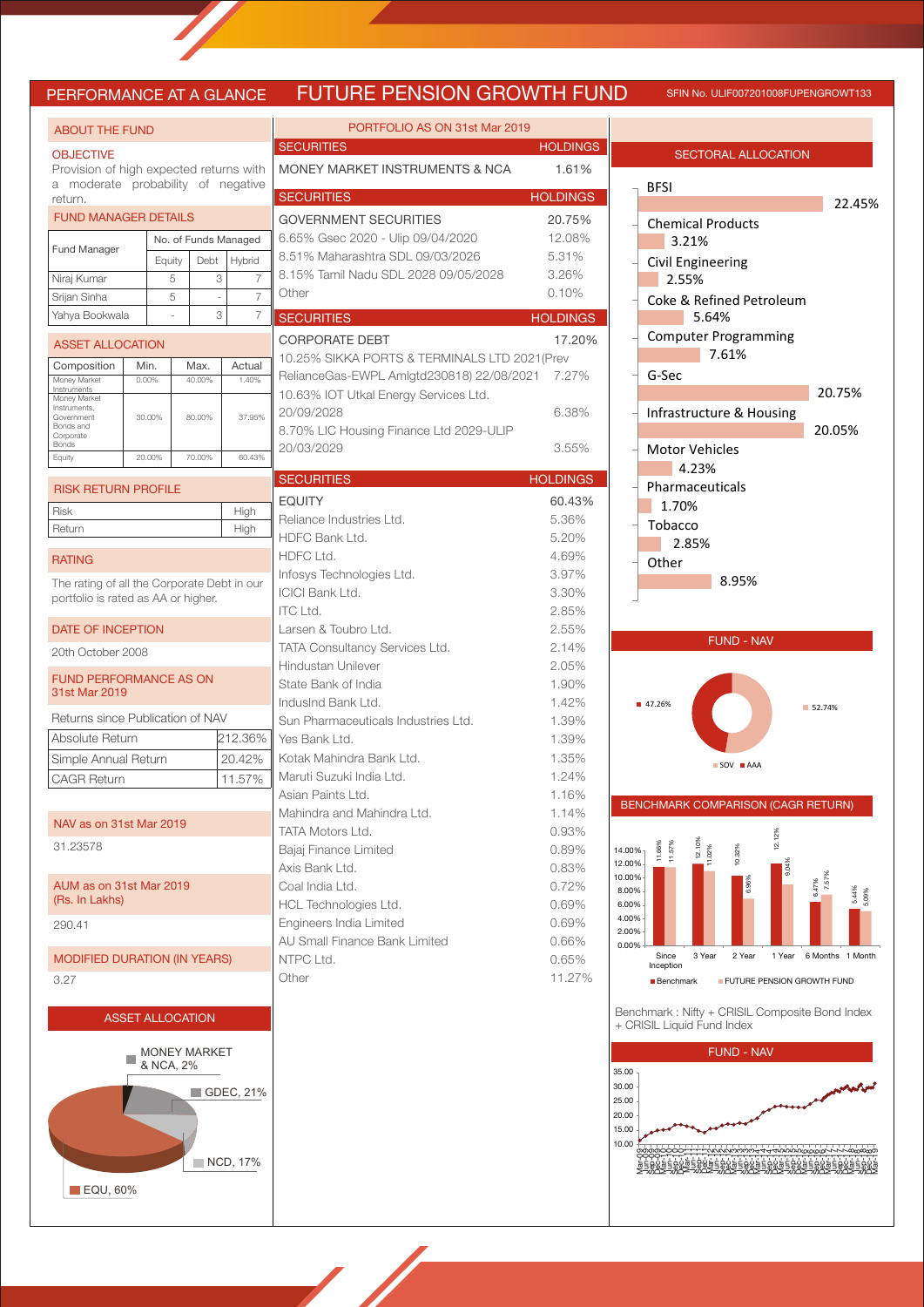## PERFORMANCE AT A GLANCE FUTURE PENSION BALANCE FUND SFIN NO. ULIF006171008FUPENBALAN133

| <b>ABOUT THE FUND</b>                                |                         |                        |                                    |                           |                         | PORTFOLIO A                                                        |  |  |  |
|------------------------------------------------------|-------------------------|------------------------|------------------------------------|---------------------------|-------------------------|--------------------------------------------------------------------|--|--|--|
| <b>OBJECTIVE</b>                                     |                         |                        |                                    |                           |                         | <b>SECURITIES</b>                                                  |  |  |  |
| Preservation<br>contributions                        |                         | along with             | of nominal value<br>оf<br>a<br>low | <b>MONEY MARKET INSTF</b> |                         |                                                                    |  |  |  |
| exposure to high expected return, with               |                         | <b>SECURITIES</b>      |                                    |                           |                         |                                                                    |  |  |  |
| a low probability of negative return.                |                         |                        |                                    |                           |                         | <b>GOVERNMENT SECURI</b><br>6.65% Gsec 2020 - Ulip (               |  |  |  |
| <b>FUND MANAGER DETAILS</b>                          |                         | 8.68% Tamil Nadu SDL 2 |                                    |                           |                         |                                                                    |  |  |  |
|                                                      |                         |                        | No. of Funds Managed               | 7.92% West Bengal SDL     |                         |                                                                    |  |  |  |
| <b>Fund Manager</b>                                  |                         | Equity                 |                                    | Debt                      | Hybrid                  | 8.15% Tamil Nadu SDL 2                                             |  |  |  |
| Niraj Kumar                                          |                         |                        | 5                                  | 3                         | 7                       | 8.70% Gujarat SDL 2028                                             |  |  |  |
| Srijan Sinha                                         |                         |                        | 5                                  | ÷,                        | 7                       |                                                                    |  |  |  |
| Yahya Bookwala                                       |                         |                        |                                    | 3                         | 7                       | <b>SECURITIES</b>                                                  |  |  |  |
| <b>ASSET ALLOCATION</b>                              |                         |                        |                                    |                           |                         | <b>CORPORATE DEBT</b><br>10.63% IOT Utkal Energy                   |  |  |  |
|                                                      | Min.                    |                        |                                    |                           |                         | 20/09/2028                                                         |  |  |  |
| Composition<br>Money Market                          | 00.00%                  |                        |                                    | Max.<br>40.00%            | Actual<br>5.55%         | 10.90% AU SFB Lower T                                              |  |  |  |
| Instruments<br>Money Market                          |                         |                        |                                    |                           |                         | 30/05/2025                                                         |  |  |  |
| Instruments,<br>Government<br>Bonds and<br>Corporate | 80.00%                  |                        |                                    | 100.00%                   | 82.89%                  | 9.35 LNT Finance Limitec<br>13/03/2029                             |  |  |  |
| Bonds<br>Equity                                      | 0.00%                   |                        |                                    | 20.00%                    | 12.51%                  | 9.23% IREDA 2029 - Ulip                                            |  |  |  |
|                                                      |                         |                        |                                    |                           |                         | 9.25% Reliance Jio Infoco                                          |  |  |  |
| <b>RISK RETURN PROFILE</b>                           |                         |                        |                                    |                           |                         | 17/06/2024<br>8.80% LIC Housing Finan                              |  |  |  |
| Risk                                                 |                         |                        |                                    |                           | Medium                  | 25/01/2029                                                         |  |  |  |
| Return                                               |                         |                        |                                    |                           | Medium                  | 9.00% Shriram Transport                                            |  |  |  |
|                                                      |                         |                        |                                    | Ulip 28/03/2028           |                         |                                                                    |  |  |  |
|                                                      |                         |                        |                                    |                           |                         | 8.51% NABARD 2033 19                                               |  |  |  |
|                                                      |                         |                        |                                    |                           |                         | 8.85% Indiabulls Housing<br>25/09/2026                             |  |  |  |
| <b>DATE OF INCEPTION</b>                             |                         |                        |                                    |                           |                         | <b>SECURITIES</b>                                                  |  |  |  |
| 17th October 2008                                    |                         |                        |                                    |                           |                         | <b>EQUITY</b>                                                      |  |  |  |
| <b>FUND PERFORMANCE AS ON</b><br>31st Mar 2019       |                         |                        |                                    |                           |                         | Reliance Industries Ltd.<br>Infosys Technologies Ltd.<br>HDFC Ltd. |  |  |  |
|                                                      |                         |                        |                                    |                           |                         |                                                                    |  |  |  |
| Returns since Publication of NAV                     |                         |                        |                                    |                           |                         | <b>ICICI Bank Ltd.</b>                                             |  |  |  |
| Absolute Return                                      |                         |                        |                                    |                           | 170.99%                 | Larsen & Toubro Ltd.                                               |  |  |  |
| Simple Annual Return                                 |                         |                        |                                    |                           | 16.44%                  | <b>TATA Consultancy Service</b>                                    |  |  |  |
| <b>CAGR Return</b>                                   |                         |                        |                                    |                           | 10.06%                  | Hindustan Unilever                                                 |  |  |  |
| NAV as on 31st Mar 2019                              |                         |                        |                                    |                           |                         | State Bank of India                                                |  |  |  |
| 27.0986                                              |                         |                        |                                    |                           |                         | Yes Bank Ltd.<br>Sun Pharmaceuticals Indu                          |  |  |  |
|                                                      |                         |                        |                                    |                           |                         | IndusInd Bank Ltd.                                                 |  |  |  |
| AUM as on 31st Mar 2019<br>(Rs. In Lakhs)            |                         |                        |                                    |                           |                         | Maruti Suzuki India Ltd.<br>Mahindra and Mahindra L                |  |  |  |
| 170.43                                               |                         |                        |                                    |                           |                         | Asian Paints Ltd.<br>TATA Motors Ltd.                              |  |  |  |
| MODIFIED DURATION (IN YEARS)                         |                         |                        |                                    | Bajaj Finance Limited     |                         |                                                                    |  |  |  |
| 4.76                                                 |                         |                        |                                    |                           |                         | Coal India Ltd.<br>Engineers India Limited                         |  |  |  |
|                                                      | <b>ASSET ALLOCATION</b> |                        |                                    |                           |                         | HCL Technologies Ltd.                                              |  |  |  |
|                                                      |                         |                        |                                    |                           |                         | NTPC Ltd.                                                          |  |  |  |
|                                                      |                         | & NCA, 5%              |                                    | <b>MONEY MARKET</b>       |                         | India Cements Ltd.                                                 |  |  |  |
| $\blacksquare$ EQU, 13%                              |                         |                        |                                    |                           |                         | UltraTech Cement Ltd.<br>Axis Bank Ltd.                            |  |  |  |
|                                                      |                         |                        |                                    |                           |                         |                                                                    |  |  |  |
|                                                      |                         |                        |                                    |                           | $\blacksquare$ NCD, 55% |                                                                    |  |  |  |
|                                                      |                         |                        |                                    |                           |                         | Tata Steel Limited<br>Bharti Airtel Ltd.                           |  |  |  |

GSEC, 28%

| <b>SECURITIES</b>                                                                                                                                                                                                                                                                                                                                                                                                                                                     |                 |
|-----------------------------------------------------------------------------------------------------------------------------------------------------------------------------------------------------------------------------------------------------------------------------------------------------------------------------------------------------------------------------------------------------------------------------------------------------------------------|-----------------|
|                                                                                                                                                                                                                                                                                                                                                                                                                                                                       | <b>HOLDINGS</b> |
| MONEY MARKET INSTRUMENTS & NCA                                                                                                                                                                                                                                                                                                                                                                                                                                        | 4.60%           |
| <b>SECURITIES</b>                                                                                                                                                                                                                                                                                                                                                                                                                                                     | <b>HOLDINGS</b> |
| <b>GOVERNMENT SECURITIES</b>                                                                                                                                                                                                                                                                                                                                                                                                                                          | 27.56%          |
| 6.65% Gsec 2020 - Ulip 09/04/2020                                                                                                                                                                                                                                                                                                                                                                                                                                     | 12.38%          |
| 8.68% Tamil Nadu SDL 2028 10/10/2028                                                                                                                                                                                                                                                                                                                                                                                                                                  | 7.34%           |
| 7.92% West Bengal SDL 15/03/2027                                                                                                                                                                                                                                                                                                                                                                                                                                      | 3.56%           |
| 8.15% Tamil Nadu SDL 2028 09/05/2028                                                                                                                                                                                                                                                                                                                                                                                                                                  | 2.72%           |
| 8.70% Gujarat SDL 2028 19/09/2028                                                                                                                                                                                                                                                                                                                                                                                                                                     | 1.57%           |
| <b>SECURITIES</b>                                                                                                                                                                                                                                                                                                                                                                                                                                                     | <b>HOLDINGS</b> |
| <b>CORPORATE DEBT</b>                                                                                                                                                                                                                                                                                                                                                                                                                                                 | 55.33%          |
| 10.63% IOT Utkal Energy Services Ltd.                                                                                                                                                                                                                                                                                                                                                                                                                                 |                 |
| 20/09/2028                                                                                                                                                                                                                                                                                                                                                                                                                                                            | 7.44%           |
| 10.90% AU SFB Lower Tier II Bonds May 2025 - UL                                                                                                                                                                                                                                                                                                                                                                                                                       |                 |
| 30/05/2025                                                                                                                                                                                                                                                                                                                                                                                                                                                            | 6.31%           |
| 9.35 LNT Finance Limited 2029 - Ulip                                                                                                                                                                                                                                                                                                                                                                                                                                  |                 |
| 13/03/2029                                                                                                                                                                                                                                                                                                                                                                                                                                                            | 6.31%           |
| 9.23% IREDA 2029 - Ulip 22/02/2029                                                                                                                                                                                                                                                                                                                                                                                                                                    | 6.26%           |
| 9.25% Reliance Jio Infocomm Ltd 2024                                                                                                                                                                                                                                                                                                                                                                                                                                  |                 |
| 17/06/2024                                                                                                                                                                                                                                                                                                                                                                                                                                                            | 6.23%           |
| 8.80% LIC Housing Finance Ltd 2029                                                                                                                                                                                                                                                                                                                                                                                                                                    |                 |
| 25/01/2029                                                                                                                                                                                                                                                                                                                                                                                                                                                            | 6.09%           |
| 9.00% Shriram Transport Finance Company Ltd 2028 -                                                                                                                                                                                                                                                                                                                                                                                                                    |                 |
| Ulip 28/03/2028                                                                                                                                                                                                                                                                                                                                                                                                                                                       | 6.02%           |
| 8.51% NABARD 2033 19/12/2033                                                                                                                                                                                                                                                                                                                                                                                                                                          | 5.99%           |
| 8.85% Indiabulls Housing Finance Ltd.                                                                                                                                                                                                                                                                                                                                                                                                                                 |                 |
| 25/09/2026                                                                                                                                                                                                                                                                                                                                                                                                                                                            | 4.70%           |
| <b>SECURITIES</b>                                                                                                                                                                                                                                                                                                                                                                                                                                                     | <b>HOLDINGS</b> |
| <b>EQUITY</b>                                                                                                                                                                                                                                                                                                                                                                                                                                                         | 12.51%          |
| Reliance Industries Ltd.                                                                                                                                                                                                                                                                                                                                                                                                                                              |                 |
|                                                                                                                                                                                                                                                                                                                                                                                                                                                                       | 1.05%           |
|                                                                                                                                                                                                                                                                                                                                                                                                                                                                       | 1.00%           |
|                                                                                                                                                                                                                                                                                                                                                                                                                                                                       | 0.98%           |
|                                                                                                                                                                                                                                                                                                                                                                                                                                                                       | 0.90%           |
|                                                                                                                                                                                                                                                                                                                                                                                                                                                                       | 0.64%           |
|                                                                                                                                                                                                                                                                                                                                                                                                                                                                       | 0.60%           |
|                                                                                                                                                                                                                                                                                                                                                                                                                                                                       | 0.51%           |
|                                                                                                                                                                                                                                                                                                                                                                                                                                                                       | 0.44%           |
|                                                                                                                                                                                                                                                                                                                                                                                                                                                                       | 0.35%           |
|                                                                                                                                                                                                                                                                                                                                                                                                                                                                       | 0.33%           |
|                                                                                                                                                                                                                                                                                                                                                                                                                                                                       | 0.32%           |
|                                                                                                                                                                                                                                                                                                                                                                                                                                                                       | 0.31%           |
|                                                                                                                                                                                                                                                                                                                                                                                                                                                                       | 0.28%           |
|                                                                                                                                                                                                                                                                                                                                                                                                                                                                       | 0.28%           |
|                                                                                                                                                                                                                                                                                                                                                                                                                                                                       | 0.23%           |
|                                                                                                                                                                                                                                                                                                                                                                                                                                                                       | 0.20%           |
|                                                                                                                                                                                                                                                                                                                                                                                                                                                                       | 0.18%           |
|                                                                                                                                                                                                                                                                                                                                                                                                                                                                       | 0.18%           |
|                                                                                                                                                                                                                                                                                                                                                                                                                                                                       | 0.17%           |
|                                                                                                                                                                                                                                                                                                                                                                                                                                                                       | 0.17%           |
|                                                                                                                                                                                                                                                                                                                                                                                                                                                                       | 0.17%           |
|                                                                                                                                                                                                                                                                                                                                                                                                                                                                       | 0.16%           |
|                                                                                                                                                                                                                                                                                                                                                                                                                                                                       | 0.16%           |
|                                                                                                                                                                                                                                                                                                                                                                                                                                                                       | 0.16%           |
| India Cements Ltd.<br>UltraTech Cement Ltd.<br>Axis Bank Ltd.<br>Tata Steel Limited<br>Bharti Airtel Ltd.                                                                                                                                                                                                                                                                                                                                                             | 0.16%           |
| Infosys Technologies Ltd.<br>HDFC Ltd.<br><b>ICICI Bank Ltd.</b><br>Larsen & Toubro Ltd.<br>TATA Consultancy Services Ltd.<br>Hindustan Unilever<br>State Bank of India<br>Yes Bank Ltd.<br>Sun Pharmaceuticals Industries Ltd.<br>IndusInd Bank Ltd.<br>Maruti Suzuki India Ltd.<br>Mahindra and Mahindra Ltd.<br>Asian Paints Ltd.<br>TATA Motors Ltd.<br>Bajaj Finance Limited<br>Coal India Ltd.<br>Engineers India Limited<br>HCL Technologies Ltd.<br>NTPC Ltd. |                 |

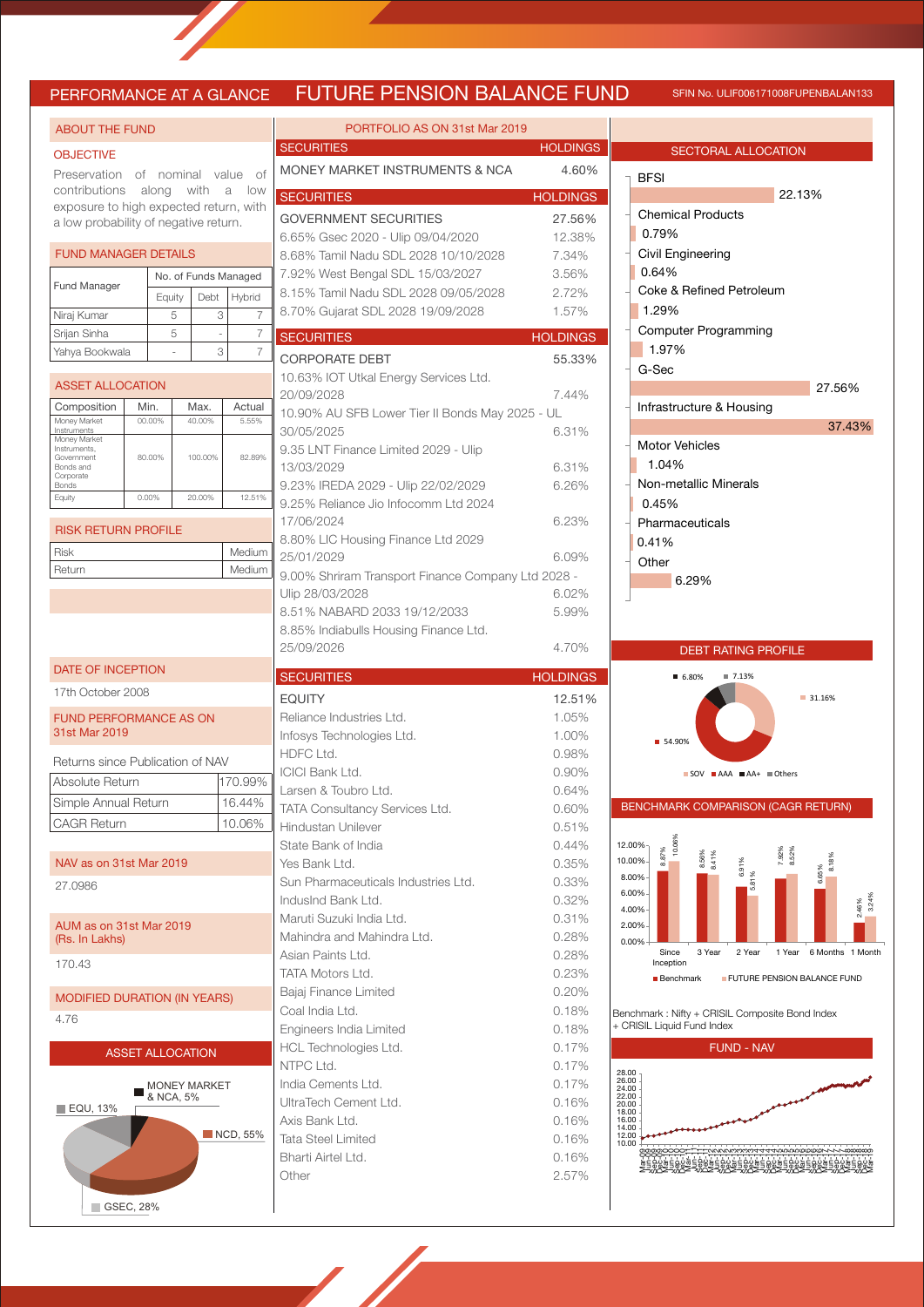# **FUTURE PENSION SECURE FUND** SFIN NO. ULIF005171008FUPENSECUR133

| ENFUNIVIAINUE AI A ULAINUE                                                  |               |        |                         |                             | <u>FUTURE FEINOIUM OEUURE FUIND</u>       |                 | <u>IIN INO. ULIFUUST7 TUUOFUPEINSEUUHTOS</u>                         |
|-----------------------------------------------------------------------------|---------------|--------|-------------------------|-----------------------------|-------------------------------------------|-----------------|----------------------------------------------------------------------|
| <b>ABOUT THE FUND</b>                                                       |               |        |                         |                             | PORTFOLIO AS ON 31 <sup>st</sup> Mar 2019 |                 |                                                                      |
| <b>OBJECTIVE</b>                                                            |               |        |                         |                             | <b>SECURITIES</b>                         | <b>HOLDINGS</b> | <b>SECTORAL ALLOCATION</b>                                           |
| Preservation of nominal value of                                            |               |        |                         |                             | MONEY MARKET INSTRUMENTS & NCA            | 6.99%           | <b>BFSI</b>                                                          |
| contributions along with stable returns                                     |               |        |                         |                             | <b>SECURITIES</b>                         | <b>HOLDINGS</b> | 6.48%                                                                |
| over policy term so that the probability<br>of negative return is very low. |               |        |                         |                             | <b>GOVERNMENT SECURITIES</b>              | 76.76%          | G-Sec                                                                |
|                                                                             |               |        |                         |                             | 6.65% Gsec 2020 - Ulip 09/04/2020         | 63.27%          | 76.76%                                                               |
| <b>FUND MANAGER DETAILS</b>                                                 |               |        |                         |                             | 8.15% Tamil Nadu SDL 2028 09/05/2028      | 5.17%           | <b>Infrastructure &amp; Housing</b>                                  |
|                                                                             |               |        |                         | No. of Funds Managed        | 8.37% AP SDL 2031 02/01/2031              | 4.20%           | 9.77%                                                                |
| Fund Manager                                                                |               | Equity | Debt                    | Hybrid                      | 8.68% Tamil Nadu SDL 2028 10/10/2028      | 3.14%           | Other                                                                |
| Niraj Kumar                                                                 |               | 5      |                         | 3<br>7                      | 7.25% GUJARAT SDL 2027 ULIP 12/07/2027    | 0.97%           | 6.99%                                                                |
| Yahya Bookwala                                                              |               |        |                         | 3<br>$\overline{7}$         | <b>SECURITIES</b>                         | <b>HOLDINGS</b> |                                                                      |
|                                                                             |               |        |                         |                             | <b>CORPORATE DEBT</b>                     | 16.25%          | <b>DEBT RATING PROFILE</b>                                           |
| <b>ASSET ALLOCATION</b>                                                     |               |        |                         |                             | 10.63% IOT Utkal Energy Services Ltd.     |                 |                                                                      |
| Composition<br>Money Market                                                 | Min.<br>0.00% |        | Max.<br>40.00%          | Actual<br>38.67%            | 20/07/2028                                | 9.77%           |                                                                      |
| Instruments                                                                 |               |        |                         |                             | 9.35 LNT Finance Limited 2029 - Ulip      |                 |                                                                      |
| Money Market<br>Instruments,                                                |               |        |                         |                             | 13/03/2029                                | 6.48%           | ■ 41.71%<br>■ 58.29%                                                 |
| Government<br>Bonds and                                                     | 0.00%         |        | 100.00%                 | 93.01%                      |                                           |                 |                                                                      |
| Corporate<br><b>Bonds</b>                                                   |               |        |                         |                             |                                           |                 |                                                                      |
|                                                                             |               |        |                         |                             |                                           |                 | SOV AAA                                                              |
| <b>RISK RETURN PROFILE</b>                                                  |               |        |                         |                             |                                           |                 |                                                                      |
| Risk                                                                        |               |        |                         | Low                         |                                           |                 |                                                                      |
| Return                                                                      |               |        |                         | Low                         |                                           |                 | BENCHMARK COMPARISON (CAGR RETURN)                                   |
|                                                                             |               |        |                         |                             |                                           |                 |                                                                      |
|                                                                             |               |        |                         |                             |                                           |                 | 12.00%<br>9.74%<br>10.00%                                            |
|                                                                             |               |        |                         |                             |                                           |                 | 8.09%<br>6.72%<br>7.34%<br>7.61%<br>7.18%<br>6.81%<br>5.91%<br>8.00% |
|                                                                             |               |        |                         |                             |                                           |                 | 6.00%                                                                |
| <b>DATE OF INCEPTION</b>                                                    |               |        |                         |                             |                                           |                 | 1.74%<br>2.08%<br>4.00%                                              |
| 17th October 2008                                                           |               |        |                         |                             |                                           |                 | 2.00%<br>0.00%                                                       |
| <b>FUND PERFORMANCE AS ON</b>                                               |               |        |                         |                             |                                           |                 | Since<br>3 Year<br>2 Year<br>6 Months 1 Month<br>1 Year<br>Inception |
| 31st Mar 2019                                                               |               |        |                         |                             |                                           |                 | FUTURE PENSION SECURE FUND<br><b>Benchmark</b>                       |
| Returns since Publication of NAV                                            |               |        |                         |                             |                                           |                 |                                                                      |
| Absolute Return                                                             |               |        |                         | 162.93%                     |                                           |                 | Benchmark: CRISIL Composite Bond Index                               |
| Simple Annual Return                                                        |               |        |                         | 15.67%                      |                                           |                 |                                                                      |
| <b>CAGR Return</b>                                                          |               |        |                         | 9.74%                       |                                           |                 | FUND - NAV                                                           |
|                                                                             |               |        |                         |                             |                                           |                 | 25.00                                                                |
| NAV as on 31st Mar 2019                                                     |               |        |                         |                             |                                           |                 | 20.00                                                                |
| 26.29329                                                                    |               |        |                         |                             |                                           |                 | 15.00                                                                |
|                                                                             |               |        |                         |                             |                                           |                 | 10.00<br>innnmmmm <del>dda</del> unnnmororor-n-n-cocococo            |
| AUM as on 31st Mar 2019                                                     |               |        |                         |                             |                                           |                 |                                                                      |
| (Rs. In Lakhs)                                                              |               |        |                         |                             |                                           |                 |                                                                      |
| 99.55                                                                       |               |        |                         |                             |                                           |                 |                                                                      |
|                                                                             |               |        |                         |                             |                                           |                 |                                                                      |
| <b>MODIFIED DURATION (IN YEARS)</b>                                         |               |        |                         |                             |                                           |                 |                                                                      |
| 1.79                                                                        |               |        |                         |                             |                                           |                 |                                                                      |
|                                                                             |               |        |                         |                             |                                           |                 |                                                                      |
|                                                                             |               |        | <b>ASSET ALLOCATION</b> |                             |                                           |                 |                                                                      |
|                                                                             |               |        | <b>MONEY MARKET</b>     |                             |                                           |                 |                                                                      |
| $\blacksquare$ NCD, 16%                                                     |               |        | & NCA, 7%               |                             |                                           |                 |                                                                      |
|                                                                             |               |        |                         |                             |                                           |                 |                                                                      |
|                                                                             |               |        |                         | $\blacksquare$ GSEC,<br>77% |                                           |                 |                                                                      |
|                                                                             |               |        |                         |                             |                                           |                 |                                                                      |
|                                                                             |               |        |                         |                             |                                           |                 |                                                                      |
|                                                                             |               |        |                         |                             |                                           |                 |                                                                      |
|                                                                             |               |        |                         |                             |                                           |                 |                                                                      |
|                                                                             |               |        |                         |                             |                                           |                 |                                                                      |



### GOMPARISON (CAGR RETURN)

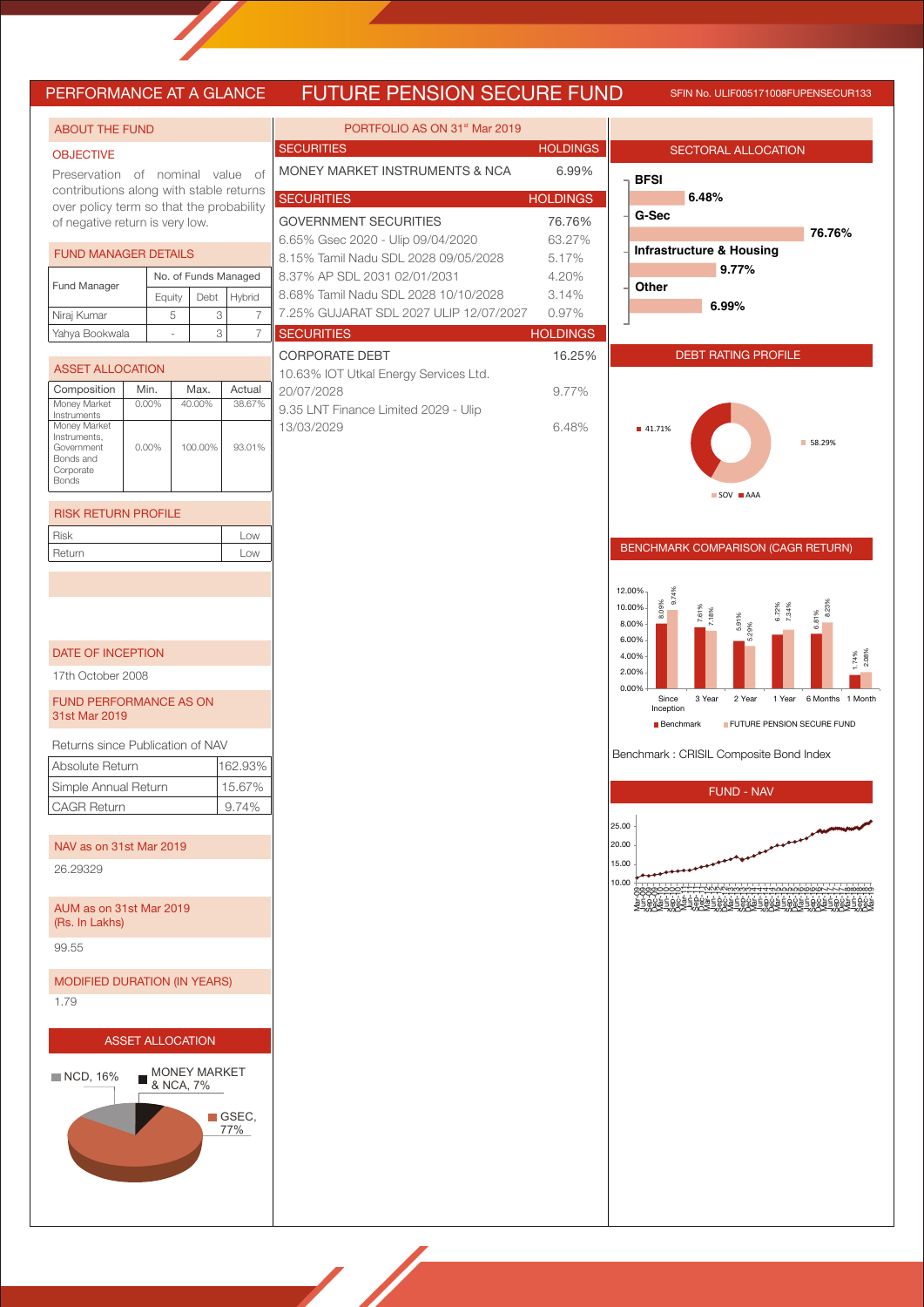# PERFORMANCE AT A GLANCE FUTURE GROUP BALANCE FUND

SFIN No. ULGF003150210FUTGRBALAN133

| <b>ABOUT THE FUND</b>                          |                         |                     |                         | PORTFOLIO AS ON 31 <sup>st</sup> Mar 2019              |                 |
|------------------------------------------------|-------------------------|---------------------|-------------------------|--------------------------------------------------------|-----------------|
| <b>OBJECTIVE</b>                               |                         |                     |                         | <b>SECURITIES</b>                                      | <b>HOLDINGS</b> |
| Provision of high expected returns with        |                         |                     |                         | MONEY MARKET INSTRUMENTS & NCA                         | 21.17%          |
| a moderate probability of low return.          |                         |                     |                         | <b>SECURITIES</b>                                      | <b>HOLDINGS</b> |
| <b>STRATEGY</b>                                |                         |                     |                         | <b>GOVERNMENT SECURITIES</b>                           | 44.71%          |
| Balances high return and high risk             |                         |                     |                         | 7.72% Central Government 25/05/2025                    | 21.64%          |
| from equity investments by the stability       |                         |                     |                         | 8.38% Tamil Nadu SDL 27/01/2026                        | 16.42%          |
| provided by fixed interest instruments.        |                         |                     |                         | 8.89% Andhra Pradesh SDL 2022 ULIP                     |                 |
| <b>FUND MANAGER DETAILS</b>                    |                         |                     |                         | 20/09/2022                                             | 6.66%           |
|                                                |                         |                     | No. of Funds Managed    | <b>SECURITIES</b>                                      | <b>HOLDINGS</b> |
| Fund Manager                                   | Equity                  | Debt                | Hybrid                  | <b>CORPORATE DEBT</b>                                  | 6.50%           |
| Niraj Kumar                                    | 5                       | 3                   | 7                       | 8.85% Indiabulls Housing Finance Ltd. 25/09/2026 6.50% |                 |
| Srijan Sinha                                   | 5                       |                     | $\overline{7}$          | <b>SECURITIES</b>                                      | <b>HOLDINGS</b> |
| Yahya Bookwala                                 |                         | 3                   | $\overline{7}$          | <b>EQUITY</b>                                          | 27.62%          |
| <b>ASSET ALLOCATION</b>                        |                         |                     |                         | Reliance Industries Ltd.                               | 3.00%           |
| Composition                                    | Min.                    | Max.                | Actual                  | HDFC Bank Ltd.                                         | 2.92%           |
| <b>Fixed Interest</b>                          |                         |                     |                         | HDFC Ltd.                                              | 2.48%           |
| Investment<br>Money Market                     | 60.00%                  | 90.00%              | 72.38                   | <b>ICICI Bank Ltd.</b><br>Infosys Technologies Ltd.    | 2.02%<br>1.87%  |
| and Cash<br>Equity                             | 10.00%                  | 40.00%              | 27.62%                  | <b>ITC Ltd.</b>                                        | 1.68%           |
|                                                |                         |                     |                         | Larsen & Toubro Ltd.                                   | 1.31%           |
| <b>RISK RETURN PROFILE</b>                     |                         |                     |                         | TATA Consultancy Services Ltd.                         | 1.26%           |
| Risk                                           |                         |                     | Moderate                | State Bank of India                                    | 1.11%           |
| Return                                         |                         |                     | High                    | <b>Hindustan Unilever</b>                              | 1.07%           |
| DATE OF INCEPTION                              |                         |                     |                         | Yes Bank Ltd.<br>Mahindra and Mahindra Ltd.            | 0.87%<br>0.64%  |
| 15th February 2010                             |                         |                     |                         | IndusInd Bank Ltd.                                     | 0.56%           |
|                                                |                         |                     |                         | Asian Paints Ltd.                                      | 0.47%           |
| <b>FUND PERFORMANCE AS ON</b><br>31st Mar 2019 |                         |                     |                         | <b>Bharat Electronics Ltd.</b>                         | 0.44%           |
|                                                |                         |                     |                         | AU Small Finance Bank Limited                          | 0.37%           |
| Returns since Publication of NAV               |                         |                     |                         | Coal India Ltd.                                        | 0.37%           |
| Absolute Return                                |                         |                     | 114.62%                 | Vedanta Ltd<br>HCL Technologies Ltd.                   | 0.35%<br>0.34%  |
| Simple Annual Return<br><b>CAGR Return</b>     |                         |                     | 12.54%                  | India Cements Ltd.                                     | 0.34%           |
|                                                |                         |                     | 8.72%                   | NTPC Ltd.                                              | 0.34%           |
| NAV as on 31st Mar 2019                        |                         |                     |                         | <b>Tata Steel Limited</b>                              | 0.33%           |
| 21.462117                                      |                         |                     |                         | Hexaware Technologies Ltd.                             | 0.33%           |
|                                                |                         |                     |                         | Bharti Airtel Ltd.                                     | 0.31%           |
| AUM as on 31st Mar 2019                        |                         |                     |                         | Aditya Birla Capital Ltd.<br>Other                     | 0.31%<br>2.54%  |
| (Rs. In Lakhs)                                 |                         |                     |                         |                                                        |                 |
| 3.18                                           |                         |                     |                         |                                                        |                 |
|                                                |                         |                     |                         |                                                        |                 |
| <b>MODIFIED DURATION (IN YEARS)</b>            |                         |                     |                         |                                                        |                 |
| 3.40                                           |                         |                     |                         |                                                        |                 |
|                                                | <b>ASSET ALLOCATION</b> |                     |                         |                                                        |                 |
|                                                |                         |                     |                         |                                                        |                 |
| $\blacksquare$ EQU, 28%                        |                         | <b>MONEY MARKET</b> |                         |                                                        |                 |
|                                                |                         | & NCA, 21%          |                         |                                                        |                 |
|                                                |                         |                     |                         |                                                        |                 |
|                                                |                         |                     |                         |                                                        |                 |
|                                                |                         |                     |                         |                                                        |                 |
|                                                |                         |                     | $\blacksquare$ GDEC,45% |                                                        |                 |
| $\blacksquare$ NCD, 6%                         |                         |                     |                         |                                                        |                 |
|                                                |                         |                     |                         |                                                        |                 |
|                                                |                         |                     |                         |                                                        |                 |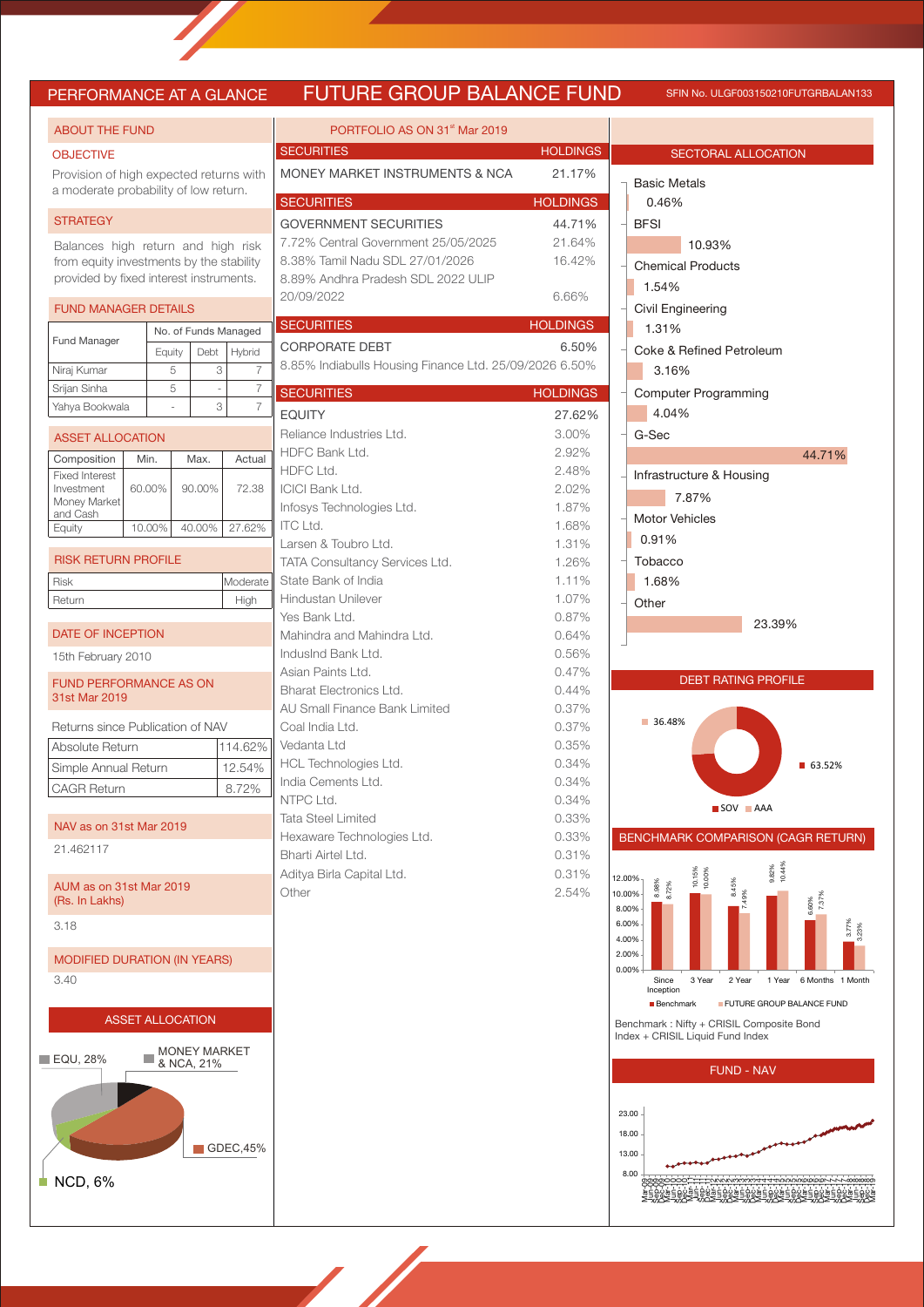# PERFORMANCE AT A GLANCE FUTURE SECURE FUND SFIN No. ULIF001180708FUTUSECURE133

| <b>ABOUT THE FUND</b>                                                                                                                                                                                                                              |                         | PORTFOLIO AS On 31 <sup>st</sup> Mar 2019                                                                                                                                                   |                                             |                                                                               |
|----------------------------------------------------------------------------------------------------------------------------------------------------------------------------------------------------------------------------------------------------|-------------------------|---------------------------------------------------------------------------------------------------------------------------------------------------------------------------------------------|---------------------------------------------|-------------------------------------------------------------------------------|
| <b>OBJECTIVE</b>                                                                                                                                                                                                                                   |                         | <b>SECURITIES</b>                                                                                                                                                                           | <b>HOLDINGS</b>                             | <b>SECTORAL ALLOCATION</b>                                                    |
| To provide stable returns by investing<br>in relatively low risk assets. The Fund<br>will invest exclusively in treasury bills,<br>bank deposits, certificate of deposits,<br>other money instruments and short<br>duration government securities. |                         | MONEY MARKET INSTRUMENTS & NCA<br>TREPS - 02APR2019<br>Indiabulls Housing Finance Limited CP -<br>14/06/2019<br>Hero Fincorp Limited CP - 19/07/2019<br>L&T Finance Limited CP - 09/04/2019 | 43.89%<br>14.51%<br>8.42%<br>7.47%<br>6.11% | <b>BFSI</b><br>22.27%<br>G-Sec                                                |
| <b>STRATEGY</b>                                                                                                                                                                                                                                    |                         | HDB Financial Services Limited CP - 04/11/2019 5.67%                                                                                                                                        |                                             | 56.11%                                                                        |
| Low risk investment such as money<br>market instruments.                                                                                                                                                                                           |                         | <b>IDFC BANK LTD CP05JUN19</b><br>(Previous Name Capital First) 05/06/2019                                                                                                                  | 3.02%                                       | Infrastructure & Housing<br>8.42%                                             |
| <b>FUND MANAGER DETAILS</b>                                                                                                                                                                                                                        |                         | <b>SECURITIES</b>                                                                                                                                                                           | <b>HOLDINGS</b>                             |                                                                               |
| No. of Funds Managed<br>Fund Manager<br>Debt<br>Equity                                                                                                                                                                                             | Hybrid                  | <b>GOVERNMENT SECURITIES</b><br>6.65% Gsec 2020 - Ulip 09/04/2020                                                                                                                           | 56.11%<br>29.93%                            | Other<br>13.20%                                                               |
| 5<br>Niraj Kumar                                                                                                                                                                                                                                   | 3<br>$\overline{7}$     | 8.64% West Bengal SDL 2021 Ulip 30/08/2021                                                                                                                                                  | 6.06%                                       |                                                                               |
| Yahya Bookwala                                                                                                                                                                                                                                     | 3<br>7                  | 8.16% Maharashtra SDL 10/12/2024<br>8.89% Andhra Pradesh SDL 2022 ULIP                                                                                                                      | 4.99%                                       |                                                                               |
| <b>ASSET ALLOCATION</b>                                                                                                                                                                                                                            |                         | 20/09/2022                                                                                                                                                                                  | 4.86%                                       | <b>DEBT RATING PROFILE</b>                                                    |
| Composition<br>Min.<br>Max.                                                                                                                                                                                                                        | Actual                  | 8.86% Andhra Pradesh SDL 06/06/2022                                                                                                                                                         | 4.84%                                       |                                                                               |
| Money Market<br>$0.00\%$<br>75.00%                                                                                                                                                                                                                 | 43.89%                  | 8.99% West Bengal SDL 2024 - ULIP 24/09/24                                                                                                                                                  | 3.30%                                       |                                                                               |
| and Cash<br>Short Term<br>20.00%<br>100.00%<br>Debt                                                                                                                                                                                                | 56.11%                  | 9.48% West Bengal SDL 17/07/2023<br>Other                                                                                                                                                   | 1.66%<br>0.48%                              | ■ 44.62%<br>■ 55.38%                                                          |
| $0.00\%$<br>0.00%<br>Equity                                                                                                                                                                                                                        | $0.00\%$                |                                                                                                                                                                                             |                                             |                                                                               |
|                                                                                                                                                                                                                                                    |                         |                                                                                                                                                                                             |                                             |                                                                               |
| <b>RISK RETURN PROFILE</b>                                                                                                                                                                                                                         |                         |                                                                                                                                                                                             |                                             | $SOV$ $AAA$                                                                   |
| Risk                                                                                                                                                                                                                                               | Low                     |                                                                                                                                                                                             |                                             |                                                                               |
| Return                                                                                                                                                                                                                                             | Low                     |                                                                                                                                                                                             |                                             | BENCHMARK COMPARISON (CAGR RETURN)                                            |
| DATE OF INCEPTION                                                                                                                                                                                                                                  |                         |                                                                                                                                                                                             |                                             | 8.66%<br>8.58%<br>10.00%                                                      |
| 18th July 2008                                                                                                                                                                                                                                     |                         |                                                                                                                                                                                             |                                             | 7.55%<br>7.24%<br>7.06%<br>7.31%<br>$9.00\%$<br>6.81%<br>15%<br>8.00%         |
| <b>FUND PERFORMANCE AS ON</b><br>28th Feb 2019                                                                                                                                                                                                     |                         |                                                                                                                                                                                             |                                             | 7.00%<br>$4.12%$<br>$4.91$<br>6.00%<br>5.00%<br>4.00%<br>3.00%                |
| Returns since Publication of NAV                                                                                                                                                                                                                   |                         |                                                                                                                                                                                             |                                             | 0.68%<br>0.55%<br>2.00%<br>1.00%<br>0.00%                                     |
| Absolute Return                                                                                                                                                                                                                                    | 138.63%                 |                                                                                                                                                                                             |                                             | 2 Year<br>1 Year 6 Months 1 Month<br>Since<br>3 Year<br>Inception             |
| Simple Annual Return                                                                                                                                                                                                                               | 13.14%                  |                                                                                                                                                                                             |                                             | <b>Benchmark</b><br>FUTURE SECURE FUND                                        |
| <b>CAGR Return</b>                                                                                                                                                                                                                                 | 8.66%                   |                                                                                                                                                                                             |                                             |                                                                               |
| NAV as on 31st March2019                                                                                                                                                                                                                           |                         |                                                                                                                                                                                             |                                             | Benchmark: CRISIL Liquid Fund Index + CRISIL TBILL INDEX<br><b>FUND - NAV</b> |
| 23.99505                                                                                                                                                                                                                                           |                         |                                                                                                                                                                                             |                                             |                                                                               |
| AUM as on 28th Feb 2019<br>(Rs. In Lakhs)                                                                                                                                                                                                          |                         |                                                                                                                                                                                             |                                             | 24.00<br>22.00<br>20.00<br>18.00                                              |
| 3,268.04                                                                                                                                                                                                                                           |                         |                                                                                                                                                                                             |                                             | 16.00<br>14.00<br>12.00                                                       |
| <b>MODIFIED DURATION (IN YEARS)</b>                                                                                                                                                                                                                |                         |                                                                                                                                                                                             |                                             | 10.00                                                                         |
| 2.02                                                                                                                                                                                                                                               |                         |                                                                                                                                                                                             |                                             |                                                                               |
| <b>ASSET ALLOCATION</b>                                                                                                                                                                                                                            |                         |                                                                                                                                                                                             |                                             |                                                                               |
| GSEC,<br>56%                                                                                                                                                                                                                                       | Market &<br>NCA,<br>44% |                                                                                                                                                                                             |                                             |                                                                               |

**September 1888**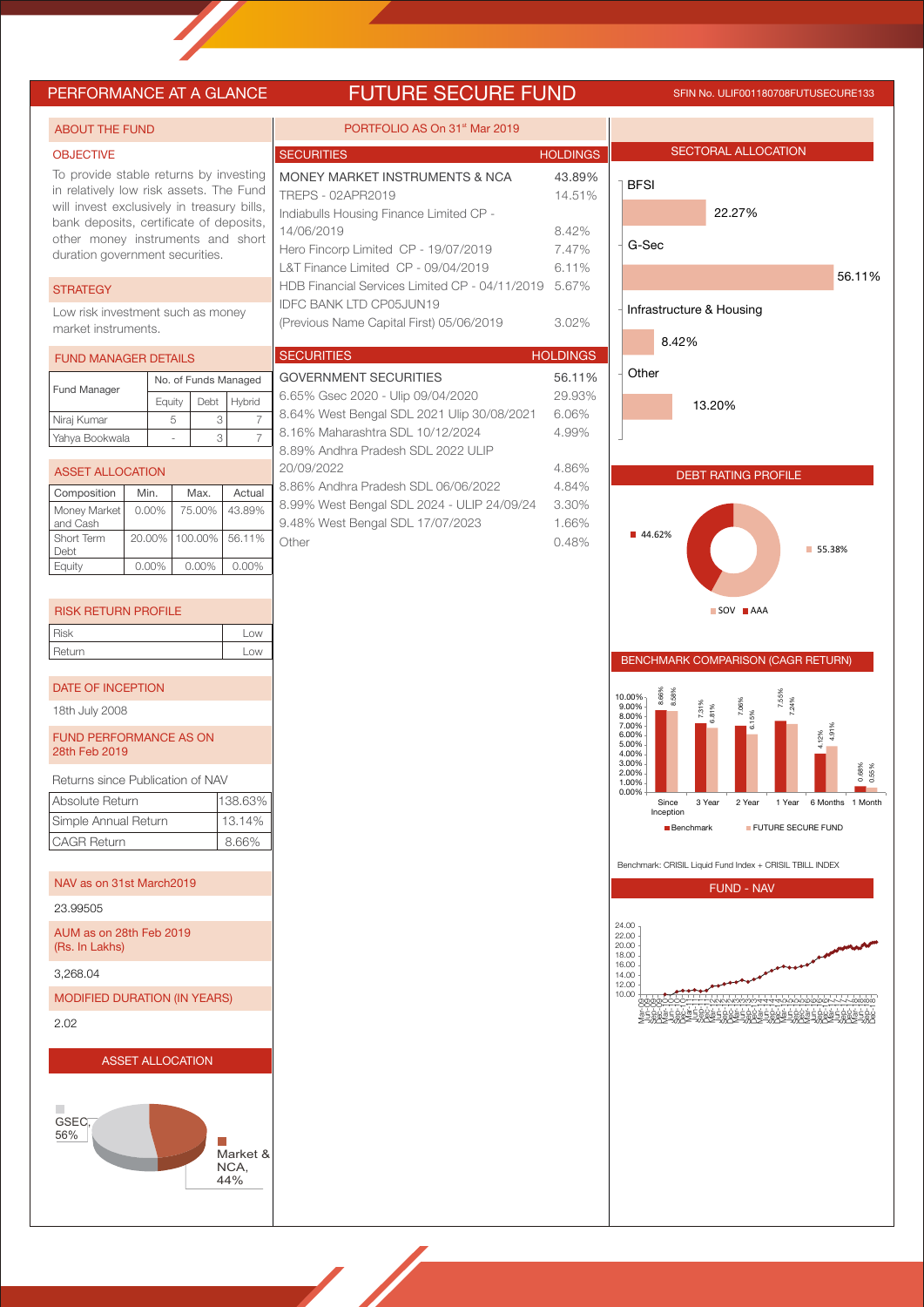## **FUTURE MIDCAP FUND** SFIN No.ULIF014010518FUTMIDCAP133

| PERFORMANCE AT A GLANCE                                              |  |                         |   |            |                     |  |  |  |
|----------------------------------------------------------------------|--|-------------------------|---|------------|---------------------|--|--|--|
| <b>ABOUT THE FUND</b>                                                |  |                         |   |            |                     |  |  |  |
| <b>OBJECTIVE</b>                                                     |  |                         |   |            |                     |  |  |  |
| To generate long-term capital                                        |  |                         |   |            |                     |  |  |  |
| appreciation by investing predominantly                              |  |                         |   |            |                     |  |  |  |
| in equity and equity related securities of                           |  |                         |   |            |                     |  |  |  |
| mid cap companies.                                                   |  |                         |   |            |                     |  |  |  |
| <b>FUND MANAGER DETAILS</b>                                          |  |                         |   |            |                     |  |  |  |
| No. of Funds Managed<br><b>Fund Manager</b>                          |  |                         |   |            |                     |  |  |  |
| Debt<br>Hybrid<br>Equity<br>Niraj Kumar<br>5<br>3<br>7               |  |                         |   |            |                     |  |  |  |
| Srijan Sinha                                                         |  |                         | 5 |            | 7                   |  |  |  |
|                                                                      |  |                         |   |            |                     |  |  |  |
| <b>ASSET ALLOCATION</b>                                              |  |                         |   |            |                     |  |  |  |
| Composition                                                          |  | Min.                    |   | Max.       | Actual              |  |  |  |
| Money Market<br>Instruments.                                         |  | $0.00\%$                |   | 20.00%     | 12.13%              |  |  |  |
| <b>Fixed Interest</b><br>Securities                                  |  | 0.00%                   |   | 0.00%      | $0.00\%$            |  |  |  |
| Equity                                                               |  | 80.00%                  |   | 100.00%    | 84.30%              |  |  |  |
| <b>RISK RETURN PROFILE</b>                                           |  |                         |   |            |                     |  |  |  |
| <b>Risk</b>                                                          |  |                         |   |            | High                |  |  |  |
| Return                                                               |  |                         |   |            | High                |  |  |  |
| 30th November 2018<br><b>FUND PERFORMANCE AS ON</b><br>31st Mar 2019 |  |                         |   |            |                     |  |  |  |
| Returns since Publication of NAV                                     |  |                         |   |            |                     |  |  |  |
| Absolute Return                                                      |  |                         |   |            | 16.58%              |  |  |  |
| Simple Annual Return                                                 |  |                         |   |            | NA                  |  |  |  |
| <b>CAGR Return</b>                                                   |  |                         |   |            | <b>NA</b>           |  |  |  |
| NAV as on 31st Mar 2019                                              |  |                         |   |            |                     |  |  |  |
| 11.6580                                                              |  |                         |   |            |                     |  |  |  |
| AUM as on 31st Mar 2019<br>(Rs. In Lakhs)                            |  |                         |   |            |                     |  |  |  |
| 22.83                                                                |  |                         |   |            |                     |  |  |  |
|                                                                      |  |                         |   |            |                     |  |  |  |
|                                                                      |  | <b>ASSET ALLOCATION</b> |   |            |                     |  |  |  |
|                                                                      |  |                         |   | & NCA, 16% | <b>MONEY MARKET</b> |  |  |  |
|                                                                      |  |                         |   |            |                     |  |  |  |
| $\blacksquare$ EQU, 84%                                              |  |                         |   |            |                     |  |  |  |
|                                                                      |  |                         |   |            |                     |  |  |  |

| PORTFOLIO AS ON 31 <sup>st</sup> Mar 2019    |                 |
|----------------------------------------------|-----------------|
| <b>SECURITIES</b>                            | <b>HOLDINGS</b> |
| MONEY MARKET INSTRUMENTS & NCA               | 15.70%          |
| <b>SECURITIES</b>                            | <b>HOLDINGS</b> |
| <b>EQUITY</b>                                | 84.30%          |
| Hindustan Unilever                           | 3.14%           |
| The Federal Bank Limited                     | 2.75%           |
| Power Finance Corporation Ltd.               | 2.64%           |
| The Ramco Cements Ltd.                       | 2.61%           |
| <b>United Spirits Limited</b>                | 2.60%           |
| AU Small Finance Bank Limited                | 2.56%           |
| Cipla Ltd.                                   | 2.52%           |
| Indraprastha Gas Ltd.                        | 2.50%           |
| GAIL (India) Ltd.                            | 2.47%           |
| Bharat Forge Ltd.                            | 2.42%           |
| Mahindra and Mahindra Ltd.                   | 2.36%           |
| Bharat Electronics Ltd.                      | 2.35%           |
| Coal India Ltd.                              | 2.35%           |
| Engineers India Limited                      | 2.34%           |
| ICICI Prudential Life Insurance Company Ltd. | 1.99%           |
| <b>Voltas Limited</b>                        | 1.96%           |
| Tata Global Beverages Ltd.                   | 1.89%           |
| Infosys Technologies Ltd.                    | 1.79%           |
| State Bank of India                          | 1.77%           |
| India Cements Ltd.                           | 1.60%           |
| <b>ICICI Bank Ltd.</b>                       | 1.53%           |
| Apollo Hospitals Enterprise Ltd              | 1.45%           |
| Kalpataru Power Transmission Limited         | 1.42%           |
| CEAT Ltd                                     | 1.37%           |
| HDFC LIFE INSURANCE COMPANY LIMITED          | 1.36%           |
| Other                                        | 30.57%          |

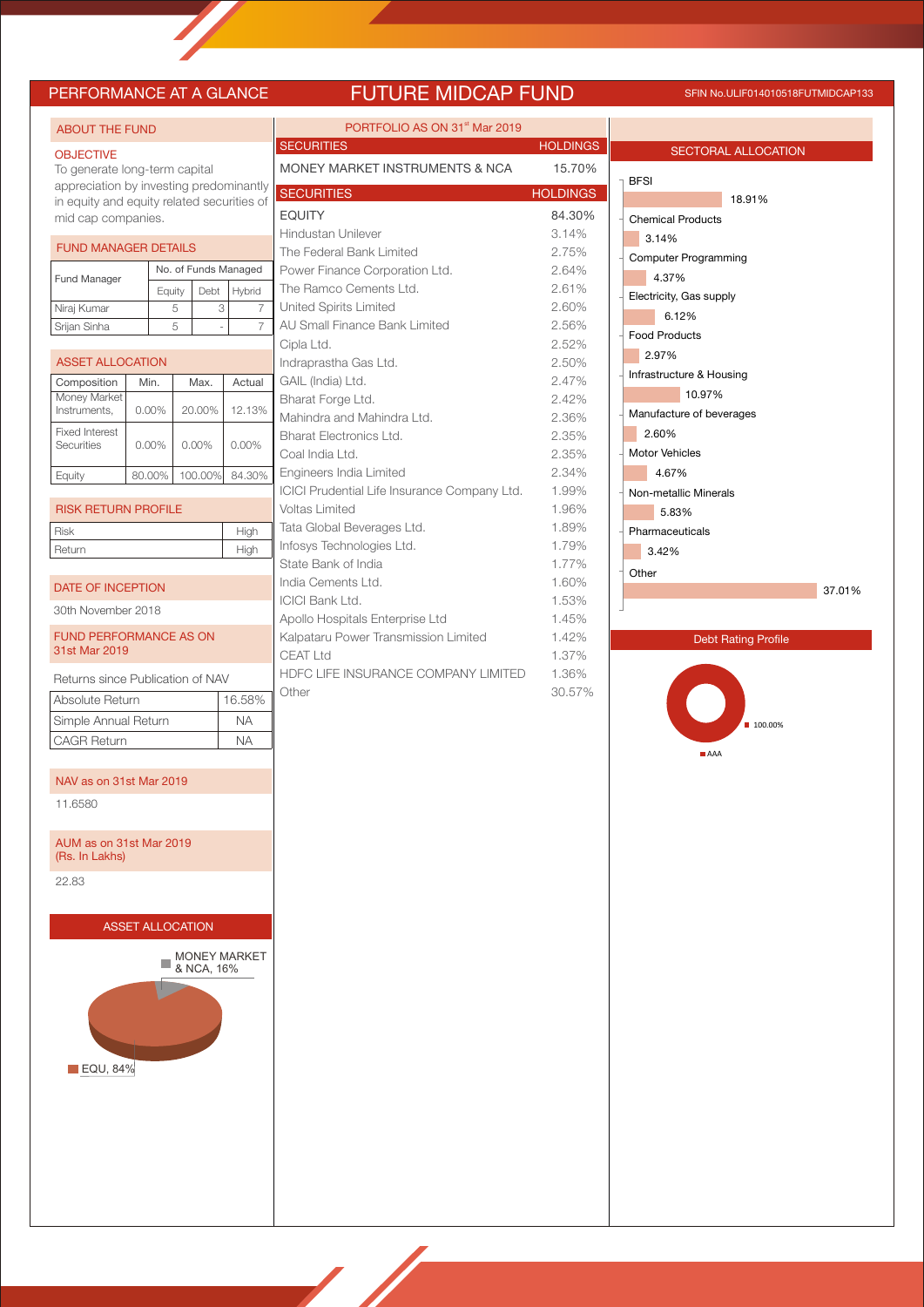# **PRE GROUP SECURE FUND** SFIN No.ULGF007010118GRPSECFUND133

| PERFORMANCE AT A GLANCE                                                                                                   |                   |    |                         |                      | <b>FUTL</b>                                                |
|---------------------------------------------------------------------------------------------------------------------------|-------------------|----|-------------------------|----------------------|------------------------------------------------------------|
| <b>ABOUT THE FUND</b>                                                                                                     |                   |    |                         |                      | P(                                                         |
| <b>OBJECTIVE</b><br>To provide a balanced return from                                                                     |                   |    |                         |                      | <b>SECURITIES</b><br><b>MONEY MARK</b>                     |
| investing in both fixed interest securities<br>as well as in equities so as to balance                                    | <b>SECURITIES</b> |    |                         |                      |                                                            |
| stability of return through the former                                                                                    | <b>GOVERNMEN</b>  |    |                         |                      |                                                            |
| and growth in capital value through the<br>latter. The fund will also invest in money                                     |                   |    |                         |                      | 6.65% Gsec 2                                               |
| market instruments to provide liquidity.                                                                                  |                   |    |                         |                      | 8.37% AP SDL                                               |
| <b>STRATEGY</b>                                                                                                           |                   |    |                         |                      | <b>SECURITIES</b>                                          |
| Balances high return and high risk from<br>equity investments by the stability<br>provided by fixed interest instruments. |                   |    |                         |                      | CORPORATE<br>8.98% Power I<br>28/03/2029                   |
| <b>FUND MANAGER DETAILS</b>                                                                                               |                   |    |                         |                      | 8.97% REC Lir                                              |
|                                                                                                                           |                   |    |                         | No. of Funds Managed | 8.70% LIC Hou<br>20/03/2029                                |
| <b>Fund Manager</b>                                                                                                       | Equity            |    | Debt                    | Hybrid               | 8.15% NABAR                                                |
| Niraj Kumar                                                                                                               |                   | 5  | 3                       | 7                    | 9.35 LNT Finar                                             |
| Srijan Sinha                                                                                                              |                   | 5  | ÷,                      | 7                    | 8.95% Bajaj Fir                                            |
| Yahya Bookwala                                                                                                            |                   | L, | 3                       | 7                    |                                                            |
| <b>ASSET ALLOCATION</b>                                                                                                   |                   |    |                         |                      | <b>SECURITIES</b>                                          |
| Composition                                                                                                               | Min.              |    | Max.                    | Actual               | <b>EQUITY</b>                                              |
| Money Market                                                                                                              |                   |    |                         |                      | HDFC Ltd.<br><b>ICICI Bank Ltd</b>                         |
| & Fixed Income<br>Securities                                                                                              | 0.00%             |    | 100.00%                 | 91.76%               | Reliance Indus                                             |
| Equity                                                                                                                    | 0.00%             |    | 20.00%                  | 8.24%                | <b>HDFC Bank Lt</b>                                        |
| <b>RISK RETURN PROFILE</b>                                                                                                |                   |    |                         |                      | Hindustan Unil                                             |
| <b>Risk</b>                                                                                                               |                   |    |                         | Low To Moderate      | State Bank of I<br>Apollo Hospita<br><b>TATA Consulta</b>  |
| Return                                                                                                                    |                   |    |                         | Moderate             |                                                            |
| DATE OF INCEPTION                                                                                                         |                   |    |                         |                      | India Cements                                              |
|                                                                                                                           |                   |    |                         |                      | Engineers India                                            |
| 19th December 2018                                                                                                        |                   |    |                         |                      | Power Finance                                              |
| <b>FUND PERFORMANCE AS ON</b><br>31st Mar 2019                                                                            |                   |    |                         |                      | <b>Bharat Electron</b><br>Maruti Suzuki I                  |
| Returns since Publication of NAV                                                                                          |                   |    |                         |                      | The Ramco Ce                                               |
| Absolute Return                                                                                                           |                   |    |                         | 11.02%               | AU Small Finar                                             |
| Simple Annual Return                                                                                                      |                   |    |                         | NА                   | Cipla Ltd.                                                 |
| <b>CAGR Return</b>                                                                                                        |                   |    |                         | <b>NA</b>            | Indraprastha G<br>Aditya Birla Ca                          |
|                                                                                                                           |                   |    |                         |                      | GAIL (India) Ltd                                           |
| NAV as on 31st Mar 2019                                                                                                   |                   |    |                         |                      | RBL Bank Ltd.                                              |
| 11.10223                                                                                                                  |                   |    |                         |                      | Coal India Ltd.                                            |
| AUM as on 31st Mar 2019<br>(Rs. In Lakhs)                                                                                 |                   |    |                         |                      | <b>ICICI Prudentia</b><br>Mahindra and I<br>Infosys Techno |
| 501.34                                                                                                                    |                   |    |                         |                      | <b>Voltas Limited</b>                                      |
|                                                                                                                           |                   |    |                         |                      | Other                                                      |
|                                                                                                                           |                   |    | <b>ASSET ALLOCATION</b> |                      |                                                            |
|                                                                                                                           |                   |    |                         |                      |                                                            |
|                                                                                                                           |                   |    | & NCA, 14%              | <b>MONEY MARKET</b>  |                                                            |
| $\blacksquare$ EQU, 8%                                                                                                    |                   |    |                         |                      |                                                            |
| NCD, 37%                                                                                                                  |                   |    |                         |                      |                                                            |
|                                                                                                                           |                   |    |                         |                      |                                                            |
|                                                                                                                           |                   |    | GSEC, 41%               |                      |                                                            |

| PORTFOLIO AS ON 31st Mar 2019                                    |                 |
|------------------------------------------------------------------|-----------------|
| <b>SECURITIES</b>                                                | <b>HOLDINGS</b> |
| MONEY MARKET INSTRUMENTS & NCA                                   | 13.72%          |
| <b>SECURITIES</b>                                                | <b>HOLDINGS</b> |
| <b>GOVERNMENT SECURITIES</b>                                     | 40.81%          |
| 6.65% Gsec 2020 - Ulip 09/04/2020                                | 39.98%          |
| 8.37% AP SDL 2031 02/01/2031                                     | 0.83%           |
| <b>SECURITIES</b>                                                | <b>HOLDINGS</b> |
| <b>CORPORATE DEBT</b>                                            | 37.23%          |
| 8.98% Power Finance Corporation Limited 2029<br>28/03/2029       | 8.38%           |
| 8.97% REC Limited 2029 28/03/2029                                | 8.38%           |
| 8.70% LIC Housing Finance Ltd 2029-ULIP                          |                 |
| 20/03/2029                                                       | 8.23%           |
| 8.15% NABARD GOI 2029 28/03/2029                                 | 8.03%           |
| 9.35 LNT Finance Limited 2029 - Ulip 13/03/2029 2.14%            |                 |
| 8.95% Bajaj Finance Ltd 2026 08/01/2026                          | 2.07%           |
| <b>SECURITIES</b>                                                | <b>HOLDINGS</b> |
| <b>EQUITY</b>                                                    | 8.24%           |
| HDFC Ltd.                                                        | 0.98%           |
| ICICI Bank Ltd.                                                  | 0.90%           |
| Reliance Industries Ltd.<br>HDFC Bank Ltd.                       | 0.79%<br>0.69%  |
| Hindustan Unilever                                               | 0.36%           |
| State Bank of India                                              | 0.31%           |
| Apollo Hospitals Enterprise Ltd                                  | 0.30%           |
| TATA Consultancy Services Ltd.                                   | 0.29%           |
| India Cements Ltd.                                               | 0.21%           |
| Engineers India Limited                                          | 0.20%           |
| Power Finance Corporation Ltd.<br><b>Bharat Electronics Ltd.</b> | 0.19%<br>0.19%  |
| Maruti Suzuki India Ltd.                                         | 0.19%           |
| The Ramco Cements Ltd.                                           | 0.18%           |
| AU Small Finance Bank Limited                                    | 0.18%           |
| Cipla Ltd.                                                       | 0.18%           |
| Indraprastha Gas Ltd.                                            | 0.18%           |
| Aditya Birla Capital Ltd.                                        | 0.18%           |
| GAIL (India) Ltd.<br>RBL Bank Ltd.                               | 0.17%<br>0.11%  |
| Coal India Ltd.                                                  | 0.11%           |
| ICICI Prudential Life Insurance Company Ltd.                     | 0.11%           |
| Mahindra and Mahindra Ltd.                                       | 0.10%           |
| Infosys Technologies Ltd.                                        | 0.10%           |
| Voltas Limited                                                   | 0.10%           |
| Other                                                            | 0.94%           |
|                                                                  |                 |
|                                                                  |                 |
|                                                                  |                 |
|                                                                  |                 |
|                                                                  |                 |
|                                                                  |                 |
|                                                                  |                 |
|                                                                  |                 |
|                                                                  |                 |